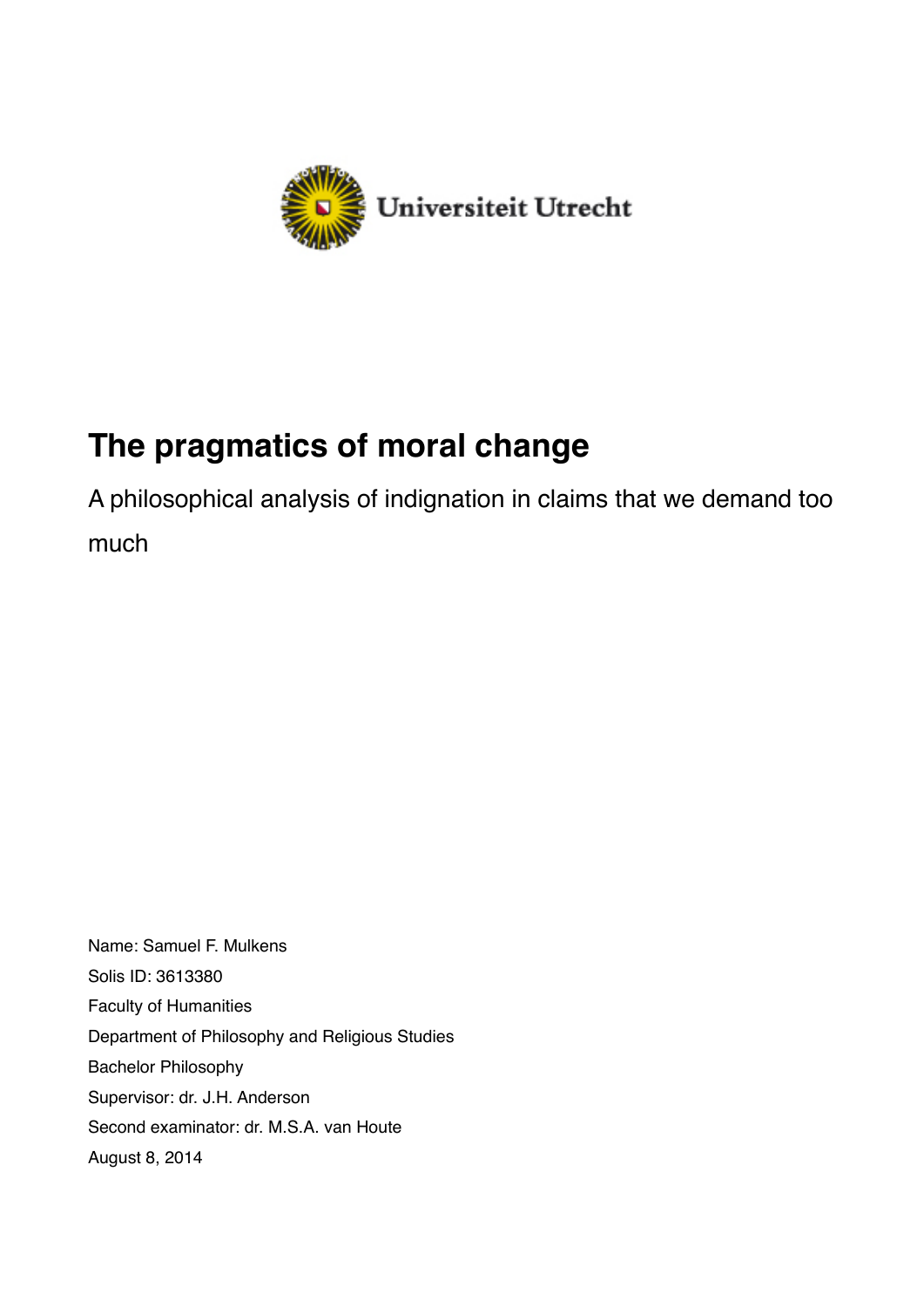# **Abstract**

Revisionist proposals make up a substantial part of moral philosophy. Philosophers who favour a particular theory often propose we should act in accordance with this theory, and when we claim they demand too much they often argue that we have no substantial arguments for those claims. In order to create a better understanding of *why* we think some proposals demand too much, I will give two examples that show that when we propose revisionist changes we often ask things of people that they find too demanding. It will become clear that in both these cases the reactions of people to those changes show signs of indignation in addition to claiming that these proposals demand too much. This indignation is much more complex than often assumed. We show indignation because the commitments that shape our lives are threatened and because the frameworks we use to interpret the actions of others and shape our own actions with are breached. When we experience indignation because the proposed changes threaten to alienate us from our commitments, thereby not adhering to the 'Principle of Minimal Psychological Realism', we should not dismiss rejections claiming that too much is demanded as easily as philosophy is wont to do.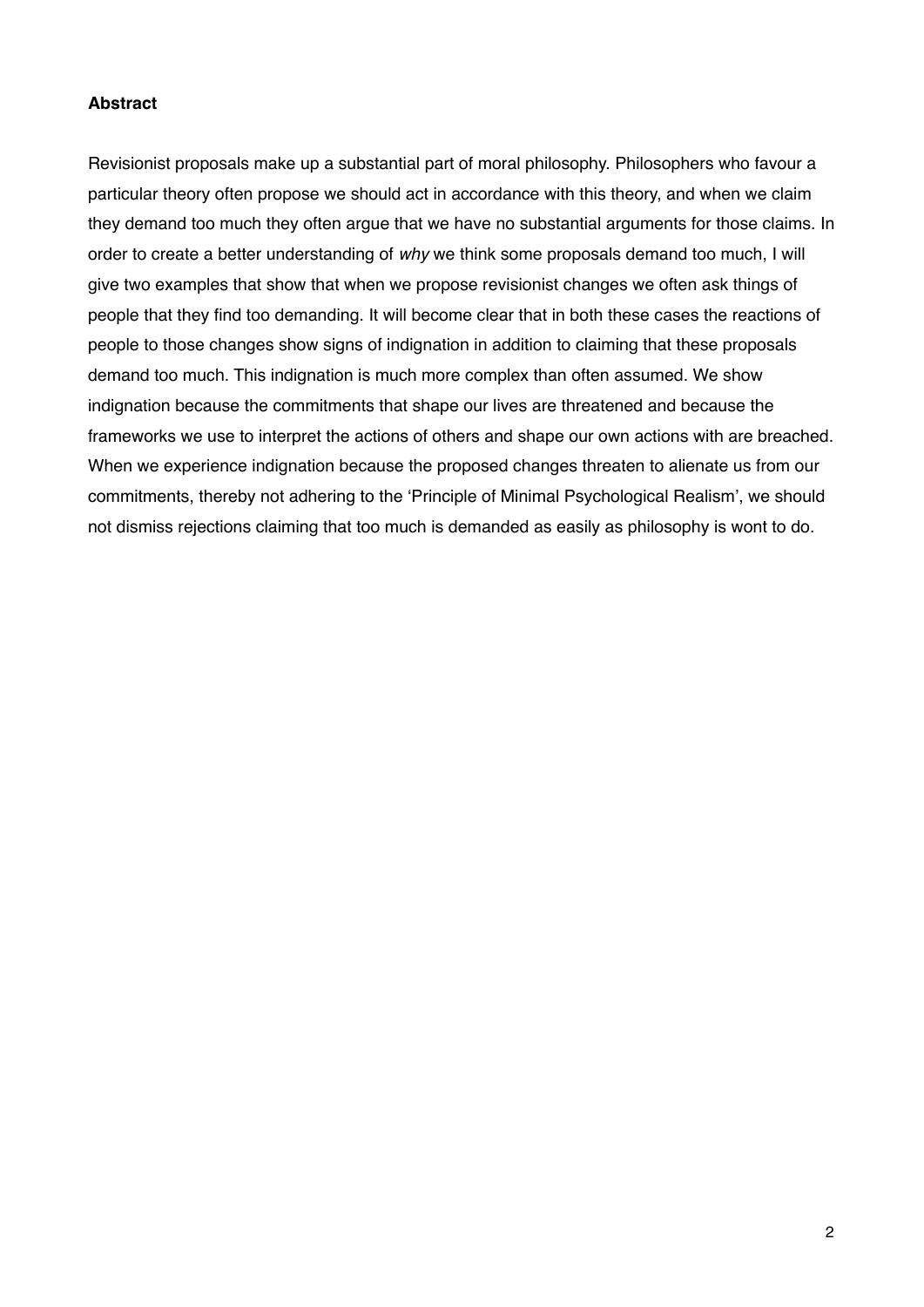# **Table of contents**

| Acknowledgements                                   | 4  |
|----------------------------------------------------|----|
| Introduction                                       | 5  |
|                                                    |    |
| 1. Too demanding? Two case studies                 | 9  |
| 1.1 Consequentialism                               | 9  |
| 1.2 Gender identity                                | 11 |
| 2. Indignation                                     | 14 |
| 2.1 Projects and integrity                         | 15 |
| 2.2 Frameworks and beliefs                         | 17 |
| 2.2.1 Breaching experiments and frameworks         | 17 |
| 2.2.2 Beliefs and projects                         | 20 |
| 2.3 Why indignation matters                        | 23 |
| 3. Pragmatics of moral change                      | 25 |
| 3.1 Agnes                                          | 25 |
| 3.2 The principle of minimal psychological realism | 26 |
| 3.3 Mutual understanding                           | 28 |
| 3.4 Intellectual recognition                       | 29 |
| 3.5 Rejecting revisionist proposals                | 31 |
| 4. A return to the case studies                    | 33 |
| 4.1 Consequentialism                               | 33 |
| 4.2 Gender identity                                | 34 |
| 5. Possible criticisms                             | 36 |
| 5.1 The impotence demandingness objection          | 36 |
| 5.2 Ground projects                                | 37 |
| Conclusion                                         | 38 |
| Bibliography                                       | 40 |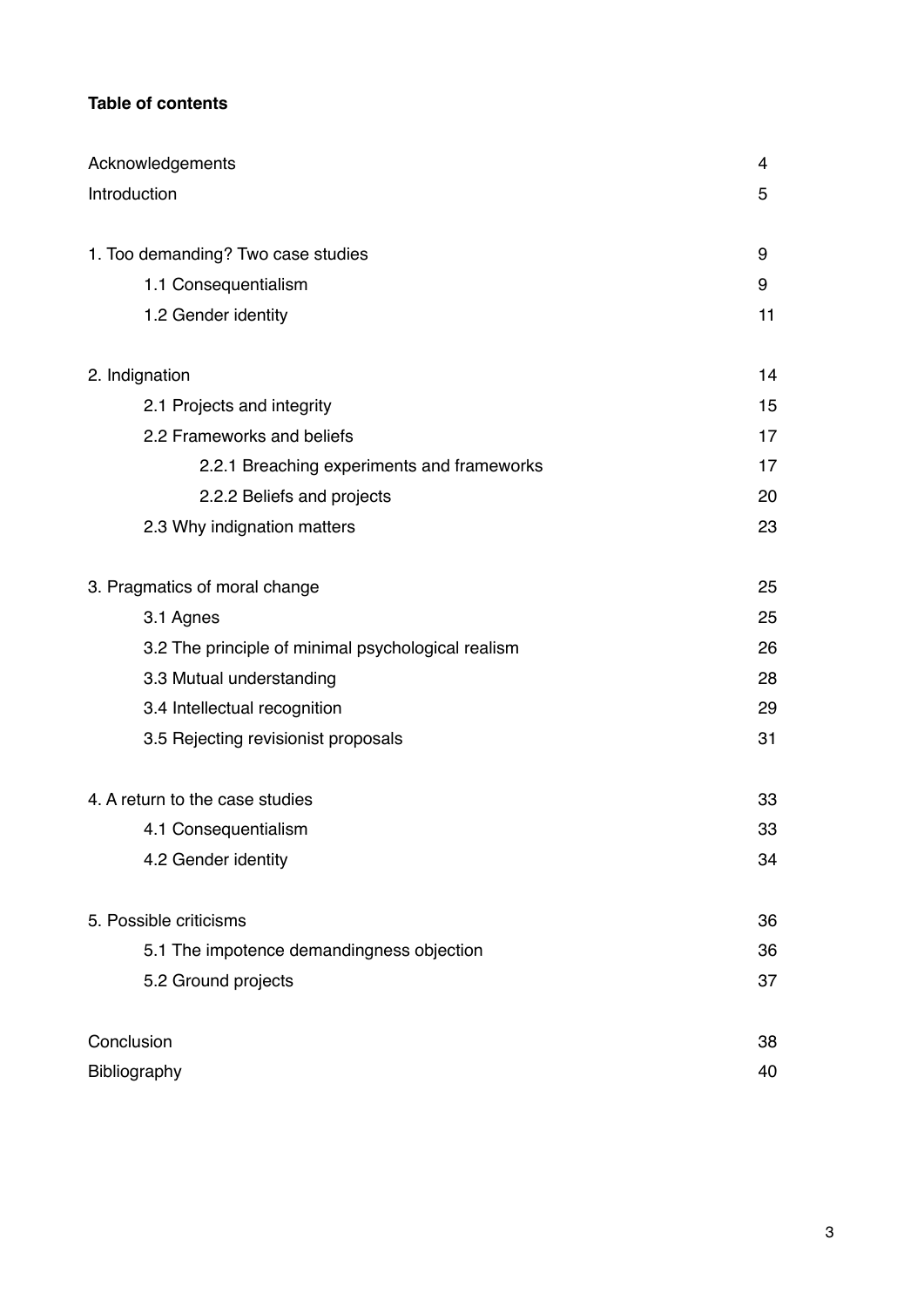## **Acknowledgements**

First and foremost, I would like to express my gratitude to my thesis supervisor, dr. Joel Anderson. Not just for your knowledge, effort, guidance and patience that helped me transform my thoughts into something tangible, but also for introducing me to the work of Harold Garfinkel, who continues to fascinate me. Without your supervision and advice this thesis would not have been possible. On a more personal note I would like to show my appreciation for your understanding and support this year, it meant a lot to me then and still does today.

Others to whom I am indebted are the people who have helped me in various ways. My parents, for telling me to take a break every now and then and their continuous support; my sister, for being there when I needed to vent; Roos, for being my (study)partner in crime from the moment we both started working on our theses; Guido, for (very) critically reading my thesis; Marloes, for caps lock yelling at me when I was procrastinating; and last but not least, my MacBook Pro, for always being there when I needed him.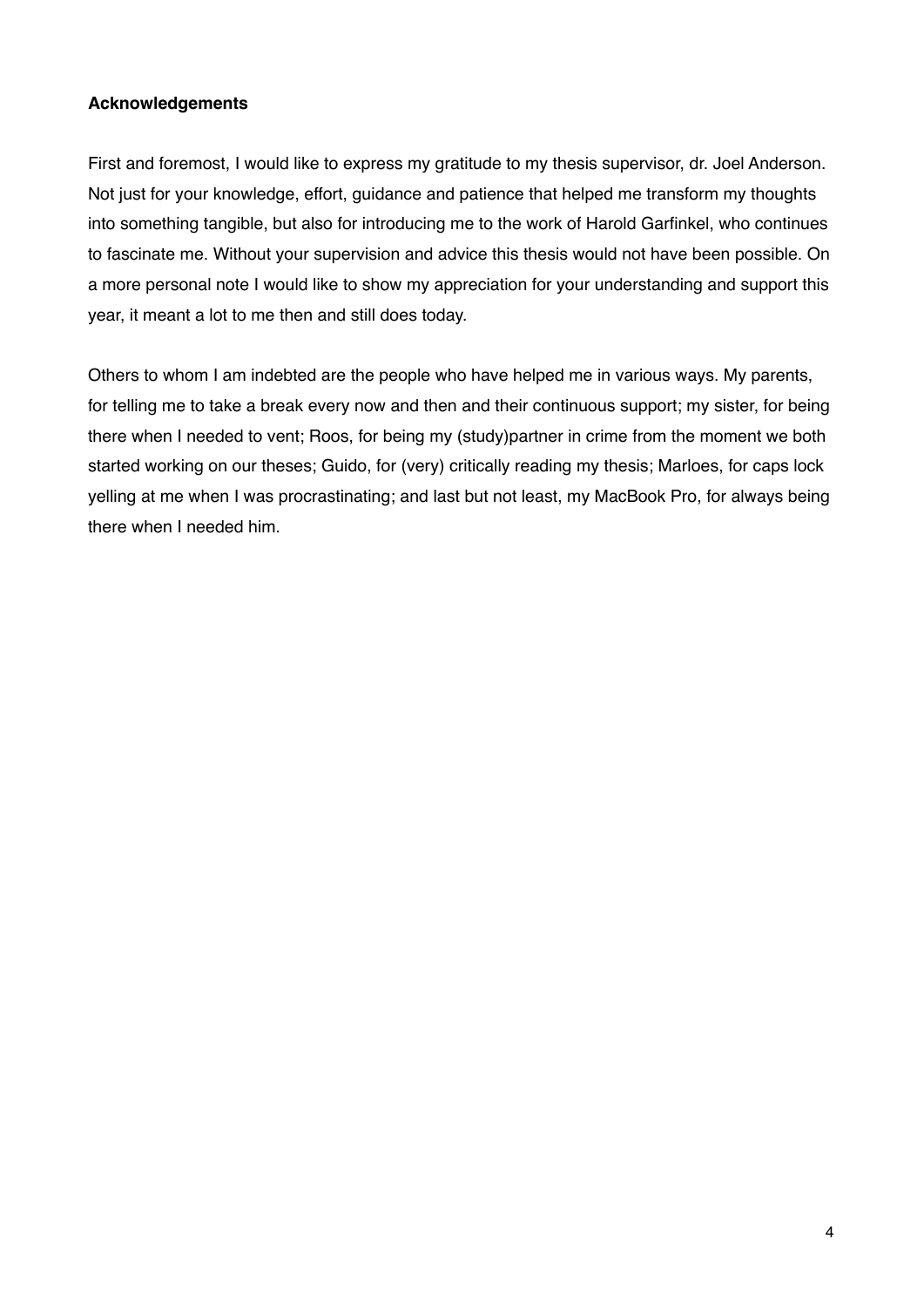#### **Introduction**

Revisionist proposals are all around us. We are often confronted with philosophers, sociologists, feminists and others proposing changes to our moral judgement, social structures and other areas of our life. Not all proposals for change count as revisionist. For a proposal to be revisionist it needs to advocate the change of a view, theory or doctrine that has been long-standing and is widely accepted. When someone proposes that you should wear dress shoes instead of sneakers to a fancy dinner, the proposal does not count as revisionist. Wearing sneakers to a fancy dinner is not a long-standing view, nor widely accepted. An example of a revisionist proposal would be to propose the prosecution of individuals carrying five or less grams of marijuana. In current Dutch society this is a punishable crime, but the Dutch government tolerates this offence by not enforcing the law.<sup>1</sup> This so called 'gedoogbeleid' is a long-standing view on how to handle the selling and buying of marijuana and is widely accepted. Both proposals might be met with rejection, but my focus will be on revisionist proposals for the reason that while they make up a big part of moral philosophy, their rejections are rarely taken seriously. Revisionist proposals are rarely met with enthusiasm and often give rise to feelings of indignation. People claim the changes asked for are too difficult to arrive at and demand too much of them. Can they, however, reasonably reject revisionist proposals by saying that going through with the proposed changes is too demanding for them? The common reaction in moral philosophy is to claim that a rejection based on something being 'too demanding' is insufficient to reject a revisionist proposal. Shelly Kagan, for example, states that the claim that consequentialism demands too much is nothing more than an intuition and impossible to defend.<sup>2</sup> With this thesis I hope to show that ethics as a whole should take rejections and the indignation behind these rejections more seriously than it has done so far. If we propose changes and claim that achieving these changes is the rational thing to do and that they can therefore not be rejected because they demand too much, we show a lack of understanding or an oversimplification of human moral psychology. In order to reject the claim that we demand too much, we need to understand why people are rejecting our proposals.

My approach will be twofold. First I will take up the question of *why* people show indignation when we propose revisionist changes, and why this indignation differs from the indignation we see when we propose non-revisionist changes. By discussing two cases, I will give two examples that show that when we propose revisionist changes we often ask things of people that they find too demanding: people feel robbed of something, attacked or offended and often show indignation.

[http://www.rijksoverheid.nl/onderwerpen/drugs/vraag-en-antwoord/ben-ik-strafbaar-als-ik-drugs-bezit-gebruik-](http://www.rijksoverheid.nl/onderwerpen/drugs/vraag-en-antwoord/ben-ik-strafbaar-als-ik-drugs-bezit-gebruik-produceer-of-verhandel.html) <sup>1</sup> produceer-of-verhandel.html

Shelly Kagan, "Does Consequentialism Demand too Much? Recent Work on the Limits of Obligation," *Philosophy &* <sup>2</sup> *Public Affairs,* Vol. 13, No. 3 (Summer, 1984): 254, http://www.jstor.org/stable/2265413.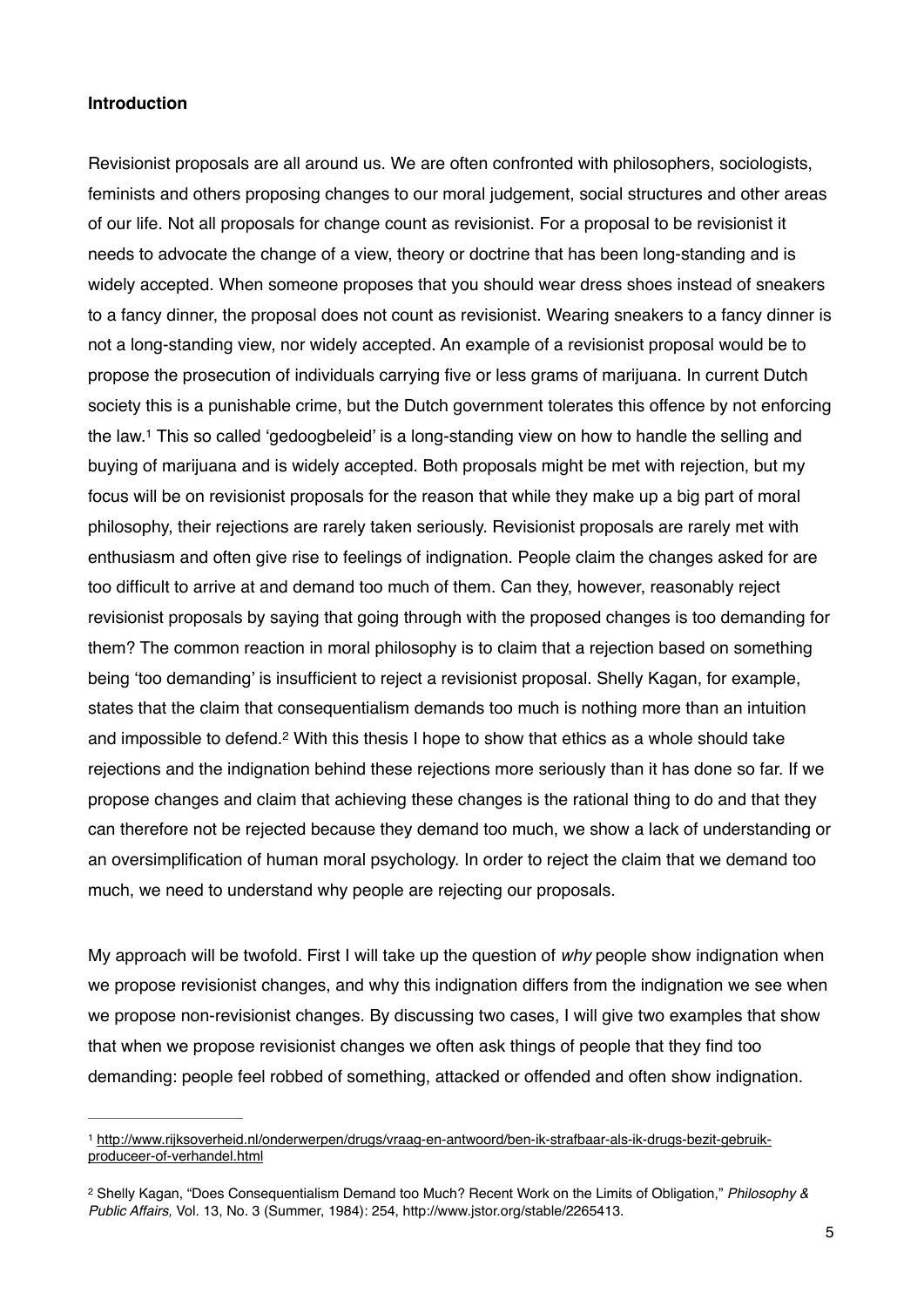The first case that I will be discussing is consequentialist. Imagine what happens when we confront someone with consequentialism and tell him that this means he should give up his luxury products (for example, his expensive clothing, his MacBook, etcetera) so that the money he spends on these kinds of products can be redistributed among those poorer than he. What if this leads to him saying "this is too demanding, this would require me to change in a way that I cannot conceive", "it would require me to change in a way that would disrupt the holistic relation between my beliefs", "you are in no position to ask this of me" or "this conflicts with my own interests"?

The second case I will be discussing concerns transgenders and their wish to live as the other sex. Most Western countries offer possibilities for this, including hormone therapy, sexual reassignment surgery and a change in legal sex markers. Yet not all countries do, and revisionist proposals to change this are sometimes shot down by people who disapprove of the proposed changes on the grounds that they conflict with their beliefs. It will become clear that in both these cases the reactions of people to the proposed changes show signs of indignation in addition to the claims that we are being too demanding. It is often thought that this is because the proposed changes conflict with people's personal interests, and that people are bound to get indignant when they have to give up some of those interests. If we claim that finding the changes too demanding is therefore not sufficient for rejecting revisionist proposals, we fail to show an adequate and complete understanding of *why* people show indignation.

Using the work of Harold Garfinkel and Bernard Williams, I will attempt to show that the notion of indignation is more complex than often assumed, and that we should not be as quick to dismiss indignation as a legitimate source of rejection as philosophers are wont to do. I will start with the notion of indignation as an emotion caused by having to give up our own interests, and expand on what it means to have certain interests, or as Williams calls them, projects. While not all our projects are central to who we are, some have shaped our life in a way that makes them so important to us that asking us to regard these projects as disposable would be to attack our integrity as a person. $3$  In these cases, the indignation we feel and the rejection of a (consequentialist) revisionist proposal can, according to Williams, not be dismissed as easily as the proponents of these proposals would like. After I expand on the notion of projects and integrity, I will give an account of Garfinkel's work on ethnomethodology, which will broaden the concept of indignation by looking at social interaction. Garfinkel states that members of a society make actions intelligible by a symmetry between the production of actions on the one hand and their recognition on the other. This symmetry of action determines how people react to others and how they interpret the actions of others by means of reflexibility. Using breaching experiments, Garfinkel demonstrated that the frameworks in our society are maintained by this reflexivity and symmetry,

J.J.C. Smart and Bernard Williams, *Utilitarianism: For and Against* (Cambridge: Cambridge University Press, 1973), 3 116-7.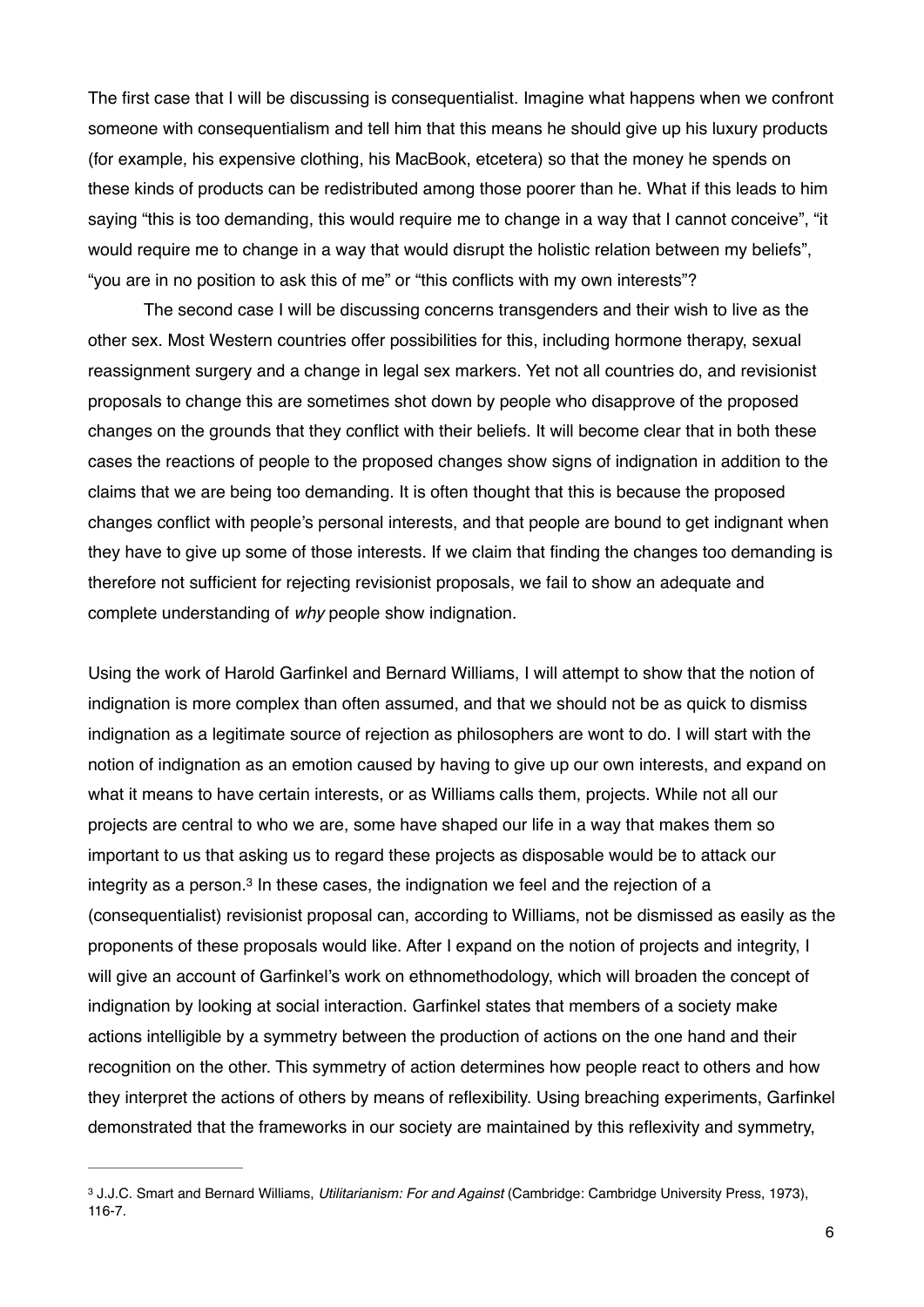which allows people to determine which actions are and which are not appropriate in situations and to interpret the behaviour of others in social situations. When others do not adhere to these social structures, people get confused and experience shame, indignation, anxiety and guilt.<sup>4</sup> Hence, when people claim that what revisionist proposals ask them to do is 'too demanding' for them, we can explain this by taking up Garfinkel's theory. Certain changes might be too demanding because we might be asking something from people that, from within their framework, cannot be rationally understood or demands that people leave their trusted framework. In these situations what we ask of them simply does not make sense because we do not share the necessary frameworks. Instead, our proposal breaches their framework which can lead, amongst other reactions, to indignation.

Second, I will examine whether showing indignation is enough to reject revisionist proposals, or whether something else is needed. When do people have defensible reasons for claiming that we demand too much and when should we take their claims with a grain of salt? I will argue that while we shouldn't disregard the influence of breaching frameworks or disrespect, alienation from our commitments or beliefs is the most defensible reason for rejection revisionist proposals. Owen Flanagan's 'Principle of Minimal Psychological Realism' will prove useful here. This principle states: "make sure when constructing a moral theory or projecting a moral ideal that the character, decision processing, and behaviour prescribed are possible, or are perceived to be possible, for creatures like us."<sup>5</sup> This does not mean that when someone says something is too demanding, it necessarily is. It does mean that we need to be realistic concerning human nature and what we can ask of people. We cannot ask people to alienate themselves from their commitments and certain beliefs. However, revisionist proposals that ask us to alienate ourselves from our beliefs do not always violate the Principle of Minimal Psychological Realism. In some situations we demand too much for the circumstances, but we do not demand too much per se. These kind of proposals do not violate the Principle of Minimal Psychological Realism when there is room for mutual understanding and intellectual recognition in these proposals. I will then expand on the notions of mutual understanding and intellectual recognition by using the work of Susan J. Brison and Richard Foley. Susan J. Brison's *Aftermath: Violence and the Remaking of the Self* , will prove 6 useful in offering us a way around the impersonal and a-contextual accounts often found in revisionist proposals. Brison claims that using a first person narrative in order to share one's story can often be helpful in changing the way others relate to the storyteller and his or her feelings. By acknowledging the feelings a revisionist proposal invokes, and then using a first person narrative instead of rational arguments to give an account of why one is in favour of the proposal, one can

John Heritage, *Garfinkel and Ethnomethodology* (Cambridge: Polity Press, 1984), 82-3. 4

<sup>&</sup>lt;sup>5</sup> Owen Flanagan, *Varieties of Moral Personality: Ethics and Psychological* (Cambridge, Massachusetts: Harvard University Press, 1991), 32.

<sup>&</sup>lt;sup>6</sup> Susan J. Brison, *Aftermath: Violence and the Remaking of a Self* (Princeton: Princeton University Press, 2003).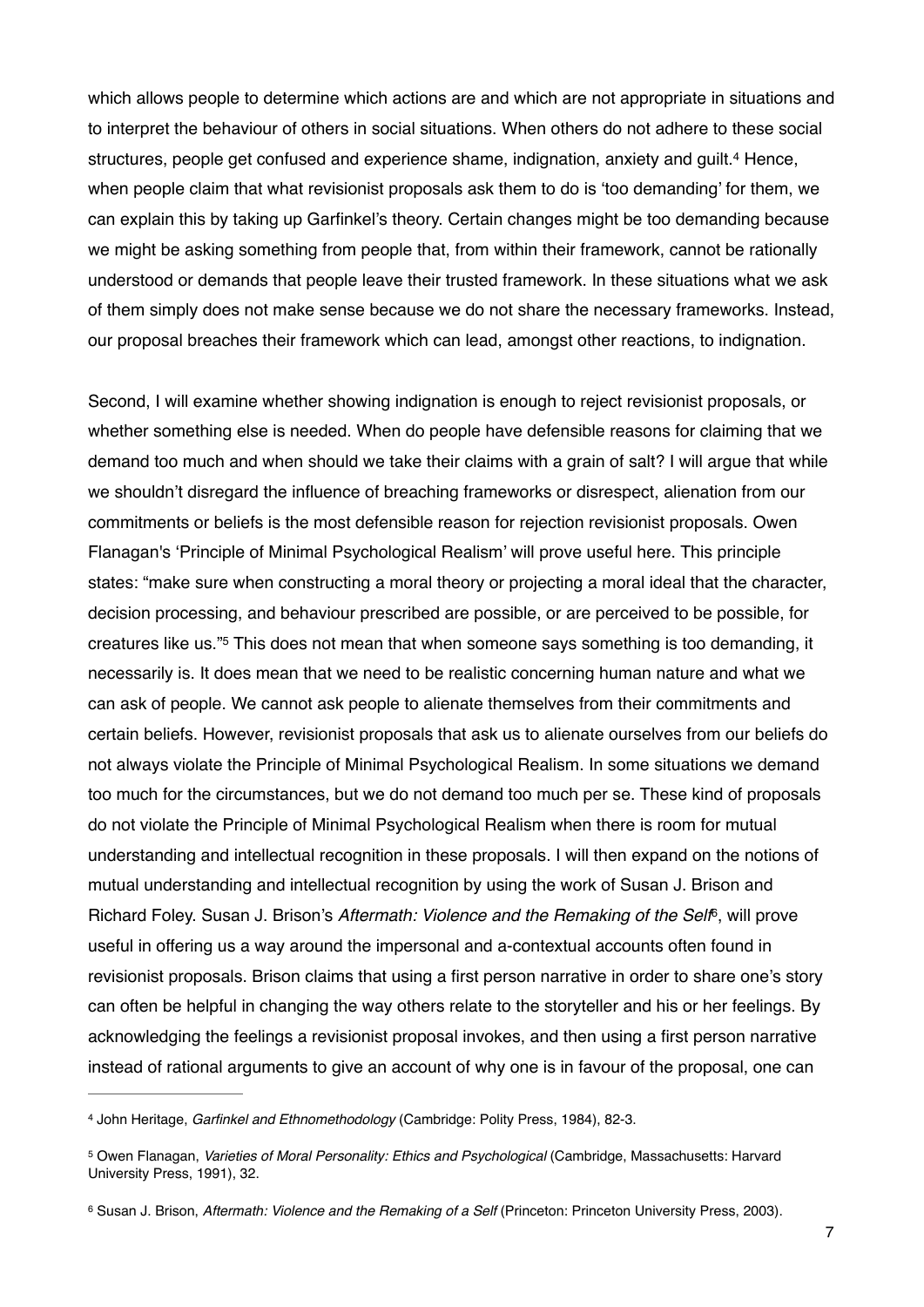facilitate a mutual understanding that can prevent alienation.<sup>7</sup> Richard Foley's *Intellectual Trust in Oneself and Others*<sup>8</sup> gives an account of how intellectual trust in our own faculties and the faculties of others works, and how intellectual conflict can be resolved. While we should have presumptive trust in others, the prima facie credibility of their opinions is defeated in a conflict.<sup>9</sup> While there are ways to determine whose opinions are the most credible, there is not always a 'right' and 'wrong' side, and by acknowledging this we can achieve intellectual recognition.

By applying the above to the two cases it will become clear that changes in the gender identity case are, at least in Western culture, harder to reject by claiming they are 'too demanding' than the proposed changes in the consequentialist case. Not only are the frameworks in our society more and more supportive of transgenders, proposals concerning gender identity rarely pose a real threat to someone's commitments and beliefs. Thus, while people might feel indignation, these proposals rarely seem to break the Principle of Minimal Psychological Realism, meaning that in this case indignation is not enough to reject the changes. When it comes to consequentialism however, the indignation felt by people poses a bigger challenge than in the transgender case. The frameworks in Western society are very supportive of having some degree of individual control over one's money and goods, and most importantly: the integrity of persons is threatened when they have to give up their projects in favour of consequentialism, a clear sign that consequentialism does not conform to the Principle of Minimal Psychological Realism. However, in both cases we should keep in mind that we might not demand too per se, but only for the current circumstances.

After I have returned to the two cases, I will discuss two possible criticisms. The first criticism is targeted at claims stating consequentialism demands too much, but is, I think, applicable to other revisionist proposals as well. The other is concerned with Williams' view on commitments. I will conclude this thesis by claiming that we should not be too quick to dismiss rejections of revisionist proposals as some philosophers are inclined to do. Indignation is much more complex than often assumed, and while some kinds of indignation are to be taken more seriously than others we should not instantly dismiss a rejection and a claim of 'this is too demanding', but instead look critically at our proposal if indignation is coupled with a proposal breaking the Principle of Minimal Psychological Realism.

<sup>&</sup>lt;sup>7</sup> Brison, Aftermath, 26.

<sup>8</sup> Richard Foley, *Intellectual Trust in Oneself and Others* (Cambridge: Cambridge University Press, 2001).

<sup>&</sup>lt;sup>9</sup> Ibid., 108-117.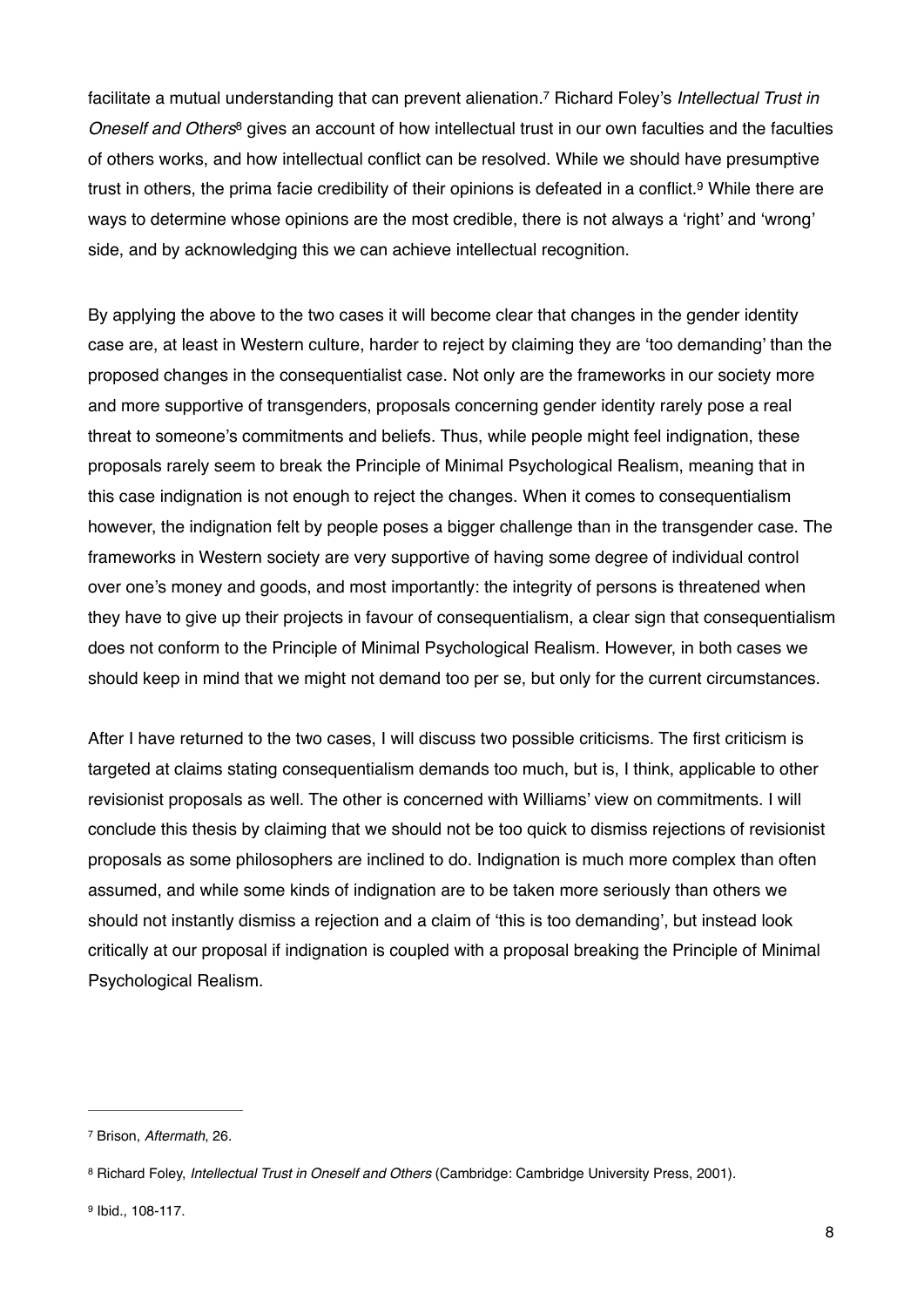#### **1. Too demanding? Two case studies**

In the introduction I explained the difference between ordinary proposals for change and revisionist proposals for change: if we want to change a view, theory or doctrine that is widely accepted and long-standing the proposal is revisionist. The revisionist proposals that will be the focus of this paper were mentioned as well: a proposal that advocated redistribution and the proposals that led to the changes in laws concerning gender identities that deviate from the standard male-female binary opposition. These cases function as examples of revisionist studies because both propose or proposed changes to views that are widely held and long-standing. In the consequentialist example the changes concern the question of how people should spend their money, in the gender identity example the changes concern people's views on the acceptance of genders outside the standard male-female binary opposition. While different forms of consequentialism, its best known being utilitarianism, have been around since the fifth century BC<sup>10</sup>, society does not seem to have transferred to a solely consequentialist moral framework. While facing more vocal criticism than consequentialism, the revisionist proposals concerning gender identity have had some success the past years. In this chapter I will expound on both cases, describing in more detail what the revisionist proposals concerning consequentialism and gender identity entail, and why people reject these proposals.

#### *1.1 Consequentialism*

The best known form of consequentialism is probably Jeremy Bentham's classic utilitarianism, also known as hedonistic act consequentialism. Act consequentialism states that an act is morally right only when that act maximises the good, in that the total amount of good minus the total amount of bad is greater after the act than before the act. This claim becomes hedonistic by adding that 'good' is taken to mean pleasure and 'bad' is taken to mean pain, the resulting claim being that an act is morally right only if it causes the 'greatest amount of happiness for the greatest number'.11 Classic utilitarianism has been attacked from different angles, by deontologists and consequentialists alike, which has led to a number of alternative theories based on Bentham's work. These theories all have one thing in common with each other and Bentham's classical utilitarianism: normative properties depend only on consequences, which is the unifying characteristic of all consequentialist theories.<sup>12</sup> One of these theories is rule-consequentialism, which claims certain rules determine which acts are morally wrong or right based on the

<sup>&</sup>lt;sup>10</sup> Mo Tzu, Hsun Tzu, and Han Fei Tzu, *Basic Writings of Mo Tzu, Hsün Tzu and Han Fei Tzu*, trans. Burton Watson (New York: Columbia University Press, 1967), 110.

<sup>&</sup>lt;sup>11</sup> John Stuart Mill, "Utilitarianism," in *Ethical Theory: An Anthology*, ed. Russ Shafer-Landau (Malden, MA: Blackwell Publishing, 2007), 457-462.

<sup>&</sup>lt;sup>12</sup> Kagan, "Does Consequentialism Demand too Much?," 1.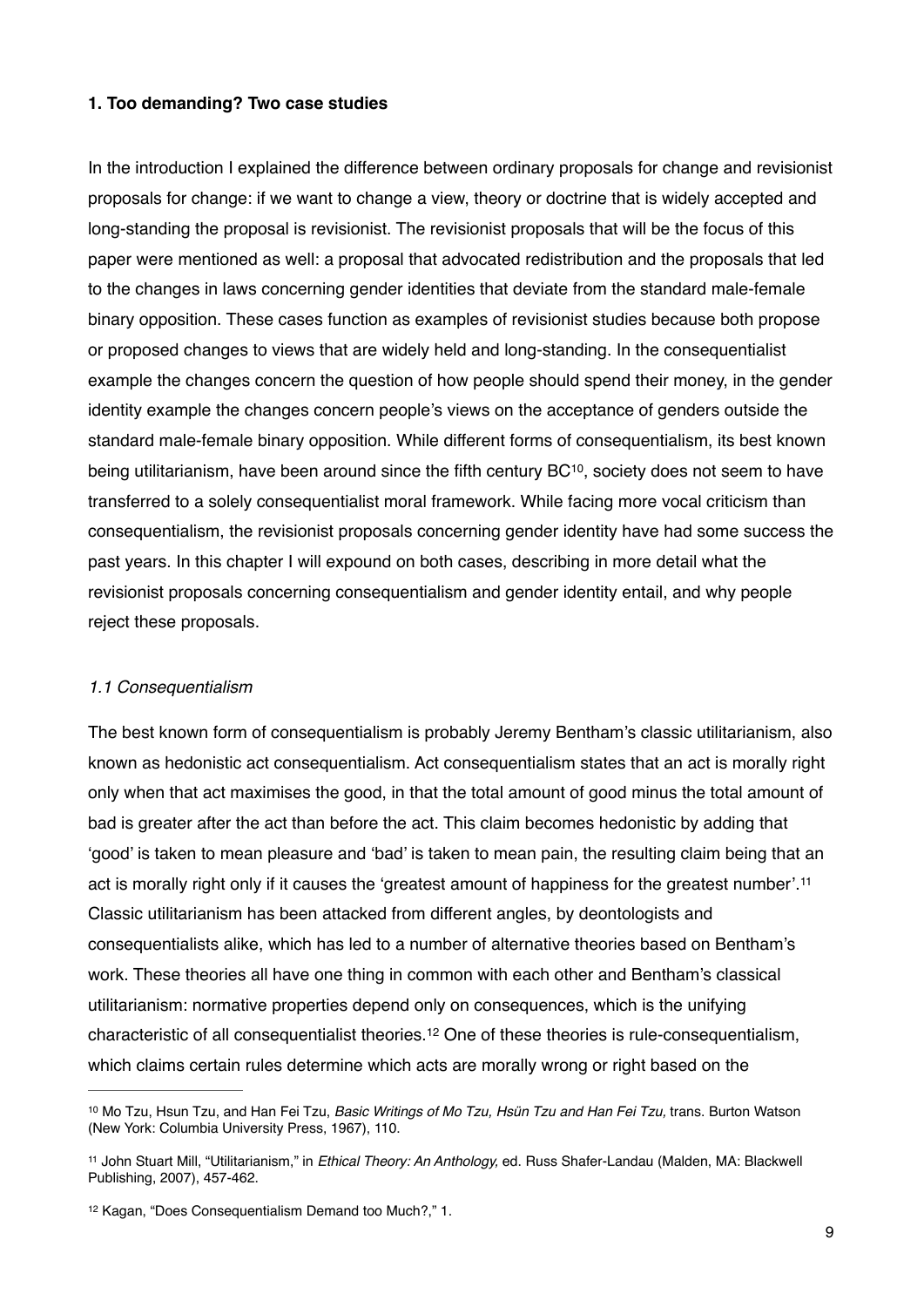consequences of these rules.<sup>13</sup> Current proponents of consequentialism can be found in most areas of moral philosophy. John Harris, for example, uses consequentialism to argue for a 'donor lottery' to solve the problem of organ donations.<sup>14</sup>

Consequentialism in itself is not necessarily revisionist. Like deontology, it is foremost a theory about what is 'right' and 'wrong'. However, as often happens with moral theories, philosophers claim that since we now *know* what is right or wrong, it would be irrational not to act in accordance with the proposed theory. Most consequentialists make these claims as well. They state that the arguments are in consequentialism's favour and that we should adhere to a consequentialist way of living, while at the same time claiming that it would be rational to do so.<sup>15</sup> Yet, not many people live consistenty consequentialist lives. This could be attributed to the theory being predominantly featured in an academic environment and less in other layers of society. However, even in the academic environment consequentialism is not the only moral framework individuals and groups adhere to.

In the introduction I used a specific example of what a consequentialist proposal might ask from people, namely that of redistribution. In societies where resources are not equally distributed, people should redistribute resources from the rich to the poor. Doing so will harm the rich less than it will benefit the poor, leading to a greater overall amount of happiness.<sup>16</sup> What happens, however, when we confront someone with consequentialism and ask him to redistribute his belongings? When we ask people to give up their luxury products like expensive clothing, nice cars, fancy computers and other technological products that are not strictly necessary, they will most likely not instantly agree with this proposal. They might say that redistributing their wealth would be a very noble and good thing to do, but that it is simply too demanding for *them* to do so. Their products are important to them, part of their image, and they have earned their money themselves and should be free to spend it as they want to. It is their right to do so, and besides, who are we to ask this from them? Changing this part of their lives would have such an influence on their other beliefs and the holistic relation between these beliefs that they see the proposed changes as 'too demanding'. The indignation at being asked to give up one's goods is especially palpable in the last question. How should we react to this? Are these claims that we demand too much and the indignation behind these claims defensible? Shelly Kagan claims they are not, since these claims

<sup>&</sup>lt;sup>13</sup> Steven Darwall, *Philosophical Ethics* (Colorado: Westview Press, 1998), 135.

<sup>&</sup>lt;sup>14</sup> John Harris, "The Survival Lottery," in *Bioethics: An Anthology*, ed. Helga Khuse and Peter Singer (Oxford: Blackwell Publishing, 2006), 491-5.

<sup>15</sup> Walter Sinnott-Armstrong, "Consequentialism," The Stanford Encyclopedia of Philosophy (Spring 2014 Edition), ed. Edward N. Zalta, http://plato.stanford.edu/archives/spr2014/entries/consequentialism (accessed June 2014).

<sup>16</sup> Darwall, *Philosophical Ethics*, 135.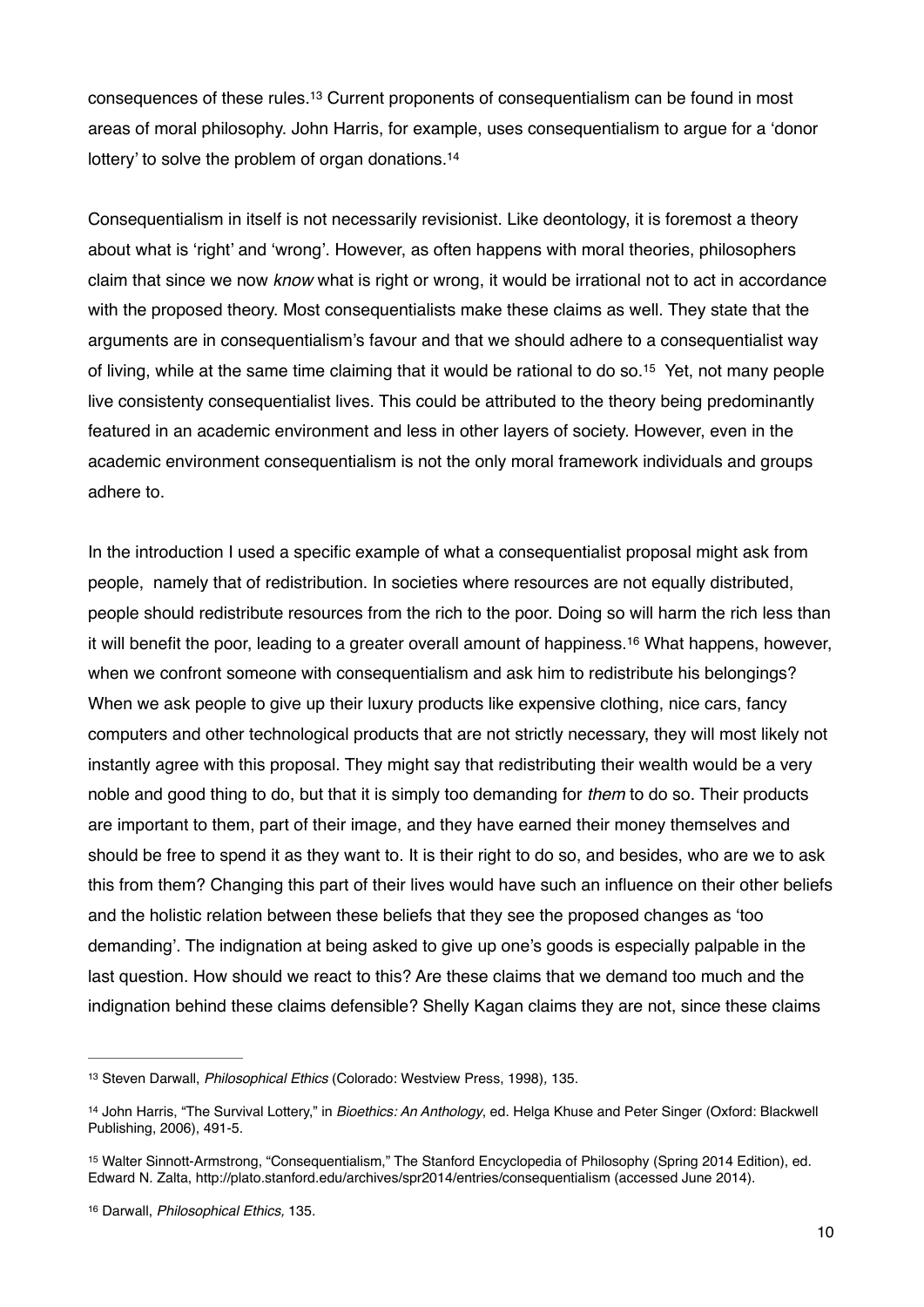are based on nothing more than an intuition.<sup>17</sup> As I will argue later on, the idea that something cannot be defended if it is based on intuition demonstrates an unrealistic view of human moral psychology and the complexity of indignation.

We will now turn to the case of the new transgender law, where we will see comparable reactions.

# *1.2 Gender identity*

The term gender identity refers to a person's subjective experience and inner sense of their gender, where gender is generally described as being male or female.<sup>18</sup> The majority of people have a congruent gender identity and biological sex, meaning that if they have primary and secondary male sex characteristics their gender identity will be male as well. It can happen that individuals experience an incongruence between their biological sex and gender identity, in which case we speak of gender dysphoria. The fifth edition of the Diagnostic and Statistical Manual of Mental Disorders states: "people whose gender at birth is contrary to the one they identify with will be diagnosed with gender dysphoria."<sup>19</sup> The DSM also notes that gender dysphoria itself is not a mental disorder, and that the critical element in diagnosing it is the presence of significant distress associated with the condition. The most effective treatment of gender dysphoria (for adults) is generally considered to be a combination of psychotherapy, (cross-sex) hormone replacement therapy and sex reassignment surgery (the latter two are considered as biological treatments, the former as psychological treatment).<sup>20</sup> Countries differ in which forms of treatment they have available and how these treatments are regulated, but treatment options are becoming more widely available. For example, the United States Department of Health and Human Services has ruled that transgender people receiving Medicare<sup>21</sup> can seek coverage for their sexual reassignment surgery.<sup>22</sup> Not all transgenders in the US are covered by Medicare (see footnote 22) and many private health insurance companies and state-run Medicaid $23$  programs do not cover sexual reassignment surgery. However, since insurance companies tend to follow the government's lead

<sup>&</sup>lt;sup>17</sup> Kagan, "Does Consequentialism Demand too Much?," 254.

<sup>&</sup>lt;sup>18</sup> Neil R. Carlson and Donald Heth, *Psychology: The Science of Behaviour* (Toronto: Pearson, 2010), 140-1.

American Psychiatric Association, "Gender Dysphoria," *American Psychiatric Publishing* (2013), http://www.dsm5.org/ <sup>19</sup> Documents/Gender%20Dysphoria%20Fact%20Sheet.pdf (accessed June 2014).

<sup>&</sup>lt;sup>20</sup> Luk Gijs and Anne Brewaeys, "Surgical Treatment of Gender Dysphoria in Adults and Adolescents: Recent Developments, Effectiveness, and Challenges," *Annual Review of Sex Research* 18 (2007): 178–224, doi: 10.1080/10532528.2007.10559851.

<sup>&</sup>lt;sup>21</sup> Medicare covers almost everyone who is 65 or older, certain people on Social Security disability, and some people with permanent kidney failure.

<sup>&</sup>lt;sup>22</sup> Roni Caryn Rabin, "Medicare to Now Cover Sex-Change Surgery," nytimes.com, last modified May 30, 2014, http:// www.nytimes.com/2014/05/31/us/ban-on-medicare-coverage-of-sex-change-surgery-is-lifted.html.

<sup>&</sup>lt;sup>23</sup> Medicaid covers low-income and financially needy people, including those over 65 who are also on Medicare.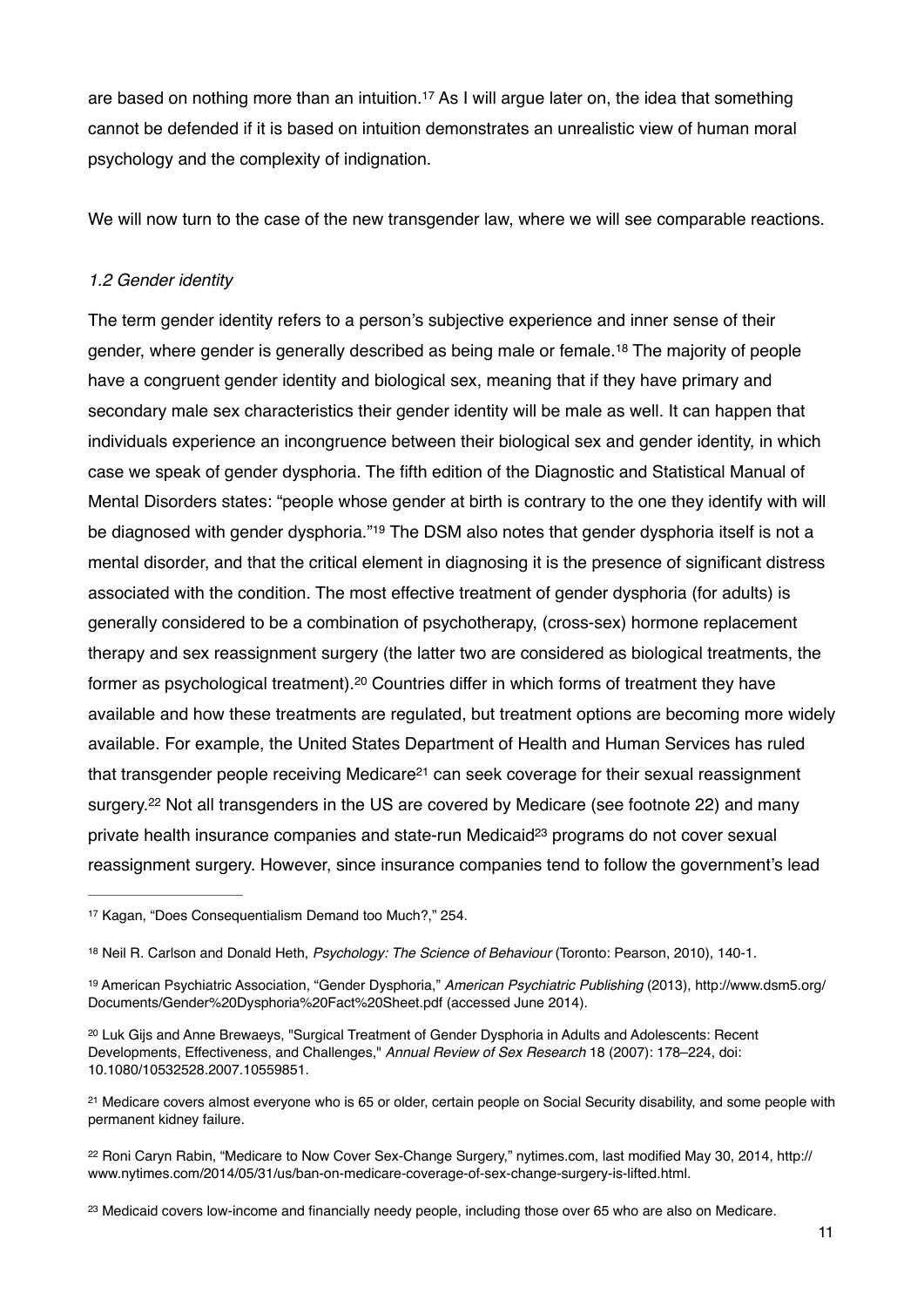this might change.  $24$  The ruling might therefore, in the long run, make surgery possible for those who do not have Medicare but cannot afford the costs on their own.<sup>25</sup> Progress is also being made to counter the discrimination transgenders often encounter in the workplace. With a two-third majority vote the US Senate passed ENDA, the Employment Non-Discrimination Act<sup>26</sup>, in 2013, a bill that has been introduced in Congress almost every year since 1994.<sup>27</sup> ENDA was designed to protect individuals from discrimination on the basis of sexual orientation or gender identity in hiring and employment and explicitly prohibits preferential treatment and quotas. Small businesses (less than 15 employees), religious organisations and the military are exempt from the ruling.28

The above examples show that acceptance of non-binary gender identities is becoming more commonplace, but this acceptance is not shared by everyone. While these revisionist proposals managed to become laws, this was only because the US government works with a majority system.<sup>29</sup> The practices, and the views behind these practices, that the proposals attempted to change were long-standing and were widely accepted in the past. Indignation and rejections of the proposals did occur, and until this year the people who rejected ENDA formed a majority. With regards to the Medicare ruling the most-heard arguments against the proposed changes were that being transgender 'is a choice', that sexual reassignment surgery is not a medical necessity<sup>30</sup>, or that surgery should not be allowed because being transgender is wrong according to the Bible.<sup>31</sup> In the discrimination example the reactions showed more signs of indignation. Senator Dan Coats spoke out against ENDA to share his indignation concerning the bill. He felt that the bill would

<sup>27</sup> Human Rights Watch, "Employment Non-Discrimination Act: Legislative Timeline," accessed July 2014, http:// www.hrc.org/resources/entry/employment-non-discrimination-act-legislative-timeline.

<sup>28</sup> Text of the Employment Non-Discrimination Act of 2013, accessed July 2014, https://www.govtrack.us/congress/bills/ 113/s815/text.

<sup>29</sup> Paul Mason, *Mason's Manual of Legislative Procedure* (National Conference of State, 2000), 353.

<sup>&</sup>lt;sup>24</sup> Jeffrey Clemens and Joshua D. Gottlieb, "Bargaining in the Shadow of a Giant: Medicare's Influence on Private Payment Systems," National Bureau of Economic Research (October 2013), doi: 10.3386/w19503.

<sup>&</sup>lt;sup>25</sup> The total cost of transgender-specific care for one person is estimated at between \$25,000 and \$75,000, according to the Human Rights Campaign. Human Rights Campaign, "Are transgender-inclusive health insurance benefits expensive?," accessed July 2014, http://www.hrc.org/resources/entry/are-transgender-inclusive-health-insurancebenefits-expensive.

<sup>26</sup> The Obama administration declined to create a separate standard for LGBT employees, instead the Executive Order 11246 was amended. This places sexual orientation and gender identity on equal footing with race, colour, religion, sex, and national origin. Human Rights Campaign, "With Executive Order, Obama Takes His Place in History," last modified July 20, 2014, [http://www.hrc.org/press-releases/entry/with-executive-order-obama-takes-his-place-in-history.](http://www.hrc.org/press-releases/entry/with-executive-order-obama-takes-his-place-in-history)

 <sup>&</sup>quot;Should transgender surgery be covered by insurance?," debate.org, accessed July 2013, http://www.debate.org/ <sup>30</sup> opinions/should-transgender-surgery-be-covered-by-insurance?nsort=2&ysort=6.

<sup>&</sup>lt;sup>31</sup> Sue Bohlin, "What is a Biblical View of Transgendered People and Hermaphrodites?," probe.org, accessed July 2014, http://www.probe.org/site/c.fdKEIMNsEoG/b.4222623/k.8B00/ What\_is\_a\_Biblical\_View\_of\_Transgendered\_People\_and\_Hermaphrodites.htm.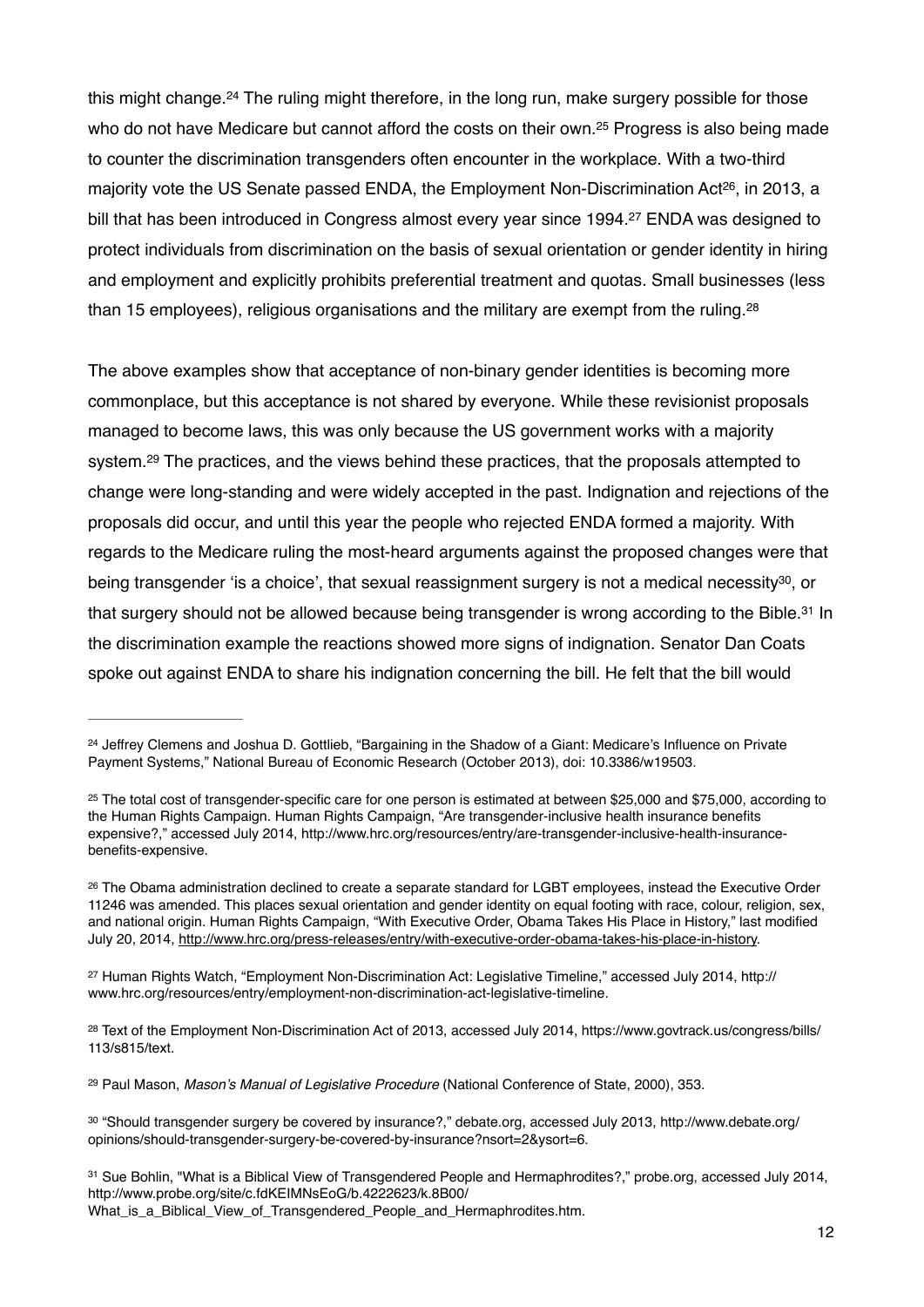discriminate against an employer's religious beliefs and would require employers to hire individuals who contradict their very, most deeply held, beliefs: "Make no mistake, we are seeing the free exercise of religion and freedom of speech constrained and restricted."32 How can we reply to these reasons for rejecting the proposals concerning gender identity? Simply ignoring them would fail to address the indignation people feel at having their beliefs disregarded, and individuals will not abandon their beliefs simply because the majority of Senate or Congress approved a bill (that was rejected every year before that). We will need to take a closer look at the workings of indignation and the reasons for rejecting these proposals before we can answer the above question.

<sup>&</sup>lt;sup>32</sup> Ben Johnson, "Who was the only Senator to speak out against ENDA, the transgender 'discrimination' bill?," lifesitenews.com, last modified November 7, 2013, http://www.lifesitenews.com/news/who-was-the-only-senator-tospeak-out-against-enda-the-transgender-discrimi.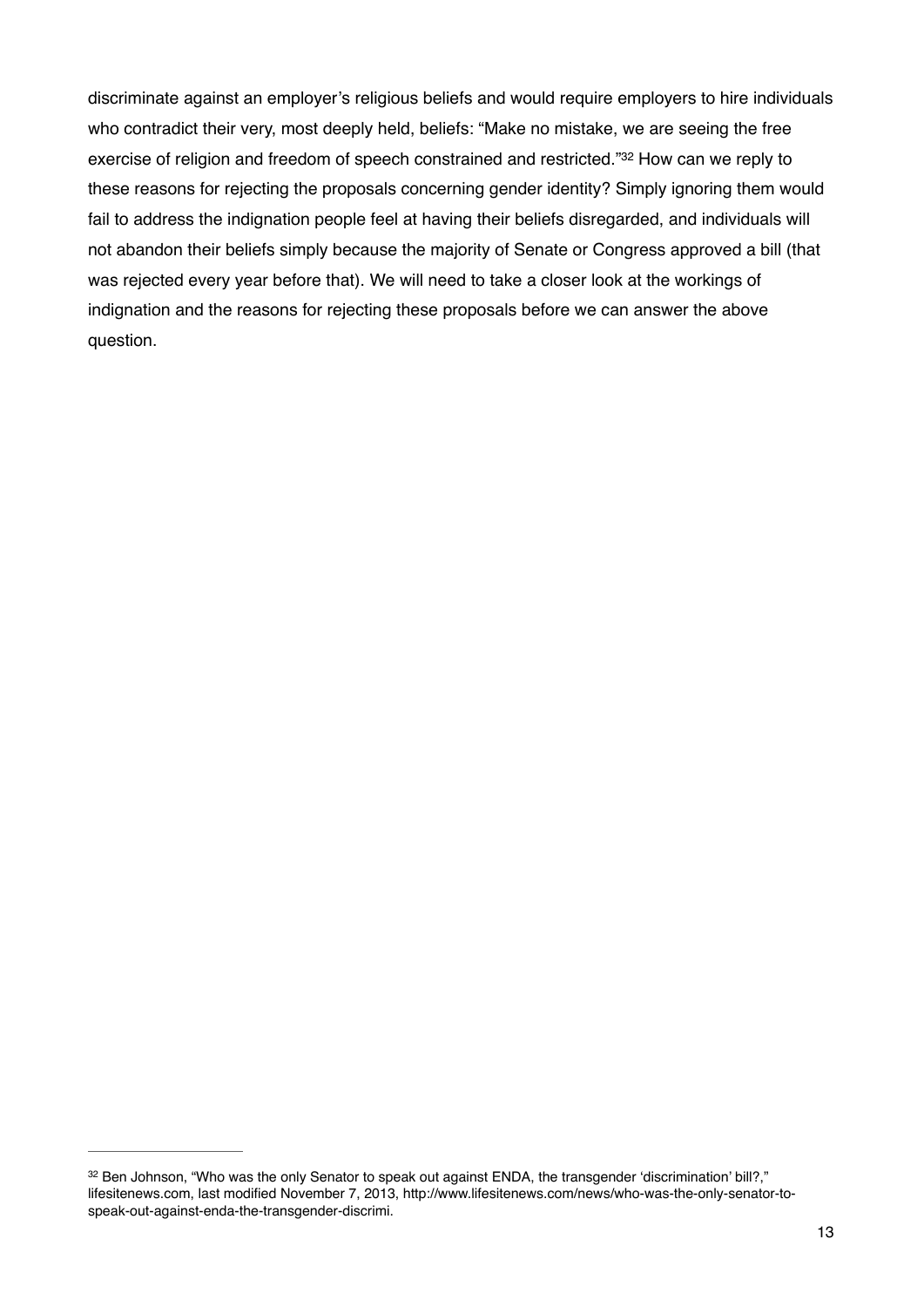## **2. Indignation**

In this chapter I turn to the notion of indignation. As we have seen, rejections of revisionist proposals are often combined with some form of indignation: people feel their beliefs are threatened, or that their way of life is being attacked. My analysis of indignation will differ from what one might already assume about indignation. The current use of the term indignation is quite narrow and does not convey the complexity of its causes, which is why I think the discussion concerning claims that we demand too much would benefit from a more in-depth study of indignation. While I do not propose to change the term, I do propose we become more aware of the complexity of indignation. I believe a better understanding of indignation is crucial for understanding why people reject revisionist proposals: only if we know why people show indignation we can attempt to understand their reaction to revisionist proposals.

Indignation is standardly defined as anger caused by something that is unfair or wrong. We feel indignation when we feel that people threaten our interests, when we feel that something is unfair or wrong, when things are not going our way, when we do not get want we want or what we feel we deserve. This definition of indignation might be sufficient to describe the indignation we feel at nonrevisionist proposals (for example, the proposal to change one's shoes into something more appropriate for a fancy dinner), but is quite narrow, and only deals with the anger we intuitively feel when we feel wronged. When this is seen as the cause of indignation and thus the reason for claiming the changes demand too much, it is no wonder that it is often regarded as insufficient to reject a revisionist proposal.

An example of this attitude toward indignation and changes demanding too much can be found in the work of Shelly Kagan, whom I've mentioned before. Kagan examines three attempts to defend the view that it is permissible for agents to pursue their own projects rather than the overall good, but finds all of them lacking.<sup>33</sup> One of these attempts comes from Samuel Scheffler, who tries to provide an argument for integrating agent-centred prerogatives into moral theories in order to make it permissible for an agent to spend energy on his own interests or projects. Scheffler claims that our ordinary moral intuitions show indignation at the idea of there not being a limit to what morality can require from us, at there not being some kind of personal independence. Since people typically don't promote the overall good, we should not be required to. Kagan objects to this by arguing that personal independence might constitute an appeal for an agent-centred morality, but that there is no actual reason for allowing this appeal, only the intuition that when we do not leave room for

<sup>33</sup> Kagan, "Does Consequentialism Demand too Much?," 240-254.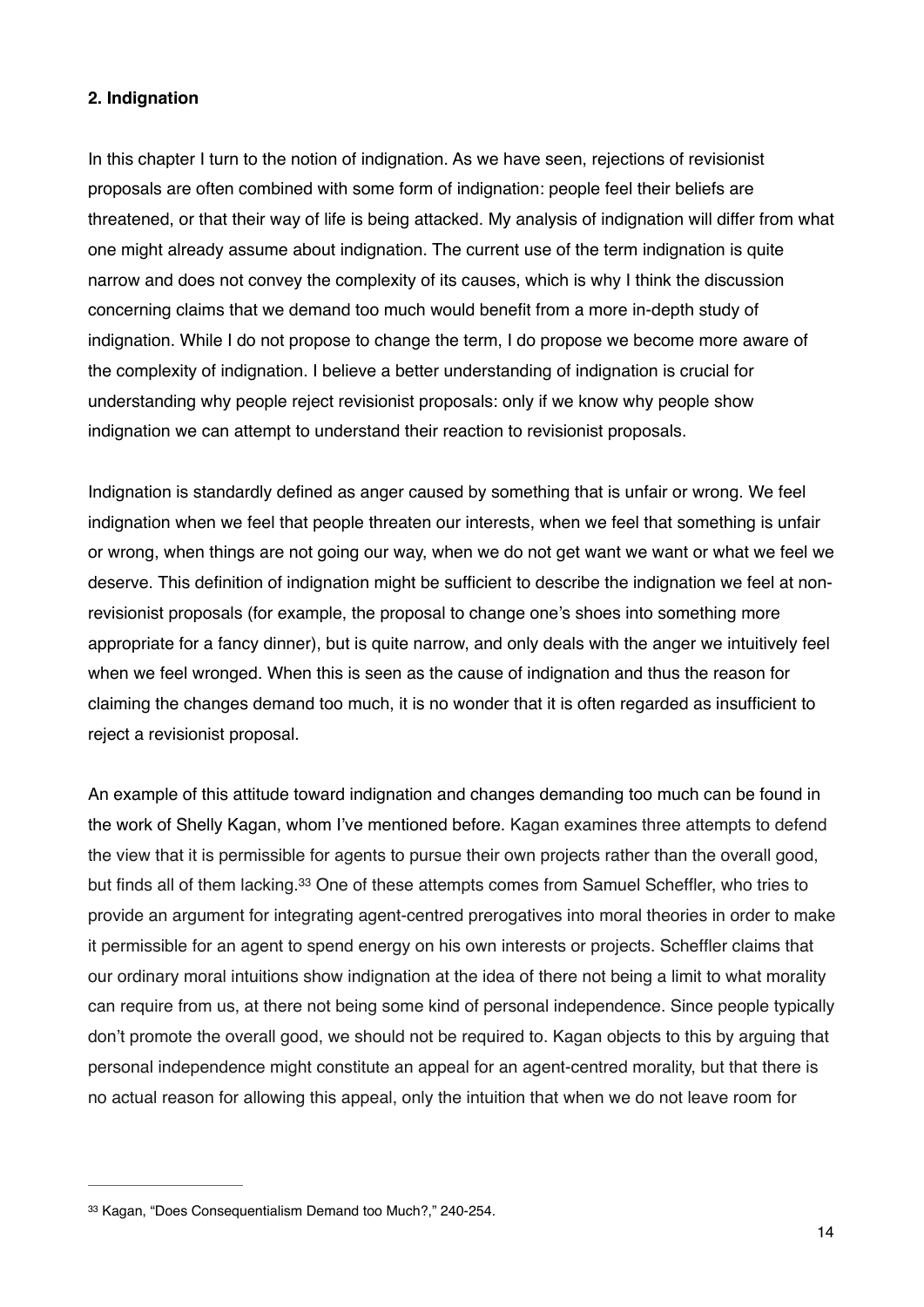personal preference, we demand too much.<sup>34</sup> This leads Kagan to concluding that: "Indeed, if the intuition that consequentialism demands too much remains impossible to defend, we may have to face the sobering possibility that it is not consequentialism, but our intuition, that is in error."35 While Kagan's work concerns the rejection of consequentialism, his argument can be applied to rejections of other kinds of revisionist proposals on the grounds that these proposals demand too much. However, as this chapter will show, the indignation we intuitively feel is much more complex than often assumed, and reactions like Kagan's fail to appreciate this. As mentioned in the introduction, I will discuss two authors to broaden the notion of indignation: Bernard Williams and Harold Garfinkel. These authors represent two approaches to indignation: an interest-based approach and an approach concerned with social interaction.

# *2.1 Projects and integrity*

According to Bernard Williams, it is inherent to utilitarianism that the project of a utilitarian agent is to bring about maximally desirable outcomes. How the agent acts is dependent upon this project, and other agents might have other projects that determine how they act, for example the project to be good Christian, or to avoid cruelty and killing. Underneath these projects are other projects, the 'basic' or lower-order projects. It is these lower-order projects that can be described as interests, and as described above, it is thought that when these interests are threatened people show indignation. These lower-order projects are made up of things we desire for ourselves or our family, pursuits of intellectual character, and desires concerning objects of taste.<sup>36</sup> There is a vast amount of different projects people can take up, and Williams argues that utilitarianism should realise that their aim of maximising happiness asks people to give up their individual or shared projects if this creates the greatest net amount of happiness. People all have their own projects that might be undesirable to others, that might conflict with the projects of others, that have better alternatives, etcetera. In these cases the reply of the utilitarian would be that the satisfaction someone might get from fulfilling his project and the satisfaction others would get from him fulfilling his project have already been calculated. If the projects of an agent are inadequate in comparison to someone else's project, he has to give up his.<sup>37</sup> Williams finds this unsatisfactory, and his reasons for this are applicable to not just utilitarianism but to revisionist proposals in general.

<sup>34</sup> Ibid., 253.

<sup>35</sup> Ibid., 254.

Smart and Williams, *Utilitarianism: For and Against*, 110. <sup>36</sup>

<sup>37</sup> Ibid., 114-6.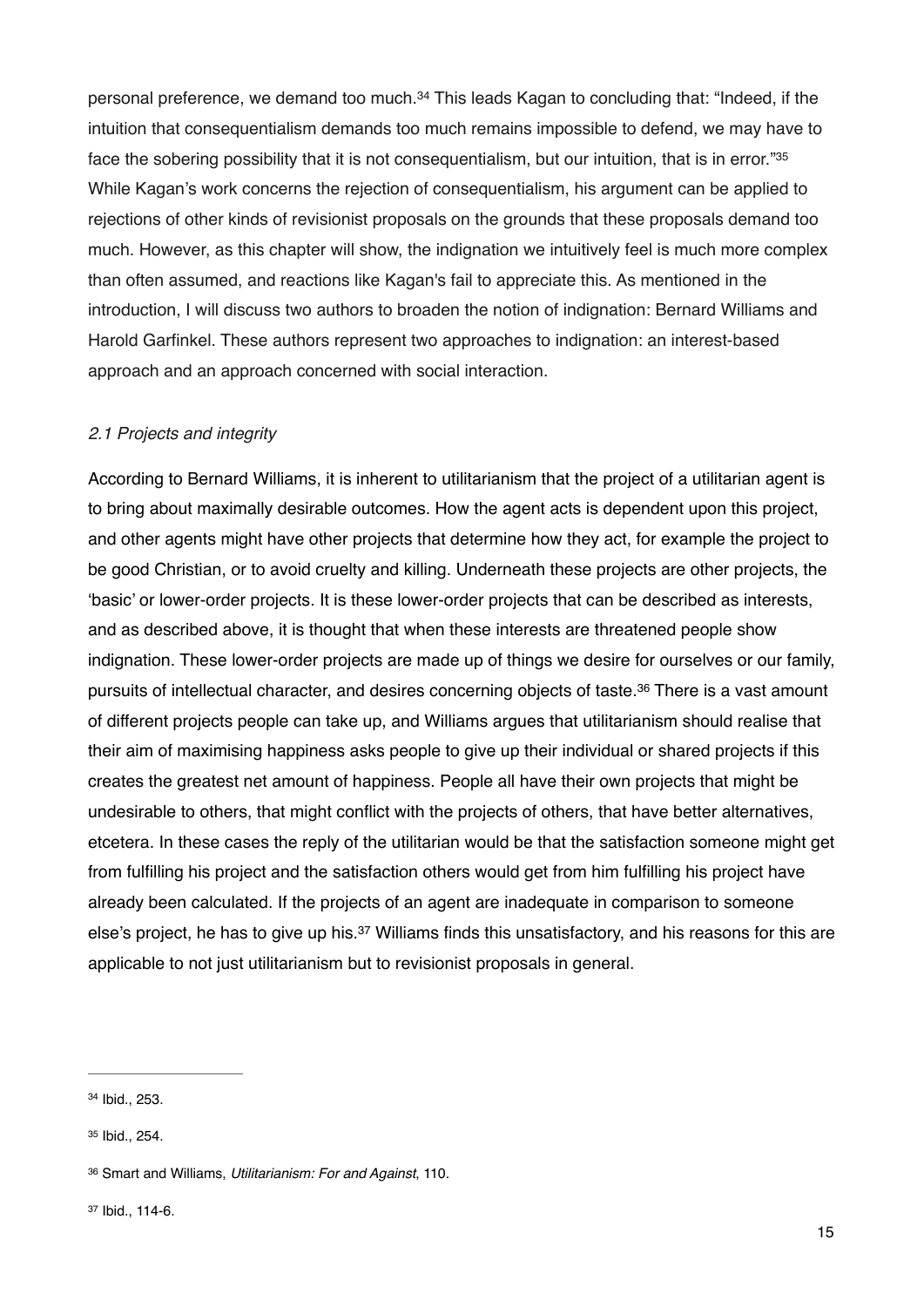Williams states that everyone has projects that one is deeply and extensively involved in and calls these projects 'ground-projects', 'first-order projects', or 'commitments'.<sup>38</sup> Our identification with these commitments is of a different order than our other projects, and Williams asks how it is possible for us to regard a commitment we have built our lives around as disposable, solely based on how our commitments and the commitments of others determine the net amount of happiness.<sup>39</sup> This is, according to Williams, an attack on our integrity as a person:

It [the having to give up one's higher-order project] is to alienate him in a real sense from his actions and the source of his action in his own conviction. It is to make him into a channel between the input of everyone's projects, including his own, and an output of optimific discussion; but this is to neglect the extent to which his actions and his decisions have to be seen as the actions and decisions which flow from the projects and attitudes with which he is most closely identified. It is thus, in the most literal sense, an attack on his integrity.40

People have projects around which they have centred their lives, projects that they have invested themselves in and that are important to them. Asking them to give up these projects because of some utilitarian calculus is simple-minded and might make people feel indignant, even if they do not instantly realise the reason for this indignation. $41$  They might say that it is intuitive, not being able to pinpoint the source of the indignation. Most people will not have heard the term 'groundproject' or 'first-order' project, and it is hard to articulate one's intuition when one lacks the vocabulary to do so. This should not lead us to taking up Kagan's position. The utilitarian calculus is the result of utilitarianism not being able to match theory to the world as it really is, of having too few thoughts and feelings to match the actual world. The happiness of people lies in their identification with these commitments, and therefore these commitments do not allow for a tradeoff between their commitments and those of others: when we ask this of people they react with indignation. Asking people to give up their projects or commitments would not only result in a lesser net amount of happiness<sup>42</sup>, it also shows an unrealistic notion of what to expect of people. We are not agents of some universal satisfaction system, we just act based on the situation we find ourselves in.<sup>43</sup> Hence, while indignation can be the result of a threatening of our interests, it can

- 38 Ibid., 113.
- 39 Ibid., 116.
- 40 Ibid., 116-7.
- 41 ibid., 149-150.
- 42 Ibid., 146.
- 43 Ibid., 118.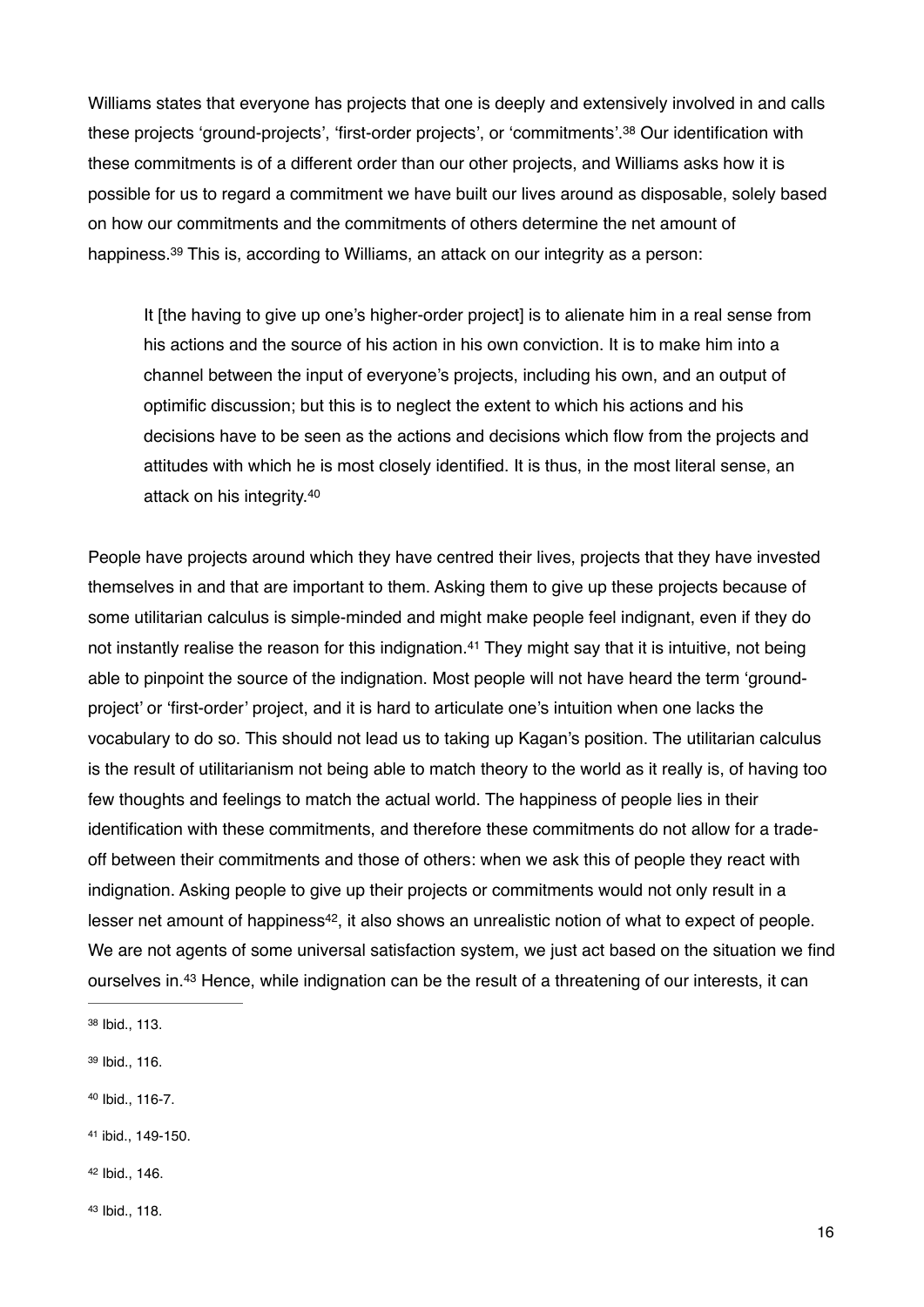also be the result of a threatening of our commitments, the projects people have centred their lives around. Our integrity is not something we can disregard as easily as our interests, and we should be aware of this, whether the indignation is seen as intuitive or not.

# *2.2 Framework and beliefs*

The work of Williams was valuable in showing that indignation is not just a sign of our interests being compromised, but there is more to indignation than alienation from our commitments. We also show indignation in social interactions, especially when people do not act in the way we expect from them. An example of this, which will be discussed in more detail later, is the exchange of greetings. When agent A says "hello" to agent B and agent B does not respond, agent A is likely to feel indignant. This indignation cannot be explained by alienation (the wish to always have one's greeting returned is hardly a commitment), which is why I now turn to the work of Harold Garfinkel.

When Harold Garfinkel started his work on ethnomethodology he was interested in the way researchers treat the knowledge that a member has of his surroundings. He used the term 'ethnomethodology' to describe the study of "a member's knowledge of his ordinary affairs, of his own organised enterprises, where that knowledge is treated by us [as researchers] as part of the same setting that makes it orderable."<sup>44</sup> Garfinkel hypothesised that there was a contingency of the reciprocity of perspectives of persons, which would be able to account for the "persistence and continuity of the features of concerted actions."<sup>45</sup> This reciprocity of perspectives finds its source in Alfred Schütz's thesis of reciprocal perspectives, which states that actors will assume that biographical differences are irrelevant for the situation at hand and that each of them has "selected and interpreted the actually or potentially common objects and their features in an identical manner or at least an 'empirically identical' manner, i.e. one sufficient for all practical purposes."46 To prove his hypothesis and Schutz's thesis, Garfinkel decided to perform what he termed 'breaching experiments'.

## *2.2.1 Breaching Experiments and Frameworks*

The idea behind the breaching experiments was "to start with a system with stable features and ask what can be done to make trouble. The operations that one would have to perform in order to

Harold Garfinkel, oral contributions in *Proceedings of the Purdue Symposium on Ethnomethodology,* ed. Richard J. Hill 44 and Kathleen Stones Crittenden (West Lafayette, Indiana: Purdue University Press, 1968), 10.

<sup>45</sup> Harold Garfinkel, "A conception of, and experiments with, 'trust' as a condition of stable concerted actions," in *Motivation and Social Interaction,* ed. O.J. Harvey (New York: Ronald Press, 1963), 187, quoted in John Heritage, *Garfinkel and Ethnomethodology* (Cambridge: Polity Press, 1984), 78.

Alfred Schutz, "Commonsense and scientific interpretations of human action," in *Collected Papers volume 1* (The 46 Hague: Martinus Nijhoff, 1962), 10, quoted in John Heritage, *Garfinkel and Ethnomethodology* (Cambridge: Polity Press, 1984), 81.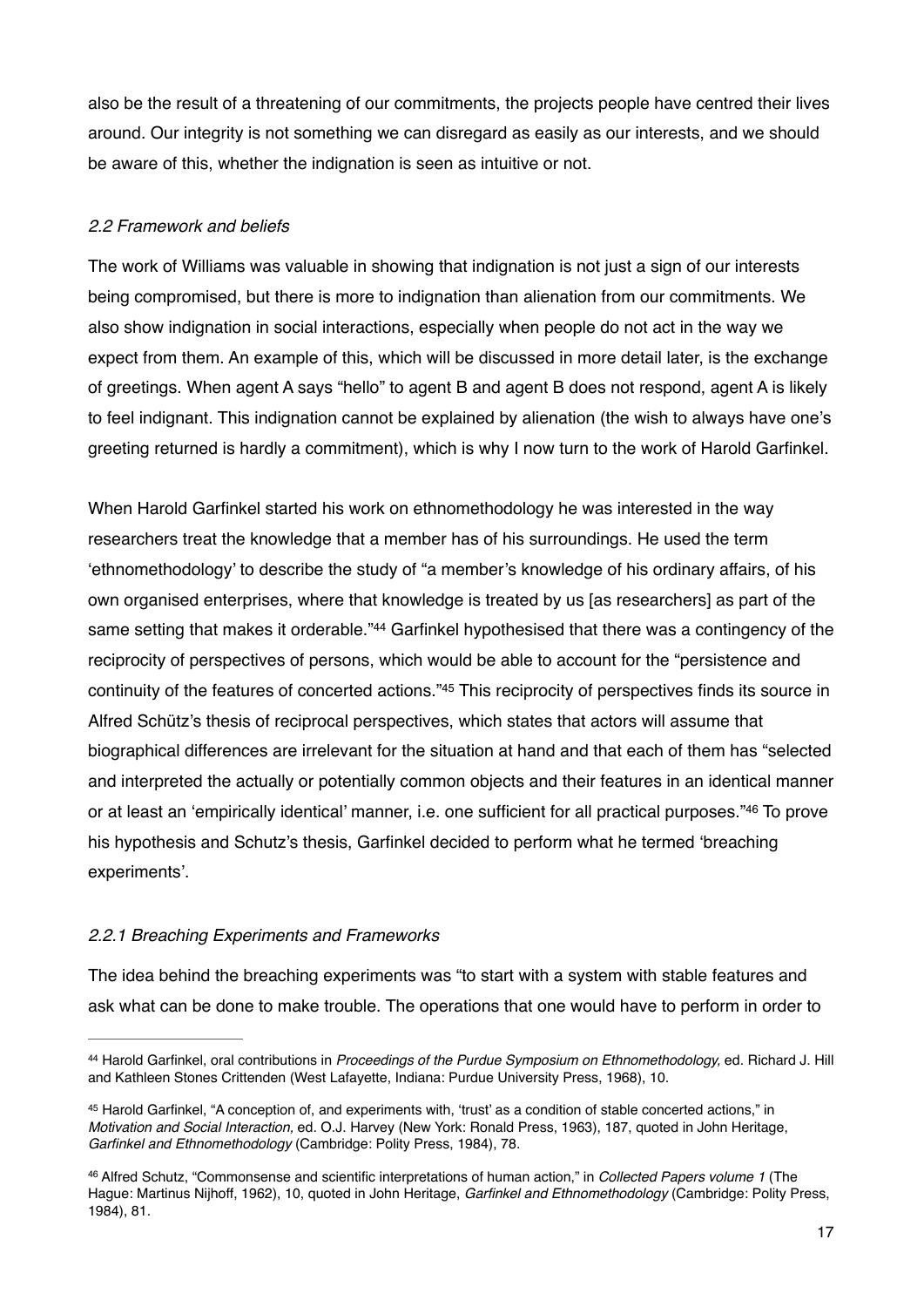produce and sustain anomic features of perceived environments and disorganised interaction should tell us something about how social structures are ordinarily and routinely being maintained."<sup>47</sup> Garfinkel asked his students to start an ordinary conversation with a friend or acquaintance and to insist, while pretending that what one was asking was completely normal, that the other explain his or her remarks. This resulted in some interesting cases, two of which are quoted here. 'E' stands for experimenter (Garfinkel's student), 'S' for subject.

The subject was telling the experimenter, a member of the subject's car pool, about having a flat tire while going to work the previous day.

S: I had a flat tire.

E: What do you mean, you had a flat tire?

She [S] appeared momentarily stunned. Then she answered in a hostile way: 'What do you mean? What do you mean? A flat tire is a flat tire. That is what I meant. Nothing special. What a crazy question!'48

The victim waved his hand cheerily.

S: How are you?

E: How am I in regard to what? My health, my finance, my school work, my piece of  $mind, my...$ 

S: (Red in the face and suddenly out of control.) Look! I was just trying to be polite. Frankly, I don't give a damn about how you are.<sup>49</sup>

From these experiments Garfinkel concluded that each of the students had successfully breached the reciprocal perspectives shared in most situations. In each experiment the subject expected the experimenter to interpret their remarks in a way that was empirically identical to the way S intended the remark to be interpreted. Breaching the reciprocal perspectives did not only lead to a breakdown of the conversation, but was also quickly and forcefully sanctioned.<sup>50</sup> The subjects wanted to either restore the situation and go back to a situation of shared perspectives and/or demanded explanations for the way the experimenter behaved. They interpreted the breach as a motivated and intended action and responded with indignation, feeling as if their trust was

Garfinkel, "A conception of, and experiments with, 'trust' as a condition of stable concerted actions*,"* 187, quoted in 47 Heritage, *Garfinkel and Ethnomethodology,* 78.

<sup>48</sup> Ibid., 221-2, 80.

<sup>49</sup> Ibid.

<sup>&</sup>lt;sup>50</sup> Heritage, *Garfinkel and Ethnomethodology*, 81.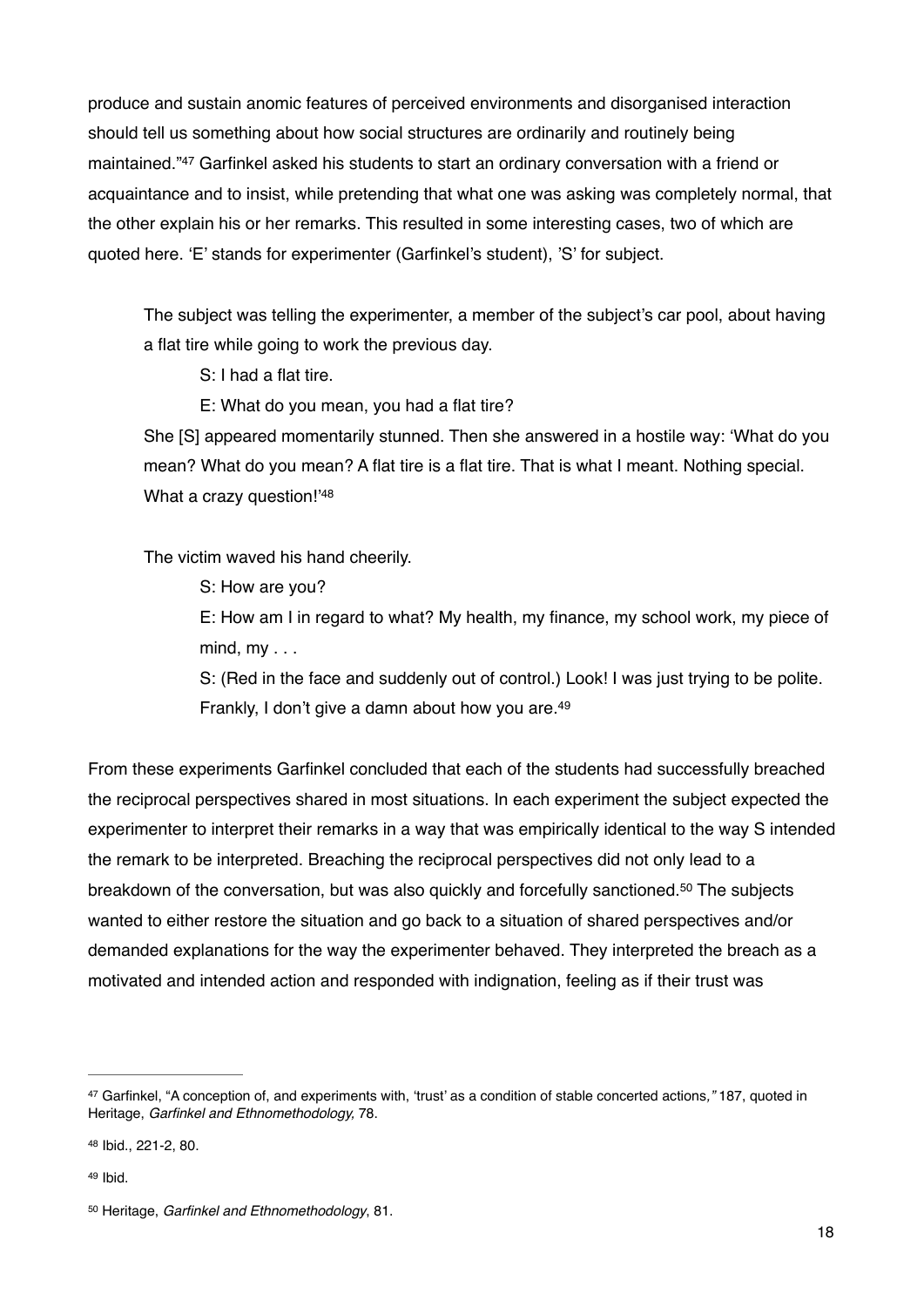violated.<sup>51</sup> When one takes the results of all the breaching experiments performed by Garfinkel and his students, some interesting aspects of social order, or frameworks, appear.

The breaching experiments showed that actors are committed to a particular trusted view of a situation, based on the assumption of shared perspectives. How does this work, however, in regular life? Most situations have their own set of expected reciprocal perspectives, of which the 'how are you?' case is an example, that Garfinkel calls a 'framework'. In a framework certain perspectives are expected to be shared and actions are to be interpreted in accordance with these perspectives. The shared perspectives are thus a sort of 'sense making device' in which some actions make sense and others do not and actions are treated accordingly to this. The experiments established a number of things concerning social order and frameworks that were largely unknown before. First, there are assumptions and contextual features that may be used by people in order to sustain a certain interpretation of an event. Second, the framework or underlying pattern wherein the actions take place is assumed from the outset and third, when a framework is breached and an explanation is not given, people assume an attitude of righteous hostility and regard the breach as a moral matter.<sup>52</sup> Maintaining the frameworks is thus largely dependent on interpretative trust:

Given the enormous array of possible contextualizations for a statement and hence of possible interpretations for it, and given also that the producers of the statements can never literally say what they mean, then the producers of statements can only make themselves understandable by assuming that the recipients are accomplishing the relevant contextual determinations for what is being said. Moreover the producers must assume that the recipients are accomplishing this task by 'trusting' and relying on the proposed documentary pattern over the course of its emergence.<sup>53</sup>

The maintenance of this interpretative trust is, according to Garfinkel, a deeply moral matter in the eyes of participants. Deviations from the framework are almost always interpreted as intentional and motivated, and there is no 'time-out' from this accountability of actions. It is because of this that the participants reacted so violently to a breach of their framework. They were not concerned with the "integrity of a cognitive order which they perceived as threatened"<sup>54</sup>, but instead felt as if an unaccountable breach of trust had taken place and either wanted to restore this trust or be given an explanation. When trying to restore the framework subjects normalised the disruptions to

 $51$  Ibid., 100.

<sup>52</sup> Ibid., 95-6.

<sup>53</sup> Ibid., 96-7.

<sup>54</sup> Ibid., 100.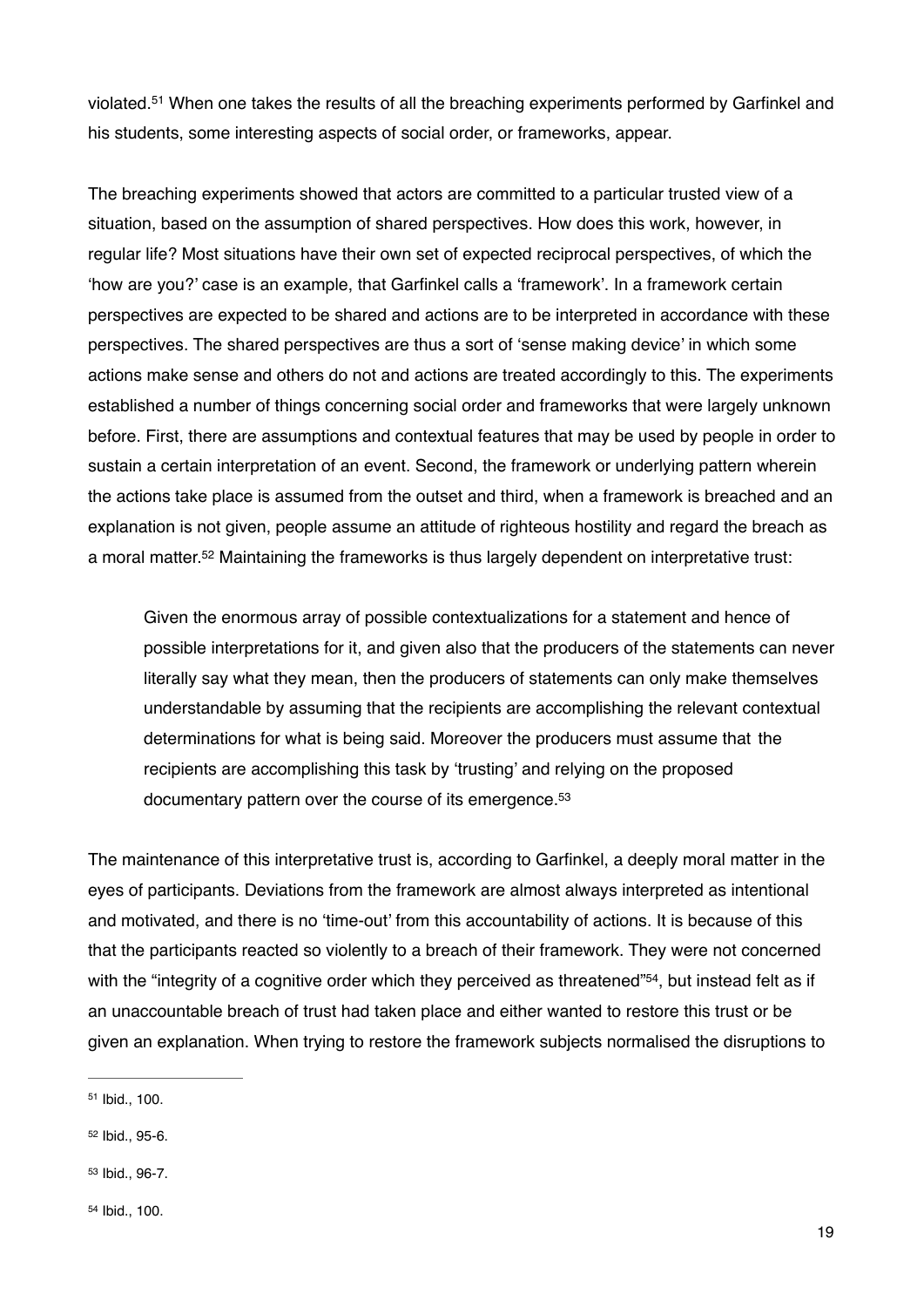stay undisturbed themselves. Even when restoration was achieved, however, subjects still seemed angry with the students. "Why did you pick me?" was a common reaction.<sup>55</sup> People felt indignant when the students of Garfinkel broke the frameworks, and restorative action did not manage to take all of the indignation away.

Frameworks are thus so strictly adhered to because people are aware of what happens when they employ alternative courses of action: their actions will be analysed and interpreted as intended, and they will face indignation, shame, guilt and anxiety from others.56

## *2.2.2 Beliefs and projects*

Garfinkel's theory shares quite some characteristics with conventionalism. David Lewis analyses convention as an arbitrary solution to a coordination problem that is reoccurring. When others conform to a certain convention, there is no reason to deviate from a particular solution to a coordination problem. Lewis' precise analyse is as follows:

A regularity R in the behavior of members of a population P when they are agents in a recurrent situation S is a convention if and only if it is true that, and it is common knowledge in P that, in any instance of S among members of P,

(1) everyone conforms to R;

(2) everyone expects everyone else to conform to R;

(3) everyone has approximately the same preferences regarding all possible combinations of actions;

(4) everyone prefers that everyone conform to R, on condition that at least all but one conform to R;

(5) everyone would prefer that everyone conform to R′, on condition that at least all but one conform to R′,

where R' is some possible regularity in the behavior of members of P in S, such that no one in any instance of S among members of P could conform both to R′ and to R.57

Where conventionalism (at least in Lewis' conception of it) would state that social occurrences and actions are founded on conventions that we expect each other to conform to, Garfinkel states that

55 Ibid., 101.

<sup>56</sup> Ibid., 97-102.

<sup>&</sup>lt;sup>57</sup> David Lewis, *Convention* (Cambridge: Harvard University Press, 1969), 76.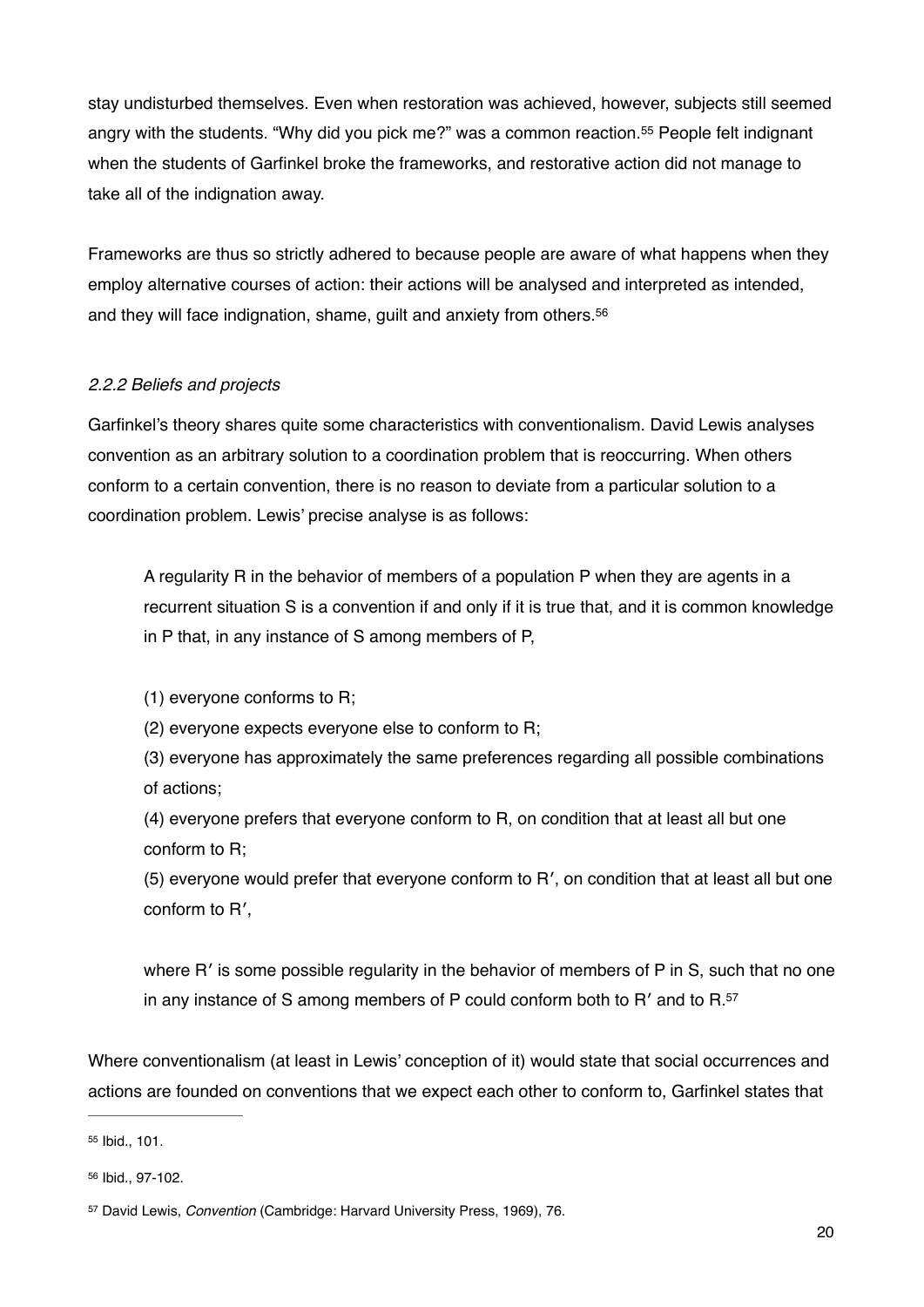actions are interpreted in frameworks that are implicitly agreed on by members of society. Both theories share the idea that it is society that determines how something is to be done (according to a convention or certain framework), and not some abstract or external reality. The argument that 'changing demands too much' can thus be seen as having a conventionalist side: people can claim that something is 'too demanding' for them because convention tells them to do otherwise. Since everyone prefers that everyone conforms to a certain convention (regularity R in Lewis' analysis) and expects others to do so (see 2 and 4 in Lewis' analysis), the conventionalist might argue that there is no obligation to change: there is an agreed upon convention. However, conventions can differ between different social groups and are not static, they change over time. There is the possibility that someone might realise that there is another or better suited convention for a situation. In these cases someone might see the proposal as reasonable, but still find changing too demanding because he is used to dealing with a situation according to the convention that people ask him to depart from. Garfinkel's theory gives us an explanation that shows why people find departing from a framework (or convention) difficult. This explanation is concerned with why it is so hard to step away from what is familiar.

By asking people to change their attitude or behaviour, we might be asking something that cannot be rationally understood from within their framework. What we ask of people in these situations does not fit in their 'sense-making-device' because we do not share the framework necessary for the situation. Instead, our proposal breaches their framework which can lead, amongst other reactions, to the above mentioned indignation. To see how this might work we need to examine more closely how frameworks function as a 'sense-making-device', and the way people react to actions that do not fit their framework and breach the interpersonal trust that is so valued by them. Frameworks are the background against which we interpret the actions of others and give meaning to our own actions. When people breach a framework (whether this be by intent or not) others try to find excuses for this breaching. For example, when we say "hi" to someone and they don't respond we might think to ourselves "he probably didn't hear me" or "he might have been in a hurry" in order to make sense of his not returning our greeting, instead of feeling indignation at being ignored. This situation is fairly uncomplicated compared to the situations I sketched earlier. When we tell someone that they should give up their luxury products in order to redistribute resources from the rich to the poor, we might be asking something that does not make sense within their framework. This might seem a bit far fetched, but we need to keep in mind that Garfinkel's frameworks go beyond simple conversations and also apply to the more fundamental institutions of our social life.

A good example of this is the case of Agnes that Garfinkel discusses. Agnes was a woman Garfinkel met when she was a patient at the Department of Psychiatry at the University of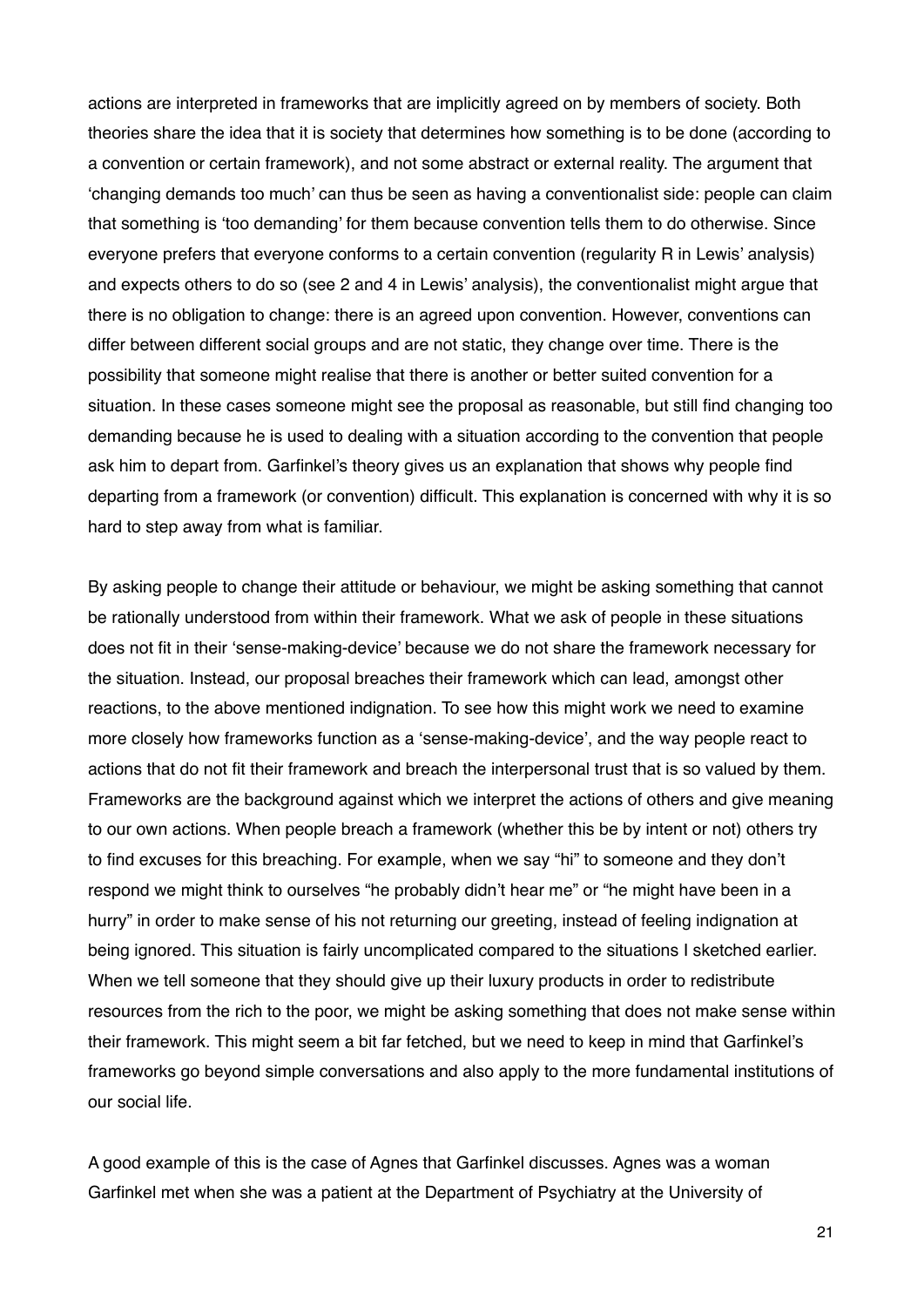California at Los Angeles, where she was referred to when she came to UCLA wanting to obtain a sex-change operation to get rid of her penis and testes which she saw as an "accidental appendage stuck on [her] by a cruel trick of fate"<sup>58</sup>. Agnes had lived and had been recognised as a boy until she was seventeen, but by the time Garfinkel and the doctors at UCLA met her at the age of nineteen she was convincingly female and seemingly indistinguishable from 'normal' girls her age. Agnes insisted that she was not gay, a transvestite or transgender but that she was essentially and all along female, and she did get her sexual reassignment surgery not too long after coming to UCLA. She later revealed that she had been stealing her mothers Stilbestrol (oestrogen) since the age of 12.59

Garfinkel however wasn't as much interested in the how and why of her wish to have sexual reassignment surgery as in the way sexual identity was produced and maintained in social interactions. He found that while sexual status is naturally distributed and visible (male and female sex characteristics) a moral distribution takes place simultaneously. Moral distribution is often an invisible aspect of life and runs parallel to how things are naturally distributed. Deviating from the natural distribution is seen as morally reproachable, while adhering to the natural distribution is seen as normal and not necessarily worthy of praise. Moral distribution is thus revealed by the reaction to people who, in the eyes of others, deviate from the natural distribution. These reactions mostly take the form of moral retribution, of which Agnes' family is an example: "After her initial assumption of female status, Agnes reported, her cousin's attitude changed from one which was favourable to Agnes to one of strong disapproval. Other family members displayed open hostility and 'consternation and severe disapproval'."<sup>60</sup> In order to be accepted as female, Agnes tried to reproduce the 'natural-moral institutional order' in which she wanted to participate and belong, that of the biological female. How is this relevant for the discussion concerning indignation? By not adhering to the natural distribution of sexual status Agnes broke frameworks and conventions that were constitutive of everyday life. Her case is therefore an excellent example on what happens when we break frameworks and conventions, and how this might lead to indignation.

Sexual status and its institutionalised features are produced and reproduced by biological males and females in almost every social occasion, and Agnes became an expert in 'passing'<sup>61</sup>, having developed a meticulous knowledge of the particulars of these 'ordinary' social arrangements.

<sup>58</sup> Harold Garfinkel, *Studies in Ethnomethodology* (Malden, MA: Polity Press/Blackwell Publishing, 1984), 129.

<sup>59</sup> Roy Boyne, "Citation and Subjectivity: Towards a Return of the Embodied Will," in *Body Modification*, ed. Mike Featherstone (London: Sage Publishing, 2000), 215.

<sup>&</sup>lt;sup>60</sup> Heritage, *Garfinkel and Ethnomethodology*, 193.

<sup>61</sup> A person's ability to be regarded (at first glance) as a cisman or ciswoman (a cisgender is someone whose gender identity matches with the sex they were assigned at birth).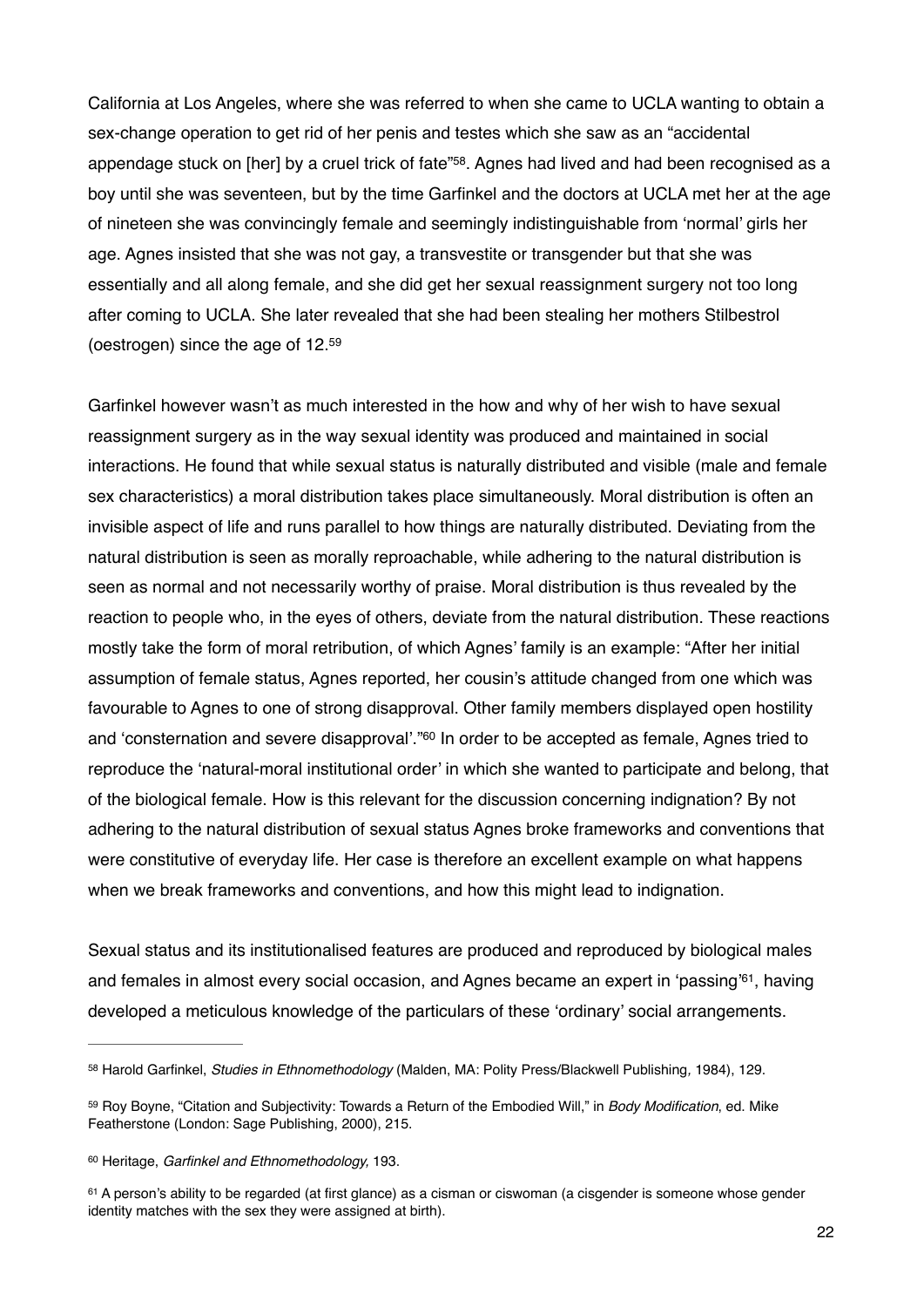Garfinkel emphasised that, because sexual status is almost constantly reproduced in society, Agnes rarely had any time-out from 'passing'.<sup>62</sup> The Agnes case shows that Garfinkel's frameworks not only apply to conversational patterns, but also to the institutions that shape our everyday life. When we ask someone to change their attitude or behaviour we might be asking them something that does not make sense from within their framework, which can lead to indignation. Agnes' family, whose framework concerning sexual status was breached by Agnes because she initially did not conform to their framework in which the idea that someone could be born in 'the wrong body' seemed incomprehensible, reacted with indignation to what she was doing. In the end most of them supported Agnes, but their initial reaction shows (as did the other case studies) what happens when something occurs or people act in a way that does not seem to make sense within someone's framework.<sup>63</sup> Agnes' belief that she was woman was, however, a much stronger belief than that of her family and apparently quite central to her identity. She so dearly wished to be a woman that she took oestrogen pills and claimed to be intersex, and was willing to lie to others in order to live her life as a woman. She clearly found the notion that she might be a man unacceptable. This was because in the framework she functioned in, in which her penis and testes were a freak accident, she simply *was* a woman. This meant that Agnes did everything she could to make sure that others perceived her as a woman, which meant reinforcing this framework with doctors and psychologists and people who knew of her past (while at the same time breaching the societal framework wherein one's birth-sex determines one's gender), and 'passing' as a woman with others who did not know of her past. If we had told Agnes that her framework was wrong, and that she was, in the end, male, she would have responded with indignation. She was convinced that she was female, and being told otherwise was inconsistent with her, very fundamental, belief that she was essentially and after all a woman.<sup>64</sup>

#### *2.3 Why indignation matters*

Only if we understand why people react with indignation to our proposals can we attempt to understand their rejections, which is why I have attempted to give a more in-depth analysis of indignation in this chapter. I started with the common view that we experience indignation when our interests are compromised or when we feel wronged, and how this is an incomplete view of indignation. To broaden the notion of indignation I turned to the work of Bernard Williams and Harold Garfinkel. The work of Williams showed that our interests (or projects) run deeper than simple desires for ourselves and that at the core of who we are there are commitments around which we have centred our lives and determine our actions and decisions. When we get alienated

 $62$  Ibid., 186.

<sup>63</sup> Garfinkel, *Studies in Ethnomethodology*, 126-8.

<sup>64</sup> Ibid., 128-133.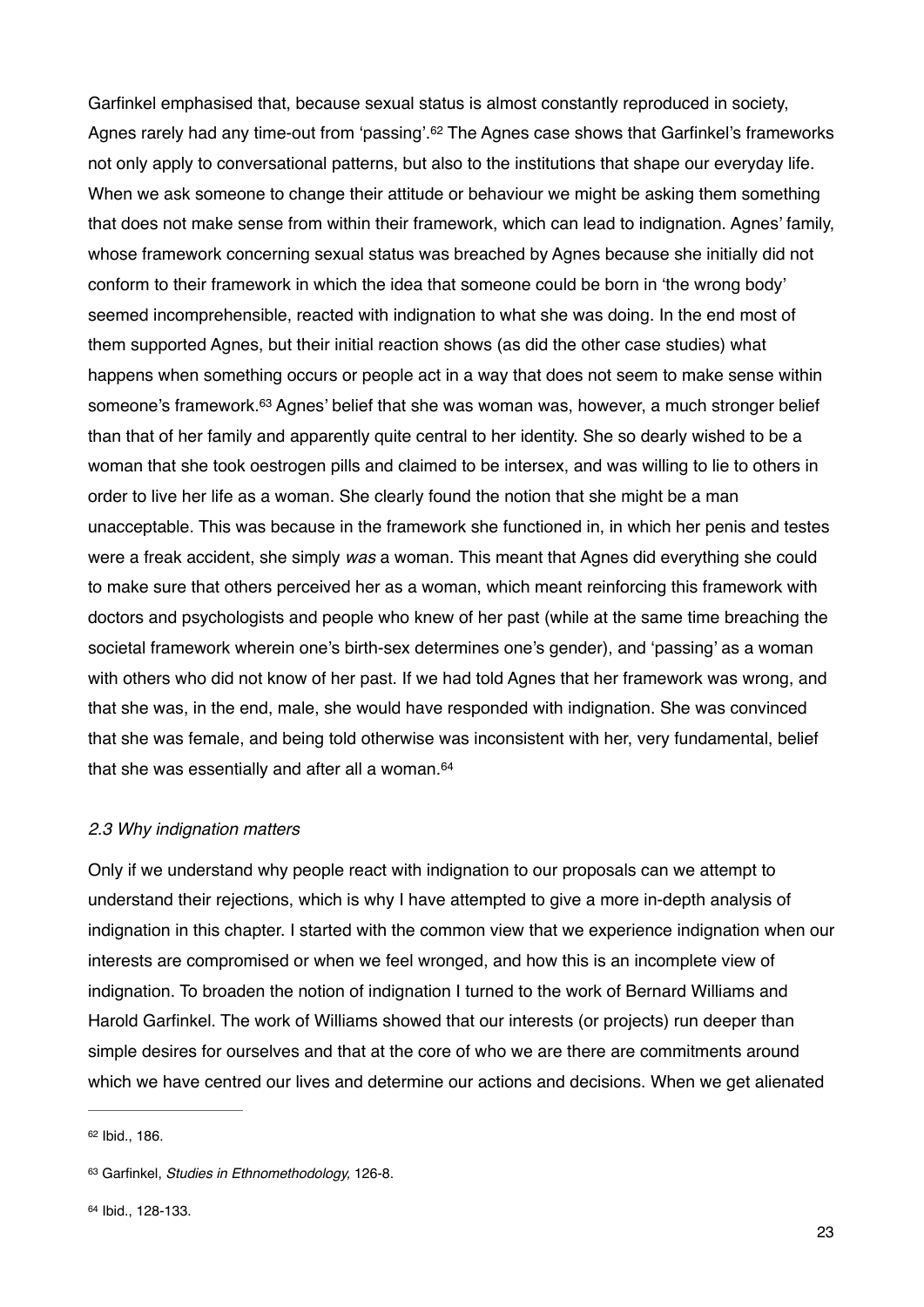from these commitments we show indignation at having our integrity as a person attacked. I then turned to Garfinkel, to examine where indignation in social interactions, that cannot be explained by alienation, might stem from. Garfinkel demonstrated that social interactions (and other aspects of our life) are made intelligible by frameworks that are maintained by a reflexivity and symmetry of our actions. When people do not adhere to these frameworks, others show indignation because they interpret this breach as intended and motivational. When someone acts in a way that breaches the frameworks of others, whether this be the greeting framework or the maintenance of sexual status, they show indignation because from within their trusted framework the actions of that person suddenly do not make sense anymore. The indignation with which people react to revisionist proposals can thus not only stem from a compromise of their interests, but also from a perceived risk of alienation or a breaching of frameworks, leading to the rejection of these proposals.

I now return to the topic of intuition. Indignation is often seen as an intuition and therefore not taken seriously by philosophers who claim that if the only defence of our claim is our intuition, our claim is impossible to defend. However, the indignation in people's reactions might seem (merely) intuitive because they do not realise the source of this indignation. Now that I have broadened the notion of indignation it has hopefully become clear that while indignation might seem no more than an intuition, it actually is (or can be) a part of human moral psychology that is (amongst other things) a signal of alienation and the breaching of frameworks.

In the next chapter I take up the question of whether showing indignation is enough to reject revisionist proposals. We have seen the complexity of indignation and that it is more than an intuition that something is wrong, but is this enough to defensibly reject revisionist proposals? In the next chapter I will attempt to answer this question by returning to Garfinkel's study of Agnes.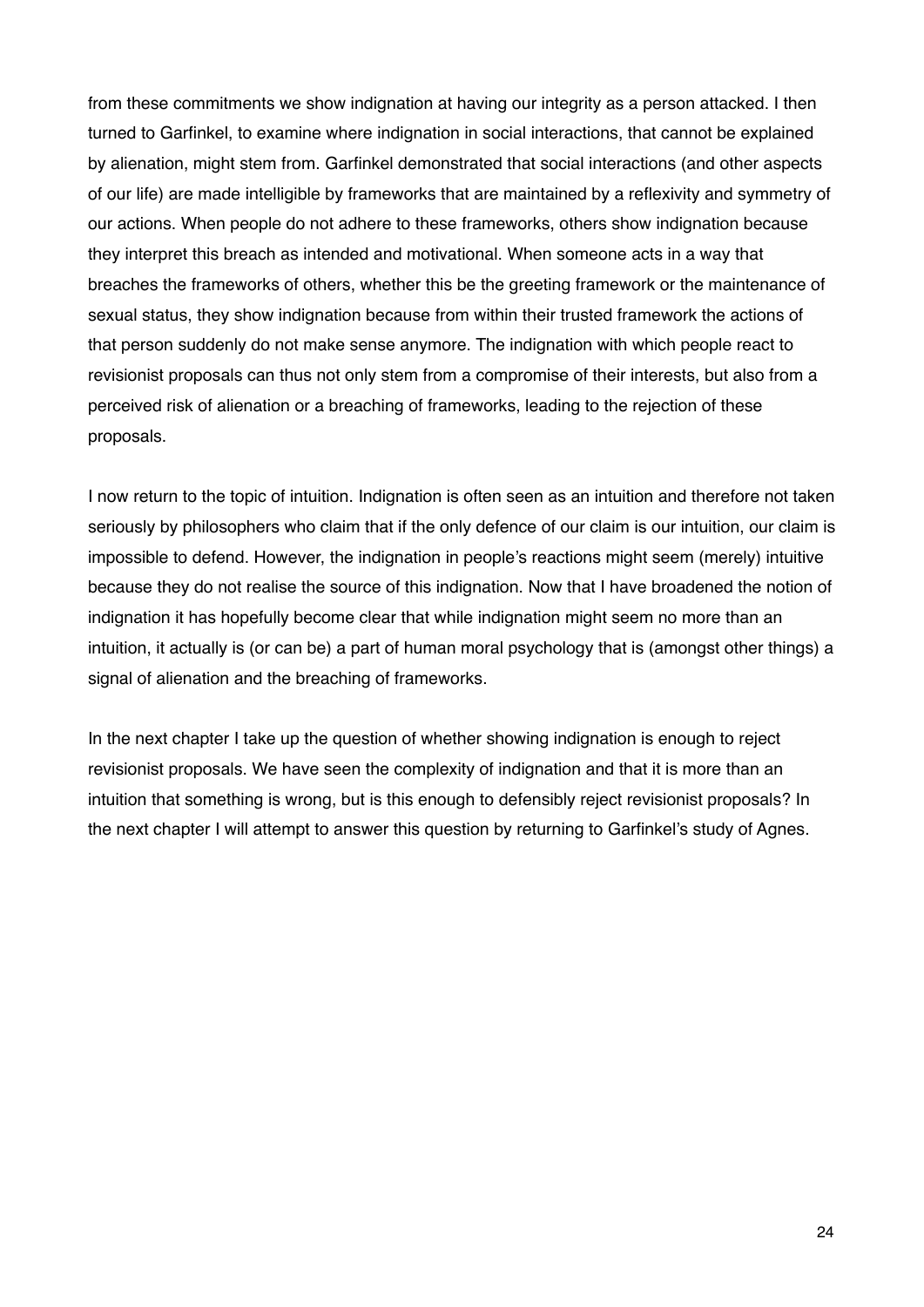#### **3. The pragmatics of moral change**

The last chapter showed that indignation is much more complex than assumed, and while there are now two possible explanations concerning *why* people reject revisionist proposals (alienation and the breaching of frameworks), we still do not know how defensible these rejections are. When is indignation enough to support someone's claim that we demand too much? When should we just acknowledge that changing is the rational thing to do, like Shelly Kagan would claim? The Agnes case can shed some light on this because it demonstrates the difference between the indignation people experience due to alienation from one's commitment (or beliefs) and the indignation people feel when we breach their framework. I will argue that people can defensibly reject a revisionist proposal when it asks them to alienate themselves from their commitments or beliefs: what revisionist proposals ask from people must conform to the 'Principle of Minimal Psychological Realism', meaning that what it proposes must be psychologically possible and feasible.<sup>65</sup> If this is not the case the proposed changes do indeed demand too much: they demand something that is not possible for human beings, and in these cases indignation concerning the proposals is sufficient to reject these proposals. In these situations we should not dismiss a rejection based on the proposal being too demanding, but instead look critically at our proposal.

#### *3.1 Agnes*

The study of Agnes that Garfinkel performed showed that sexual status is produced and reproduced in everyday life. When Agnes 'came out' to her family she no longer conformed to their framework in which someone's birth-sex determined their gender, leading to conflict. If Agnes and her family wished to stay in touch with each other one of the parties had to change their beliefs or commitments. As I said earlier, Agnes had a very fundamental belief that she was essentially and after all a woman. While this cannot be said with certainty, the chance that she would have accepted living as a male is quite small. While this might seem speculation, we should not forget that Agnes was, in the end, transgender. $66$  Research shows that the majority of transgenders (82 percent or more) $67$  either transition (socially, medically, or both) or wish to transition. We can thus assume that Agnes' wish to transition was not something she would easily give up and forget about. Her family's initial reaction at Agnes' wish to undergo sexual reassignment surgery was indignation, they were openly hostile to her. While her family's attitude towards her changed to acceptance after the surgery, it is unsure if this is because Agnes' penis, which was in their eyes

<sup>65</sup> Flanagan, "Varieties of Moral Personality," 32.

<sup>66</sup> Boyne, "Citation and Subjectivity", 215.

<sup>&</sup>lt;sup>67</sup> Jaime M. Grant et.al., *Injustice at Every Turn: A Report of the National Transgender Discrimination Survey* (Washington: National Center for Transgender Equality and National Gay and Lesbian Task Force, 2011), 26.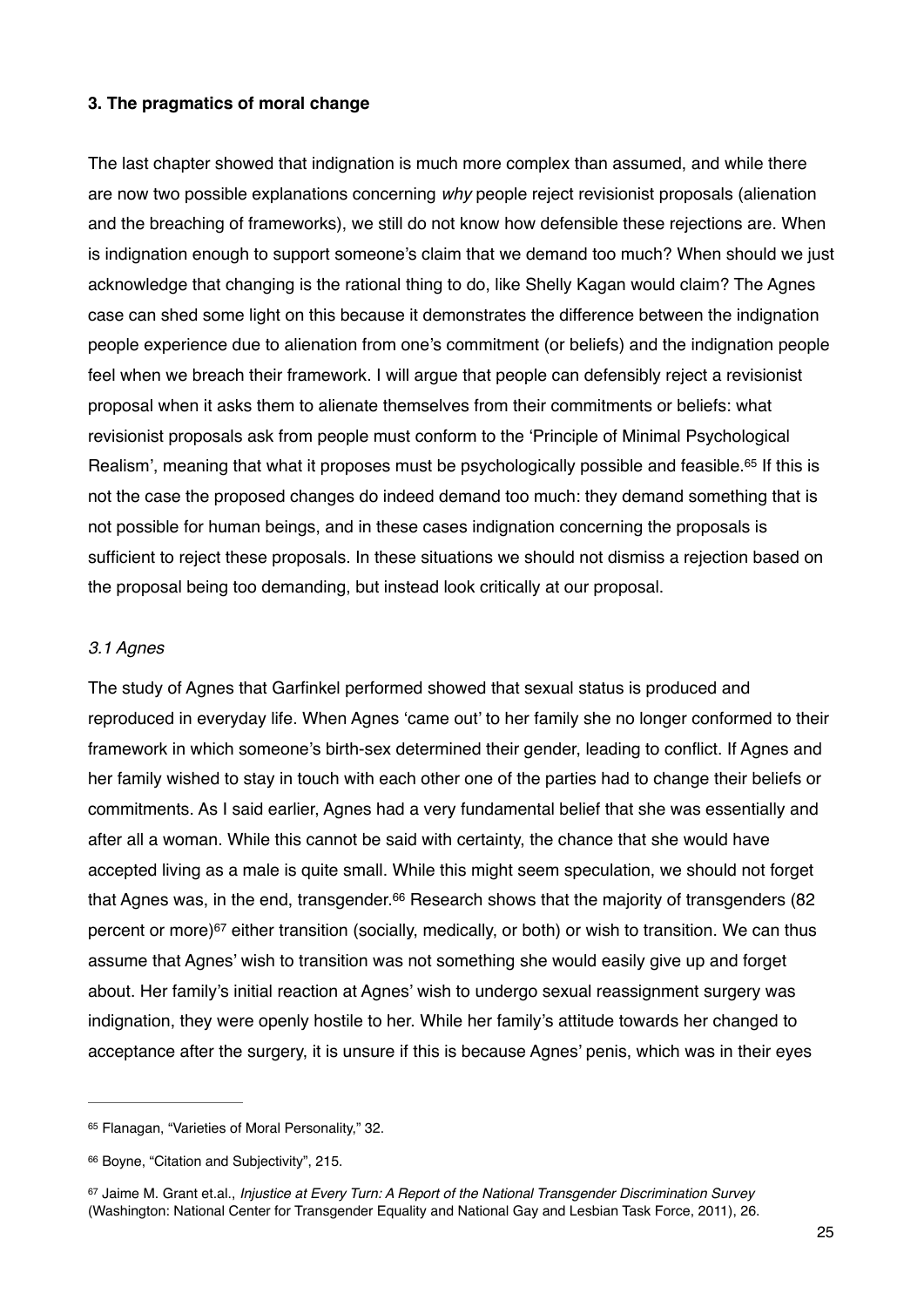contradictory to her claims of being female, was removed in surgery or because they started to accept Agnes for who she was. In both cases however, the fact remains that Agnes was born as a biological boy. And while she tried to suppress any evidence of a male upbringing or male characteristics by exaggerating evidence of her femininity, the amount of effort she had to put in passing and the steps she had to undertake to appear female show that Agnes did have some sort of male upbringing.68

The fact that Agnes' family managed to accept Agnes in the end (whether this was because she no longer had a penis or because of other reasons) while the chance that Agnes would have opted to live as a male to appease her family is very small, tells us something significant concerning the question when indignation is an indicator that we demand too much. When it comes to Agnes' family Agnes did not demand too much: they accepted her in the end even though their first reaction was indignation. Had Agnes' family demanded that Agnes was to live as a male from now on, there is a significant chance that she would not have done so. The indignation she would have shown would have been a sign that her family demanded too much. The crucial difference between the two lies in the difference between alienation and breaching frameworks. While alienation might seem to be happening in both cases, Agnes' family was not alienated from a commitment or belief that was central to their integrity. Instead, their framework was breached and needed restoration. Agnes herself however had such a commitment to undergo sexual reassignment surgery so she could be physically female, that to ask her to give this up would demand too much because it would lead to alienation. Garfinkel's study of Agnes and frameworks thus shows us that a revisionist proposal might seem to alienate us, but that this is not necessarily the case. If a revisionist proposal does alienate us from our commitments or beliefs, it demands too much.

The Agnes case is only one example that shows the difference between the two kinds of indignation and the relevance of this difference for rejecting revisionist proposals because they are too demanding. In the next section I will strengthen the claim that indignation due to (the risk of) alienation gives people a defensible reason for claiming that we demand too much.

## *3.2 Principle of Minimal Psychological Realism*

In V*arieties of Moral Personality: Ethics and Psychological Realism* Owen Flanagan gives the following definition of the 'Principle of Minimal Psychological Realism (hereinafter called the PMPR): "Make sure when constructing a moral theory or projecting a moral ideal that the character, decisions processing, and behaviour prescribed are possible, or are perceived to be

Garfinkel, *Studies in Ethnomethodology*, 128-135. <sup>68</sup>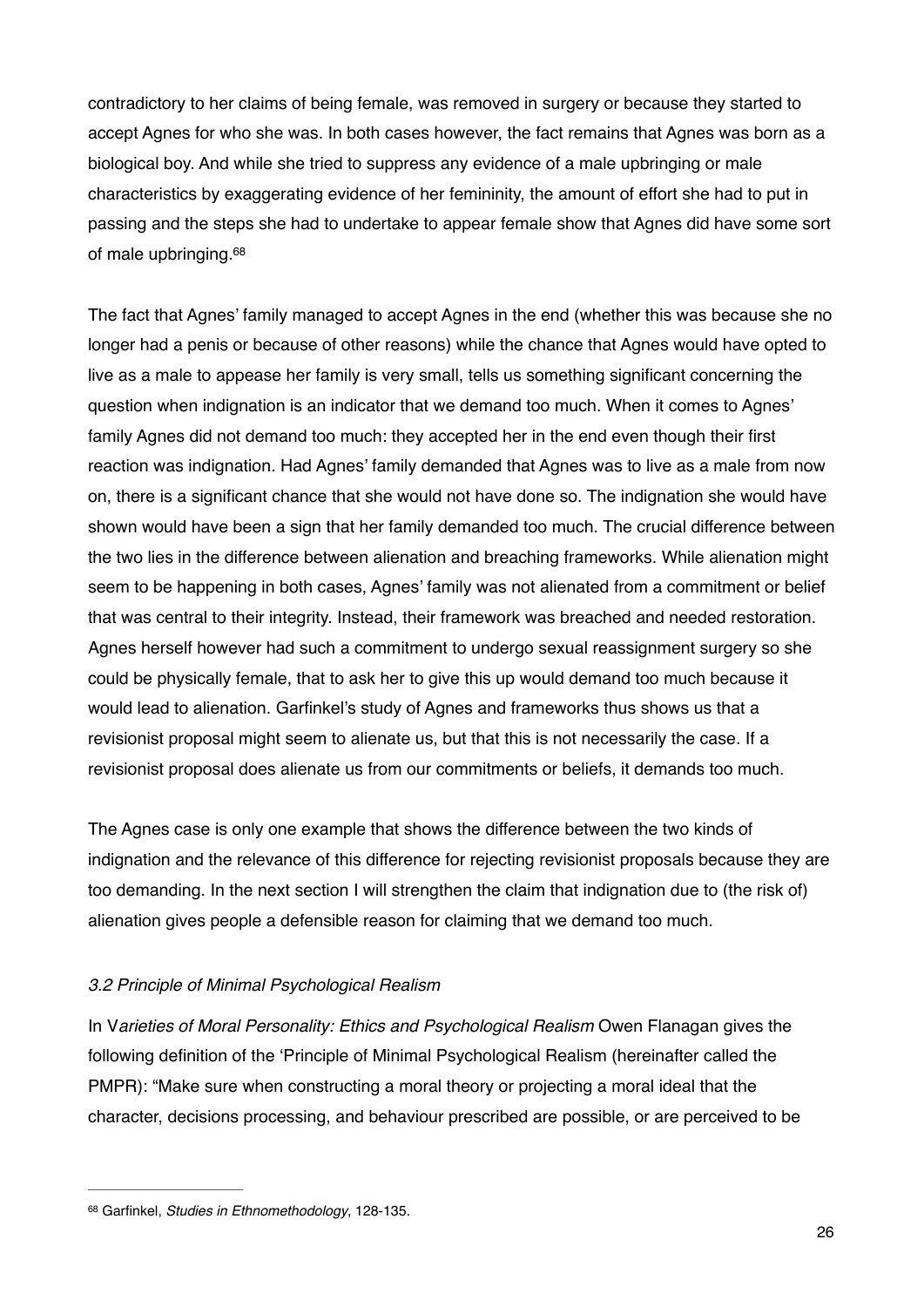possible, for creatures like us."<sup>69</sup> Whether or not a moral theory or ideal asks things of us that are within our possibilities thus depends on what we think it entails to be 'a creature like us'. Flanagan's search for what constitutes the nature of persons starts with what he calls the 'Theory of Minimal Persons'. According to the proponents of that theory we should accept the truth that the human race is made up of separate persons who all have distinctive beliefs and desires which they try to express in their actions. Any ethical conception should accept this truth, but it makes no normative requirements on what ethical conceptions can or cannot ask from us.<sup>70</sup> What Flanagan does next is enriching the Theory of Minimal Persons by combining it with Bernard Williams' views on commitments, projects and integrity. Agreeing with Williams' view that people live their lives centred around their projects and commitments, Flanagan states that any reasonable philosophical psychology will have to accept this. We should not take away these projects and commitments because they are crucial in giving meaning to life. To take them away would be to violate someone's integrity.71

When we take the Theory of Minimal Persons, amplified with the notion concerning projects and commitments, and combine it with the PMPR, we arrive at a principle that states that, for a moral theory to be acceptable, it should treat these features of what it means to be a person as serious constraints on what it demands from people, and should therefore not demand from people that they do not have their own projects and commitments. In the eyes of Flanagan most modern moral theories do not give enough consideration to these constraints and are thus far too demanding. However, neither the Theory of Minimal Persons, nor the PMRM, nor a combination of both is enough to make any claims as to what the content of acceptable projects and commitments could be. The PMPR thus requires that a moral theory acknowledges that persons are individuals with distinctive opinions and motivational systems, but it cannot make claims about the content, heterogeneity and independence of these opinions, nor about whether the projects of different people are mutually satisfiable.<sup>72</sup> What can be extracted from the PMPR is that we cannot ask people to alienate themselves from their commitments and motivating systems:

What can be extracted from this [...] is roughly that it would not be demonstrably rational for persons to accept an ethical conception which required them to treat their aims and desires as if they did not attach specially to themselves, and as if they did not have even a prima

<sup>69</sup> Ibid. See also footnote 5.

<sup>&</sup>lt;sup>70</sup> Ibid., 56-71.

<sup>&</sup>lt;sup>71</sup> Ibid., 80.

<sup>72</sup> Ibid., 70.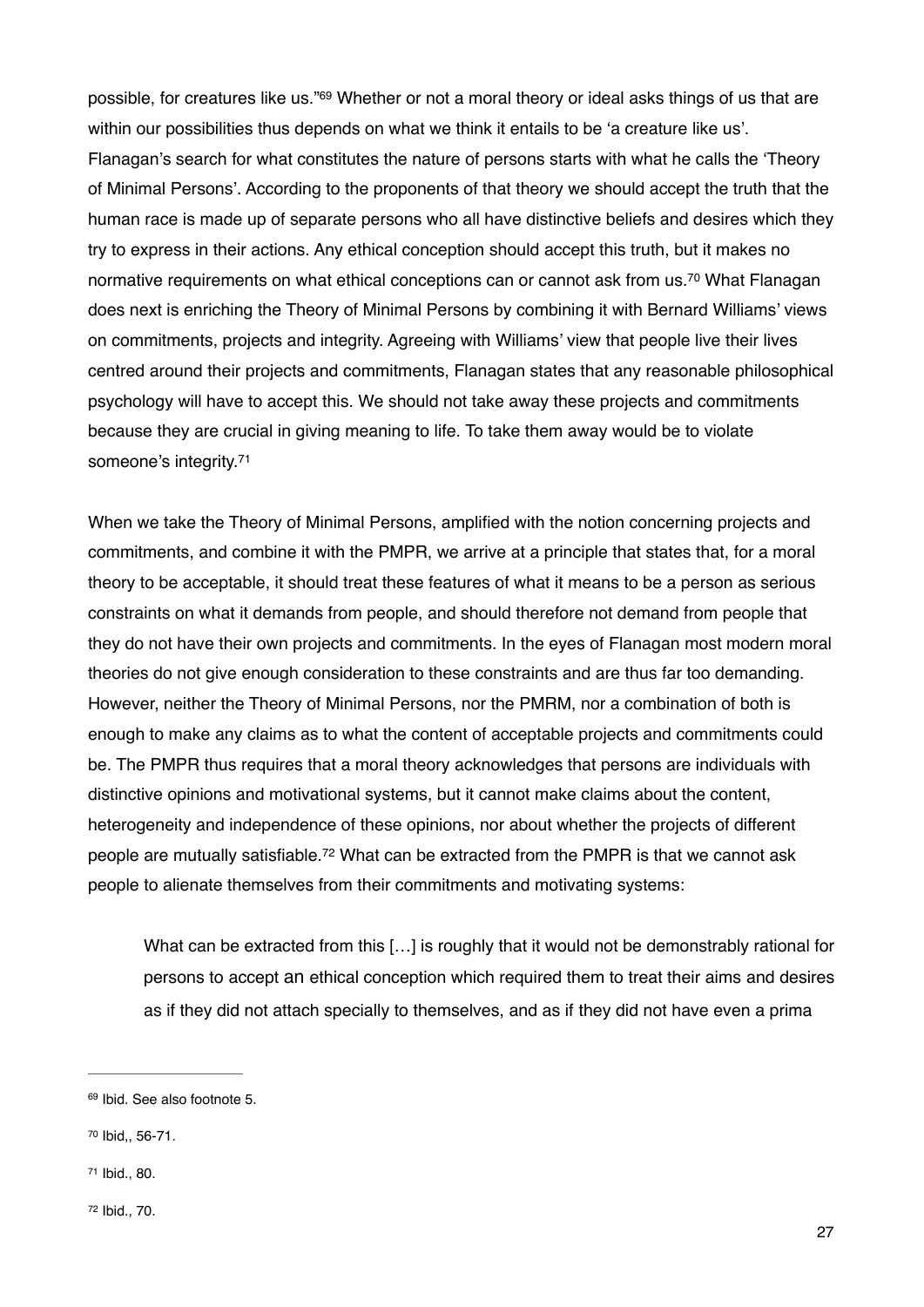facie right to satisfaction and were not in many cases appropriate objects of disproportional practical attention.73

We should be aware of the difference between objections that claim we demand too much and that there is no obligation to change, and objections that claim we demand too much for the current circumstances. When it comes to the latter, Flanagan warns us to not reject every moral theory on the grounds of it being alienating. There are enough examples that support the idea of generational change by intellectual recognition in our current society, one of them being the decline of (outward) racism and sexism:

Persons who were raised in very racist or sexist environments and who therefore have certain racist or sexist feelings often come to understand that racism and sexism are wrong. Such intellectual recognition is insufficient to bring about a purification of the agent himself. But it is often sufficient to change the beliefs and feelings that are conveyed to the next generation.74

These examples show that when we adopt a different view on the timeframe in which the changes from the proposal should take place, a revisionist proposal that seemed alienating at first does not necessarily have to violate the PMPR when the proposal includes room for mutual understanding and intellectual recognition in order to change the circumstances.

# *3.3 Mutual understanding*

Circumstances can be changed, and when a revisionist proposal risks alienation it can still conform to the PMPR by incorporating a focus on mutual understanding in the proposal. This means that we tell our story to people, sharing why the proposed changes are important to us, and that we acknowledge that, for the current circumstances, we are demanding too much. This won't immediately change the circumstances, but when people share their story without judging the stories of others they create a situation of mutual understanding that can, in time, lead to changed circumstances. According to Susan J. Brison this requires first person narratives, because mutual understanding is centred around the concept of 'telling stories'.<sup>75</sup> Brison argues that there are three aspects of the self: the embodied self, the self as a narrative and the autonomous self.<sup>76</sup> While we can attribute autonomy and responsibility to a person, we should acknowledge that we are subject

<sup>&</sup>lt;sup>73</sup> Ibid., 73.

<sup>&</sup>lt;sup>74</sup> Ibid., 98.

<sup>&</sup>lt;sup>75</sup> Brison, Aftermath, 49-59.

<sup>76</sup> Ibid., 41.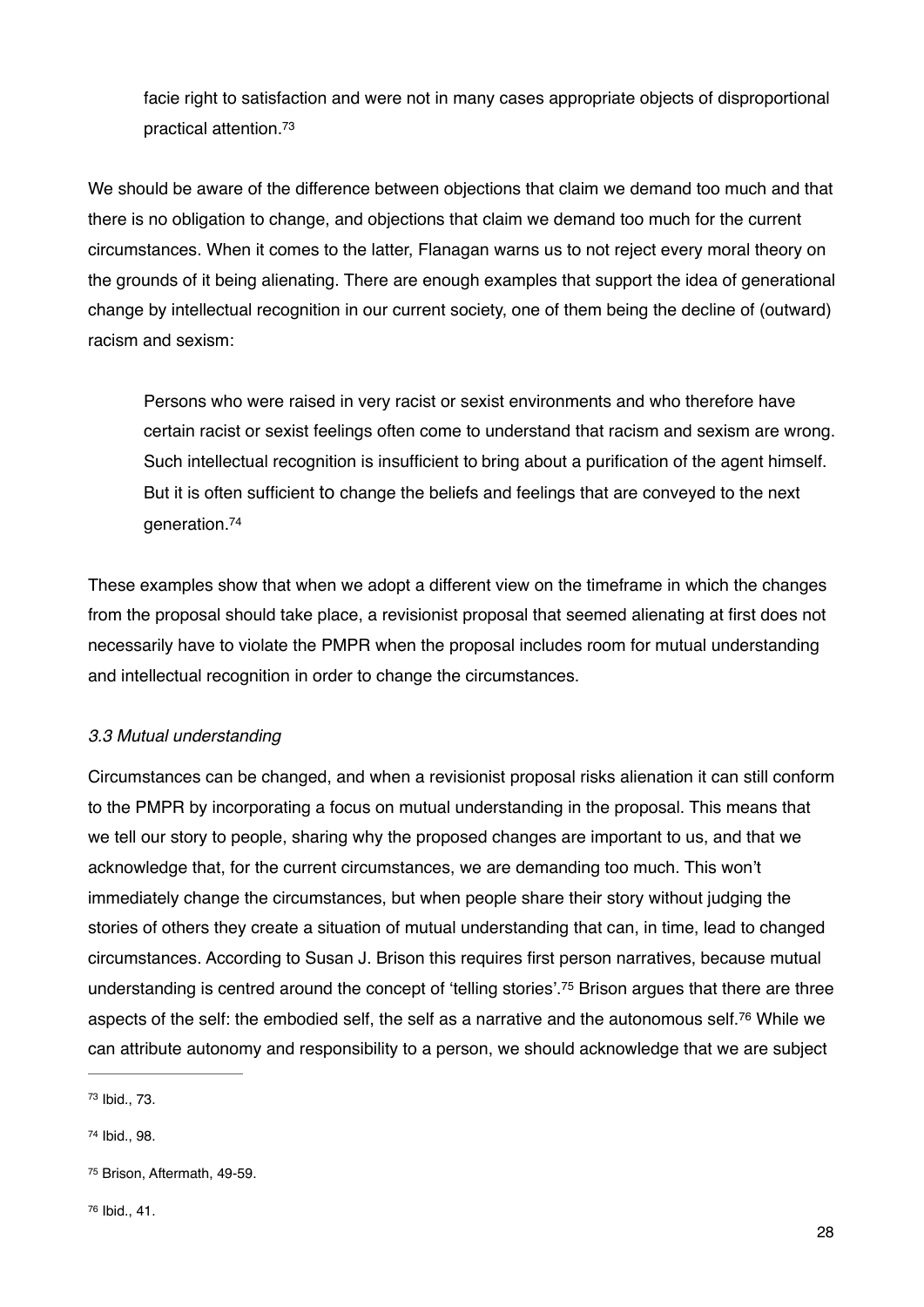to change, vulnerable and influenced by our surroundings.<sup>77</sup> Accordingly, we should be realistic about who we are. This realism includes being aware of the danger of alienation. Brison finds the obsession philosophy has with impersonal and abstract accounts indefensible, and claims that first person narratives are better suited for trying to explain one's standpoint because it relies on a person's actual experiences. First-person narratives are necessary if we want to expose previously hidden biases in our arguments and if we want to facilitate an understanding of others who are different from us and vice versa.<sup>78</sup>

By understanding where others are coming from, or their framework, and by making it possible for others to understand where we are coming from, we can create a situation of mutual understanding by fostering an attitude of "I don't agree with you, and your arguments do not make sense to me, but I can understand why it might be important to you." We cannot force people to change, but by telling our own story, by sharing why these changes are important to us as a person, we might achieve an understanding that could be the start of people actually changing. When we have such an understanding the risk of alienation and thus not conforming to the PMPR has been significantly minimised because we acknowledge that, in the current circumstances, we demand too much. However, mutual understanding is not all that is needed, there is also the need for intellectual recognition.

#### *3.4 Intellectual recognition*

People can come to recognise that their beliefs are wrong, as Flanagan demonstrated with the racism example. Flanagan calls this intellectual recognition, a situation wherein people realise that their beliefs are wrong but are not yet able to change the behaviour that is based upon these beliefs. But how can we achieve this intellectual recognition? Richard Foley offers us some insights into intellectual recognition with his theory on intellectual conflict, which is based on an epistemology that says that the amount of trust people have in our own opinions should correspond to the degree of confidence they have in these opinions and the depth of this confidence. Related to that is the idea that the amount of trust people have in their intellectual faculties should correspond to the degree of confidence they have in the reliability and the depth of this confidence.<sup>79</sup> We call someone rational when his beliefs promote the goal to have an accurate and comprehensive belief system, which means his beliefs and opinions fit together in a way that makes these beliefs and opinions invulnerable to self-criticism. This means that one's opinions must not just be in accordance with one's other first-order opinions, but also with one's second-

<sup>77</sup> Ibid., 59-64.

<sup>&</sup>lt;sup>78</sup> Ibid., 24-35.

<sup>&</sup>lt;sup>79</sup> Foley, *Intellectual Trust*, 25-7.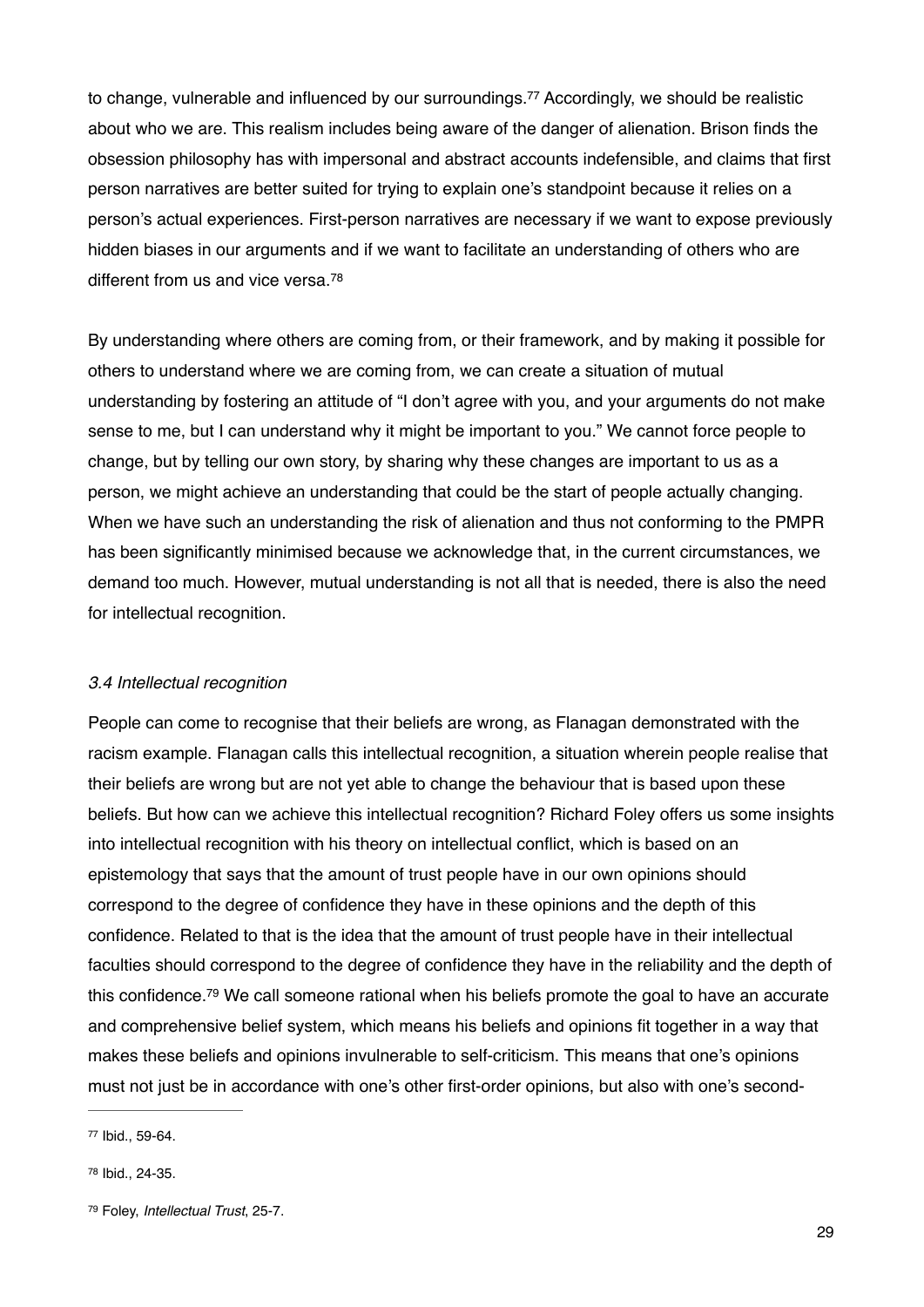order opinions about the way one can reliably acquire opinions.<sup>80</sup> While this gives no quarantee that these beliefs are, indeed, correct, Foley claims that people must accept that self-trust in their faculties is central to their lives. The demise of classical foundationalism gives people no other choice than to trust in their own faculties.81

This leads to the following question: when your claim conflicts with my claim, whom should I trust? Foley proposes three possible theses concerning the authority of others in answering this question: epistemic universalism, epistemic egotism and epistemic egoism. Epistemic universalism states that it is reasonable for us to grant authority to the opinions of others, while epistemic egotism states that is never reasonable to grant authority to the opinions of others (the only way to legitimately influence the opinions of others is by Socratic influence<sup>82</sup>), and epistemic egoism states that we should only grant authority to others if we have special information about them that gives us reason to.<sup>83</sup> The last two theses are quickly dismissed by Foley on the grounds of incoherence. If we trust in our own faculties, it is incoherent for us not to have trust in the faculties of others, since our intellectual faculties and environment share broad commonalities and our opinions are constantly influenced by the opinions of others. $84$  Foley therefore proposes a mild form of epistemic universalism: we should have presumptive trust in others, but the prima facie credibility of their opinions is defeated when there is a conflict. The term conflict is quite broad, but I take it to mean a situation wherein two or more individuals disagree about something in such a matter that it hinders their relation or the daily life of at least one party. An example of such a conflict is the gender identity case, where there is a conflict concerning the medical necessity of sexual reassignment surgery. In conflicts like these, we need special reasons that show that the other is in a better position than us to make a claim in order to trust that person over ourselves.<sup>85</sup> These special reasons are, for example, when the other has more opinions about a set of issues than I do, or when the other is an expert on the topic. Experts have less reason to trust someone else's claim instead of their own because they have extensive opinions on their area of expertise, which makes it unlikely that they have reasons to think that others are in better position to make claims. This means that when we encounter an expert, the reverse holds true and we have reasons to defer to the expert. When there is no expert knowledge available, a consensus across a

81 Ibid., 18-24.

83 Ibid., 83-9.

84 Ibid., 99-107.

85 Ibid., 108-117.

<sup>80</sup> Ibid., 27-37.

<sup>82</sup> Socratic dialogue is a form of inquiry and discussion based on asking and answering questions to encourage critical thinking.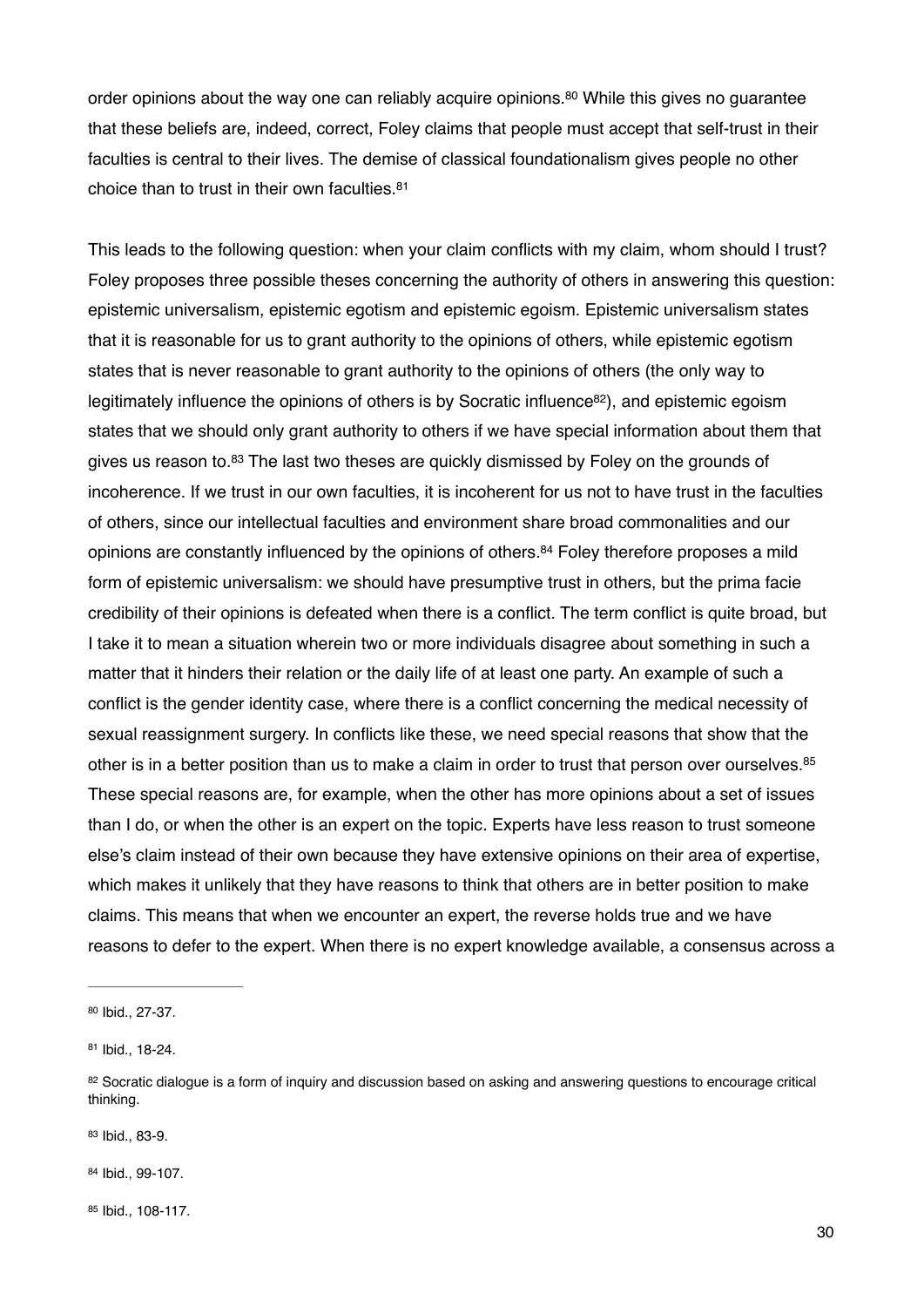large group of people gives me more reason to believe a claim than the opinions of one individual.  $86$  In this way, people can come to recognise that their beliefs are wrong. This does require the ability to take a step back from one's beliefs to engage in a meaningful discussion, but when there is a situation of mutual understanding as described above, this should be possible.

Foley thus gives us a way to achieve intellectual recognition, which combined with mutual understanding can in time lead to changed circumstances. Proposals that leave room for this and acknowledge that for the current circumstances too much is demanded, might not conform to the PMPR, but are also not necessary alienating. However, there are situations in which there is no easy way to resolve a conflict. Not all judgements have a truth value, and we should be more reluctant to rely on the opinions of others in situations where this is the case. While we should always remain open to the Socratic influence of others, the pressure to trust the judgements of others diminishes in these cases without this being incoherent. For example, when it comes to moral opinions people are less likely to defer to the judgements of others, and the pressure to do so is weaker than in conflicts that do not concern morality. $87$  In these cases we should acknowledge that there might not be an answer to the question of who is right. By understanding this we can achieve intellectual recognition even when there is no solution to a conflict.

#### *3.5 Rejecting revisionist proposals*

In the last two chapters I have attempted to expand the notion of integrity beyond it being the result of a compromise of our interests, and then turned to the question of when we can defensibly claim that a revisionist proposal demands too much. The discussion of indignation proved useful in understanding *why* people show indignation at revisionist proposals. It is not just a matter of feeling wronged or having our interests compromised, but of having our integrity as a person attacked, of being alienated from our ground-projects, commitments or beliefs. Another source of indignation is the breaching of frameworks. Social interactions are made intelligible by frameworks that people maintain by a reflexivity and symmetry of their actions. When people do not adhere to these frameworks, others show indignation because they interpret this breach as intended and motivational.

Only one of these sources of indignation forms a defensible reason for claiming that revisionist proposals demand too much. As Agnes' family showed, indignation due to the breaching of frameworks can be overcome. Frameworks can be restored or changed, and while there might be

<sup>86</sup> Ibid., 117-121.

<sup>87</sup> Ibid., 115-6.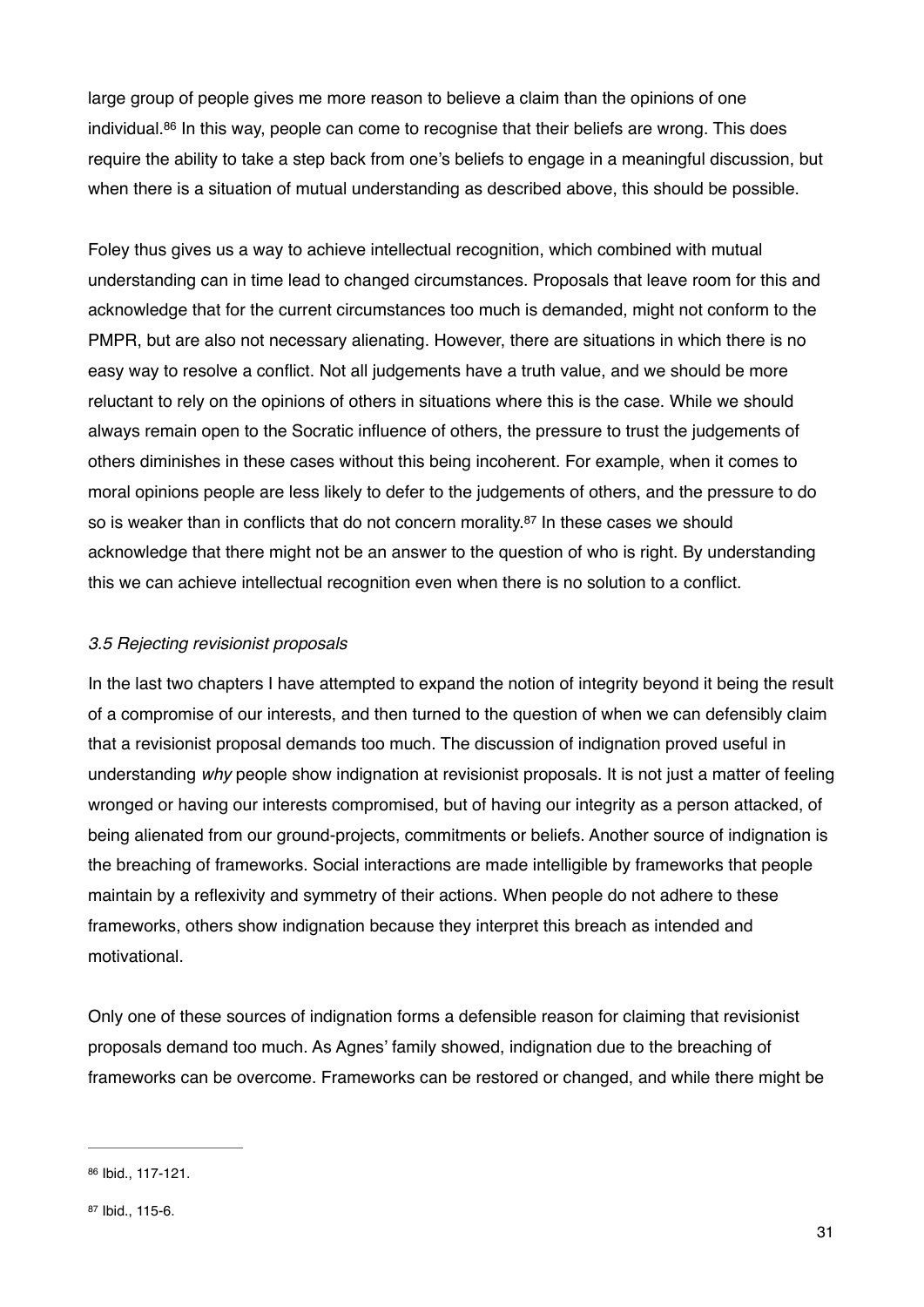some anger left, $88$  the indignation people feel should lessen when this happens. This isn't as easily accomplished when people are being alienated from their commitments or beliefs. The idea that indignation as a sign of alienation is a defensible reason for rejection revisionist proposals is supported by the PMPR. If proposals do not conform to the PMPR, the proposed changes do indeed demand too much: they demand something that is not possible for human beings, they ask people to alienate themselves from their commitments. In these cases our indignation concerning the proposals is justified, and we should look critically at our proposals. However, sometimes a proposal might appear not to conform to the PMPR, while this does not necessarily have to be the case. It can be that what appears to be indignation due to alienation is instead due to the breaching of frameworks. Some revisionist proposals are rejected because they demand too much for the current circumstances. However, as I argued earlier, these proposals do not always violate the PMPR when there is room for mutual understanding and intellectual recognition in these proposals. We should not take the above as a smart way of formulating revisionist proposals to get around the consequences of the PMPR, but as an example of the need to critically examine proposals that elicit indignation. The PMPR cannot make claims about the content of commitments, nor can it make claims concerning the content of the revisionist proposals, but it can counter the oversimplification of human (moral) psychology found in the claims that we should 'just be rational'. Whether people can defensibly claim that we demand too much depends on why they show indignation, but we can no longer dismiss claims that changes demand too much on the grounds of these claims simply being an indefensible intuition or an attempt to protect our own interests.

<sup>88</sup> Heritage, *Garfinkel and Ethnomethodology*, 101.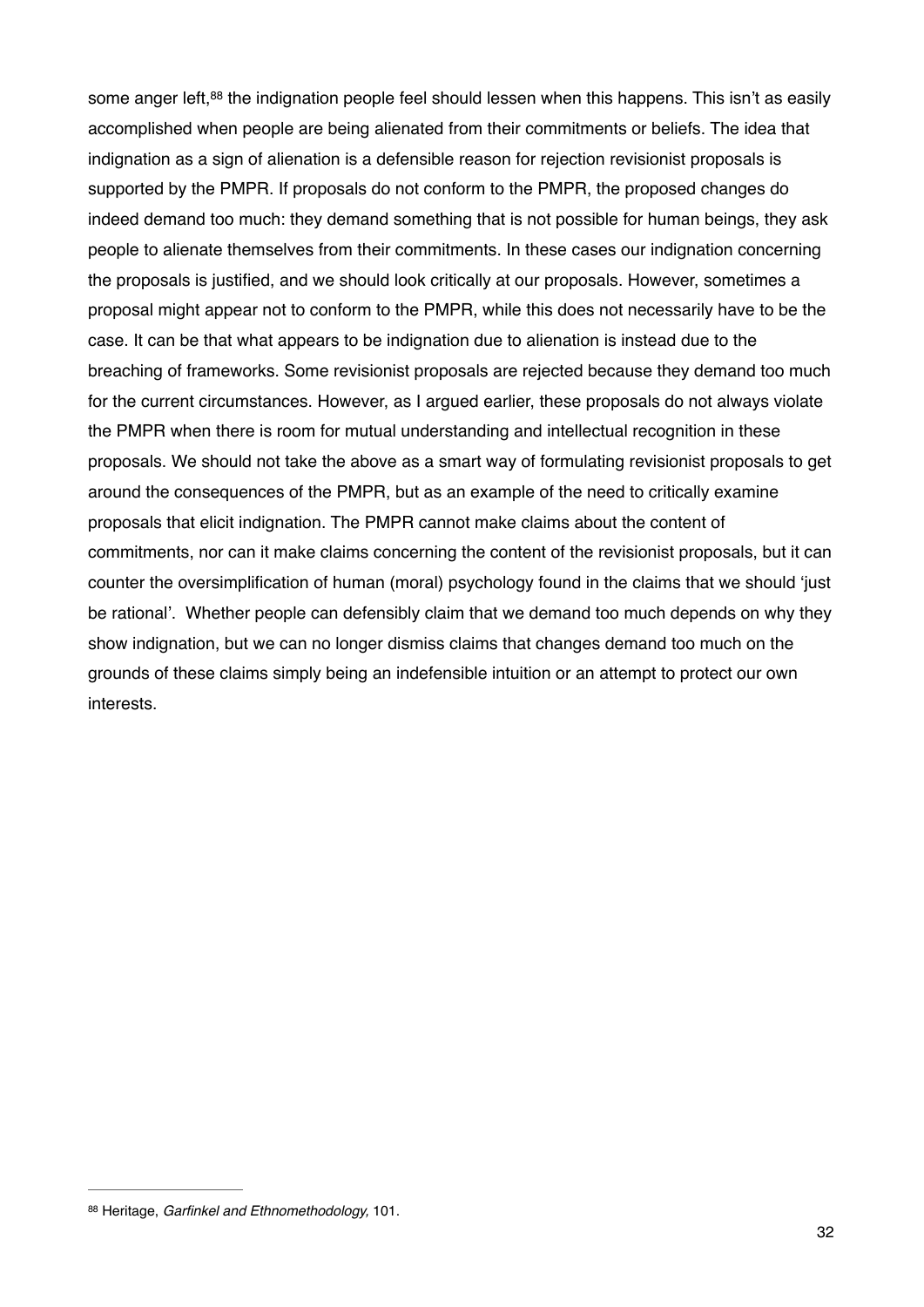# **4. A return to the case studies**

What are the consequences of this view on rejecting revisionist proposals for the two cases that have been the central examples in this thesis? In this chapter I will return to the cases of consequentialism and gender identity to explore if anything can be said on whether the rejection of these changes is defensible. It will become clear that whether or not proposals can be rejected because they demand too much depends on why people show indignation.

# *4.1 Consequentialism*

The consequentialist proposal to give up our luxury goods in order to redistribute our wealth more equally among the people in society is not foreign to western society. Some countries have a tax system that redistributes a part of the wealth of the rich in society to the poor, but the differences between the richest and the poorest are still staggering, especially when viewed worldwide. While the attitude that "there is plenty of opportunity and anyone who works hard can go as far as he wants<sup>"89</sup> has become less popular the last few decades, many still feel that one should be allowed to reap the benefits of their own work<sup>90</sup> and have the freedom to make one's own decisions about one's life.<sup>91</sup> Arguments against redistribution can be found in political philosophy as well. Robert Nozick claims that redistribution in the form of forced taxation can be compared to forced labor<sup>92</sup>. and criticises egalitarian principles of distributive justice on the grounds that they require considerable redistributive relocation of goods. We might have an ethical duty to aid the poor, but unless there is universal consent, it is morally off-limits to compel people to do so through taxes, transfer of goods, or other means.<sup>93</sup> Surveys show that attitudes like these are still prevalent in the United States and that Americans strongly support rewarding people according to their talents and accomplishments instead of their needs and efforts.

The most important source of indignation concerning the consequentialist proposal lies in people's commitments and beliefs, and it is there where the redistribution proposal appears not to conform to the PMPR. For some people changing would require them to give up their commitments or beliefs, for example the commitment to live ones life according to another moral theory or the belief

<sup>89</sup> Jennifer L. Hochschild, *Facing Up to the American Dream: Race, Class, and the Soul of the Nation (Princeton:* Princeton University Press, 1995), 21.

Ibid. 90

<sup>91</sup> The Feldman Group, "Defining Our Beliefs: American Ideology Post 9/11," June 2005, quoted in Kao-Ping Chua and Flávio Casoy, "The Case for Universal Health Care," American Medical Students Association, accessed July 2014, http:// www.amsa.org/AMSA/Libraries/Committee\_Docs/CaseForUHC.sflb.ashx.

<sup>92</sup> Robert, Nozick. Anarchy, State, and Utopia (New York: Basic Books, 1974), 169.

<sup>93</sup> Jan Narveson, *The Libertarian Idea* (Peterborough: Broadview Press, 2001), 232-244.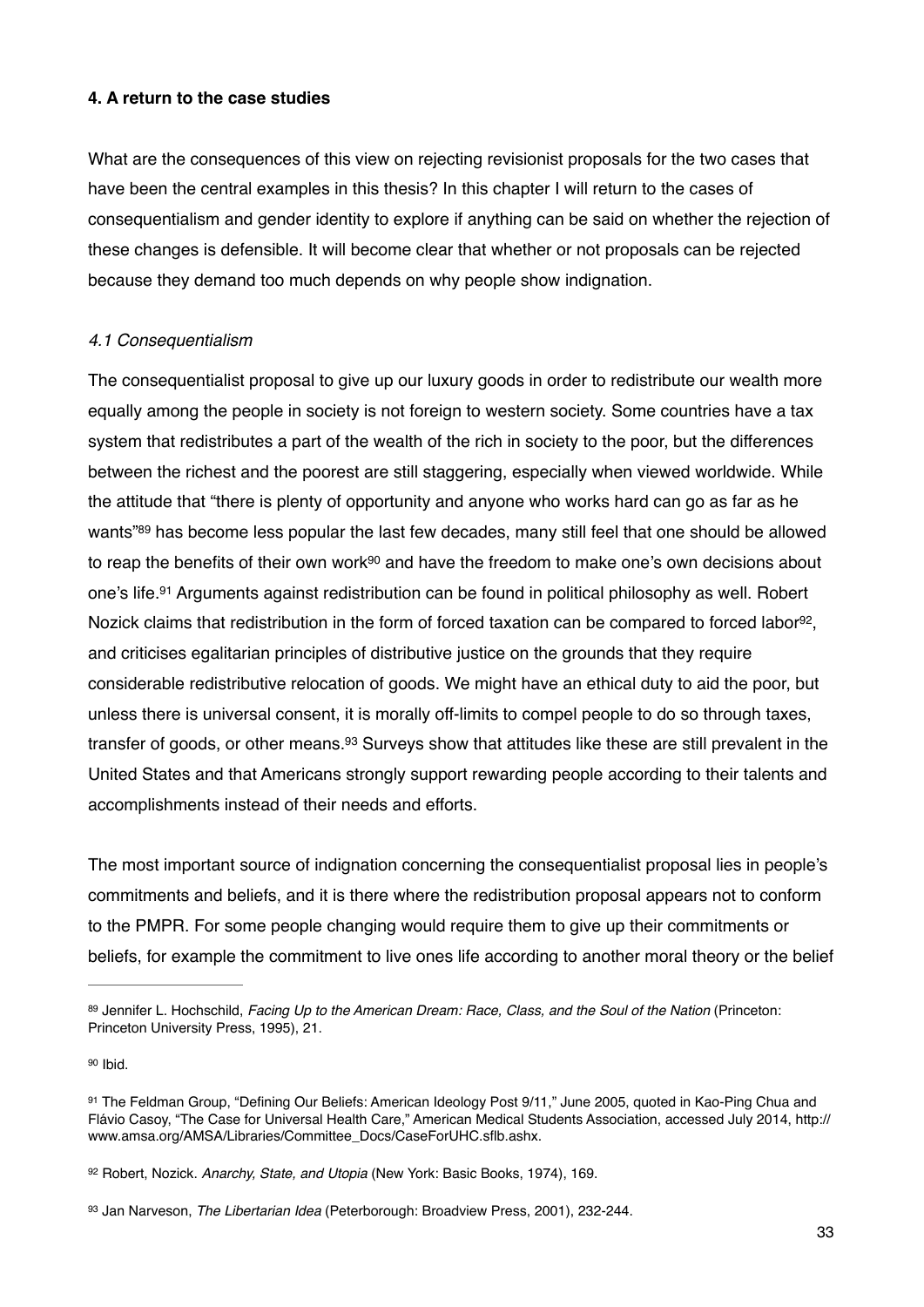in capitalism, and thus threatens their integrity as a person. Consequentialism (at least in this case) does not seem to take serious the features that are central to being human. Since, according to the PMPR, it would not be rational for people to accept an ethical conception that asks people to alienate themselves from their commitments, claims that these changes demand too much cannot be ignored or seen as no more than intuitions. However, not everyone's commitment to being able to spend one's money as one wishes is strong enough to defensibly claim that one is being alienated and that therefore too much is being demanded. We should be careful not to mistake indignation due to a compromise of one's interest with indignation due to alienation. In addition to this, the proposal to redistribute one's goods is one of those revisionist proposals that might demand too much for the current circumstances, but not for other circumstances. We should therefore carefully analyse the indignation people show at the proposal to redistribute one's goods, since the refusal to feel the force of redistributive obligations and the claim that we demand too much might not be as defensible as they appear. We need to keep in mind that commitments and ground projects are not just any project, and that the indignation people feel might not be due to a perceived risk of alienation but a breaching of frameworks, or the compromise of lower-order interests. It is thus impossible to say something definitive concerning the rejection of the proposal to redistribute one's goods without knowing the reason *why* people show indignation at the proposal.

#### *4.2 Gender identity*

The majority of society shares the belief that being transgender (or homosexual) is not a sin or somehow wrong, we have come a long way from the days wherein being transgender or homosexual was perceived as such. Still, not everyone is as accepting, and the proposals/ legislation I discussed earlier encountered quite some resistance. When I first discussed this case I gave a few examples of arguments against the proposals, with some of these reactions showing sings of indignation. One of the arguments against medical treatment was that it was not medically necessary. Most definitions define medical necessity as services that are provided by health care entities appropriate to the evaluation and treatment of a disease, condition, illness or injury.<sup>94</sup> This has lead to the World Professional Association for Transgender Health statement, backed by a court ruling stating that the sexual reassignment surgery of the plaintiff was required for her health and well-being<sup>"95</sup>, that "The medical procedures attendant to sex reassignment are not 'cosmetic' or 'elective' or for the mere convenience of the patient. These reconstructive procedures are not optional in any meaningful sense, but are understood to be medically necessary for the treatment

<sup>94</sup> Including those of Medicare and the American College of Medical Quality.

<sup>95</sup> Davidson v. Aetna Life Ins, accessed July 2014, http://www.leagle.com/decision/1979102101Misc2d1\_1102.xml/ DAVIDSON%20v.%20AETNA%20LIFE%20INS.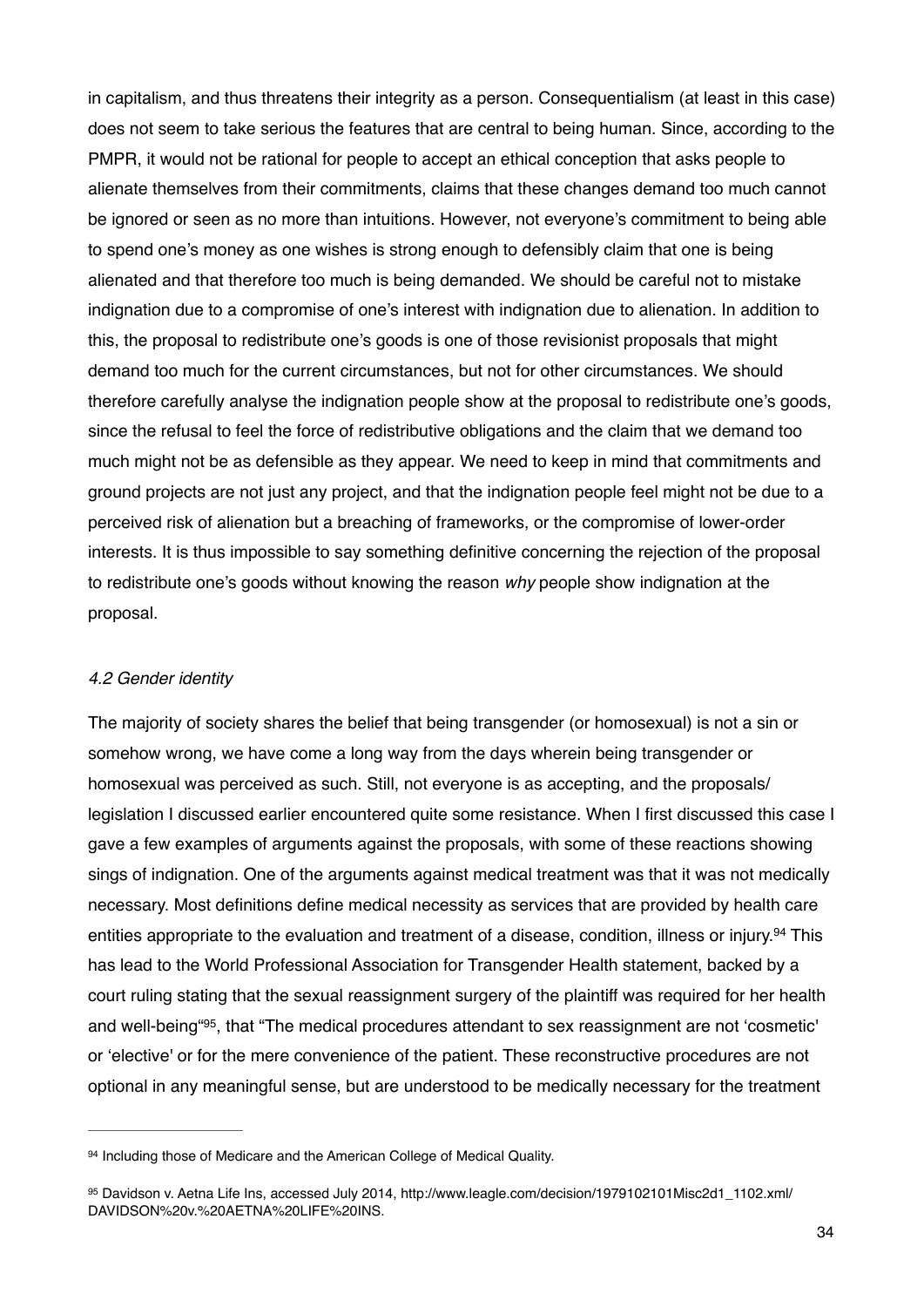of the diagnosed condition."<sup>96</sup> Getting treatment for gender dysphoria can thus indeed be a medical necessity: it is the treatment of a diagnosed 'condition'. The argument that being transgender is a choice is of a different calibre. While science is close to finding a possible cause, gender dysphoria is still diagnosed and seen as a mental disorder, even though the DSM points out that it is not truly a disorder. Some people claim that being transgender is a personal choice, while others believe it is against nature or that one's chromosomes determine one's gender. The belief that one's biological sex determines one's gender identity and that to deviate from this is somehow wrong, might be central to how someone views himself or part of a holistic set of beliefs that determines his worldview. An example of this can be found in Christianity, with some churches condemning people not living in the gender role that God has assigned to them, that of their biological sex.97 When we threaten these (religious) beliefs people react with indignation, and we often implicitly disrespect their moral autonomy and choices in life. These religious beliefs are also often part of frameworks that are shared with other adherents of a religion and when we propose changes that leave no room for these beliefs, people might feel we do not understand them or feel as if we're disrespecting them. But, while people might feel their beliefs and thus their integrity is threatened, this is not always so. Most revisionist changes concerning transgenders do not pose a threat to people's commitments in a way that makes it incompatible with the PMPR, because while what they propose might conflict with people's commitments, it does not force people to stop having these commitments. People can still believe sexual reassignment surgery should not be insured when it is, and if one has a small company one can still refuse to hire transgenders (in the US, that is). In addition to this, the proposals concerning transgenders, especially the ENDA bill, are an excellent example of proposals that, in the end, did not demand too much because the circumstances changed. And, as the Agnes case showed, it is often not alienation from one's commitment but the breaching of a framework, in this case the framework concerning sexual status, that leads to indignation. As with the consequentialist case, whether or not the claim that we demand too much is defensible depends on *why* people show indignation.

<sup>96</sup> The World Professional Association for Transgender Health, "WPATH Clarification on Medical Necessity of Treatment, Sex Reassignment, and Insurance Coverage for Transgender and Transsexual People Worldwide," Accessed July 2104, http://www.wpath.org/site\_page.cfm?pk\_association\_webpage\_menu=1352&pk\_association\_webpage=3947.

<sup>97</sup> Bohlin, "What is a Biblical View of Transgendered People and Hermaphrodites."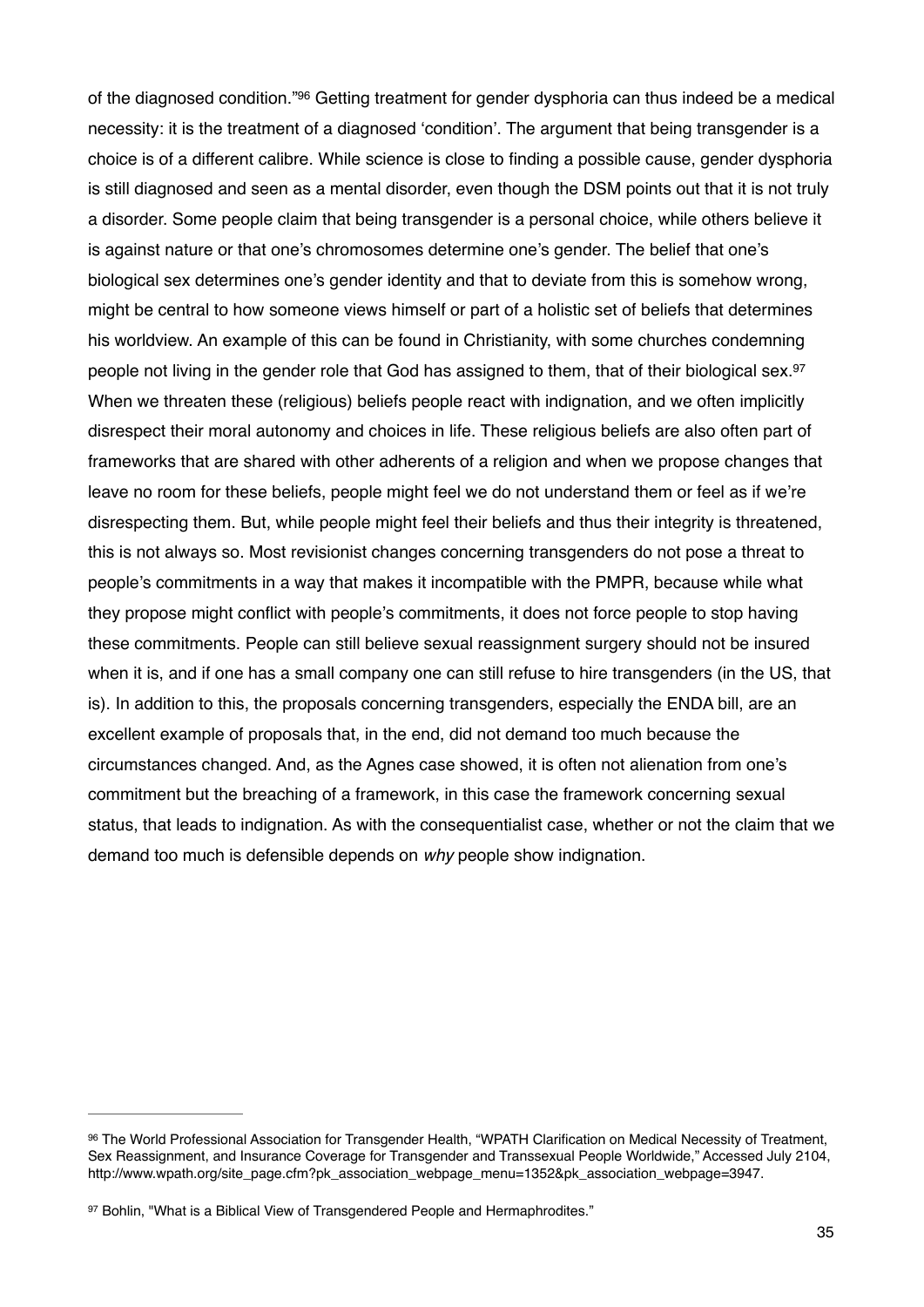## **5. Possible criticisms**

In this section I discuss two counterarguments. One concerns my claim that when people show indignation because we threaten to alienate them from their commitments, we do indeed demand too much. The counterargument is targeted at claims stating consequentialism demands too much, but is, I think, applicable to other revisionist proposals as well. The other is concerned with Williams' view on commitments.

# *5.1 The impotence of the demandingness objection*

In 'The Impotence of the Demandingness Objection' David Sobel studies the claim that consequentialism as a whole demands too much from people because it, for example, does not leave them with enough private time. The demandingness objection states that the costs of consequentialism are costs of a kind that people feel they should not have to pay. Morality should not be allowed to take over our lives, but should instead be compatible with a range of autonomous lives that are attractive to people. These lives include lives that involve commitments (not in the way Williams uses the term) to family, friends, and non-moral projects. Sobel's claim is that these objections focus on what consequentialism requires, instead of focussing on what consequentialism permits.<sup>98</sup> What Sobel means with this is that the demandingness objection is overly focused on the potential benefactor. Proponents of the demandingness objection seem to forget that the potential recipient of aid would sacrifice more under non-consequentialist theories then under consequentialist theories, because these theories do not require others to aid them. Sobel offers the following explanation for this way of thinking: "This is because, when we are advancing the Objection, we are already in the grip of the thought that a moral theory that requires *X* to sacrifice for *Y* is demanding on *X* but a moral view that permits *Y* to suffer rather than insist that *X* help is not similarly demanding on *Y*."99 The demandingness objection thus downplays the costs that are permitted to happen, while protesting the costs that are required to happen if we wish to change the permitted costs.

When the claims that we demand too much are not generated by a perceived threat to one's integrity, Sobel makes a solid point. People are often more focused on what they have to give up than on what others have to give up. As I argued earlier, indignation is not always enough to claim that revisionist proposals demand too much, and while Sobel does not seem to distinguish between different sorts of commitments and projects, his argument supports this. But, while

<sup>&</sup>lt;sup>98</sup> David Sobel, "The Impotence of the Demandingness Objection," *Philosophers' Imprint* vol. 7, no. 8 (2007): 1-17, accessed July 2014, http://quod.lib.umich.edu/p/phimp/3521354.0007.008/--impotence-of-the-demandingness-objection/ 1?view=pdf&size=200.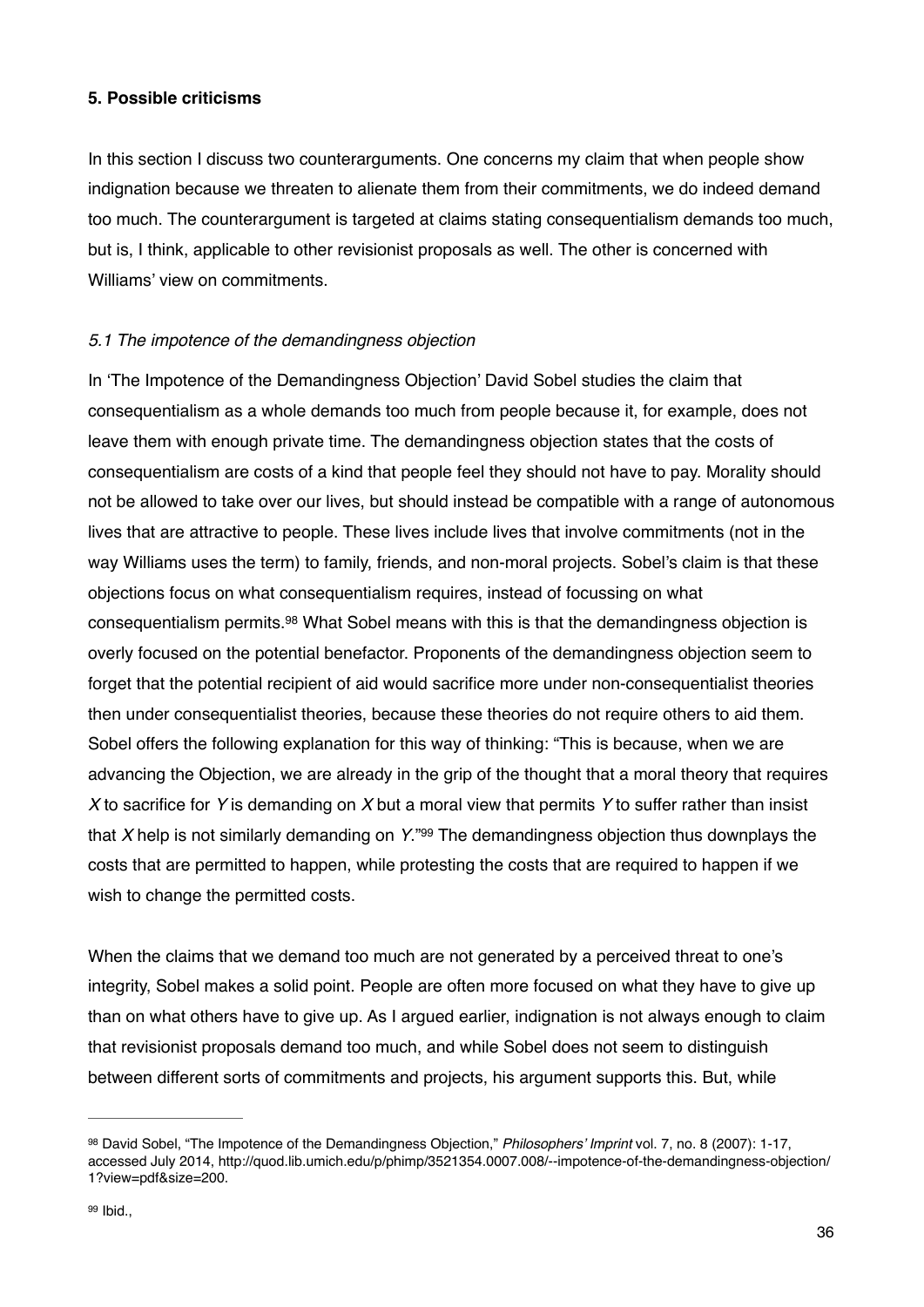Sobel's argument is worth paying attention to, he seems to use a rather superficial notion of when something demands too much. Not having enough private time is quite different from being alienated from oneself, and Sobel does not seem to realise that having one's integrity attacked due to alienation might actually make the required costs bigger than the permitted costs.

## *5.2 Ground projects*

I have drawn extensively upon the work of Bernard Williams for this thesis, but his work on integrity is not without criticism. In 'The good life and the radical contingency of the ethical' John Cottingham states that Williams' focus on people's personal commitments is destructive for the philosophical project of trying to determine how one should live.<sup>100</sup> The importance Williams assigns to people's ground projects (or commitments), and the contingency between these projects makes it seemingly impossible to have serious ethical thought in the form of a moral theory that is not contingent.101

I would like to reply to this criticism, that can also be found in Martha Nussbaum's work<sup>102</sup>, in two ways. First is Williams' own reply that while his arguments might make it appear as if there is no hope for moral theory, this is not without reason. What he does is bring out the basic point that his arguments show that most moral theories are frivolous in not allowing for people's experiences. If a theory does leave room for personal experience it is an impoverished experience, which the theory then holds up as a rational norm. The problem, according to Williams, is not him being destructive, but theories being 'stupid'.<sup>103</sup> The second reply to the above criticism is that Williams is not being destructive concerning the philosophical project of forming a moral theory, but realistic. It is for a reason that there are so many different moral theories and that Flanagan states: "Make sure when constructing a moral theory or projecting a moral ideal that the character, decisions processing, and behaviour prescribed are possible, or are perceived to be possible, for creatures like us."104 Humanity is diverse, and to appreciate this does not make one destructive, but makes one realistic about human diversity and moral psychology.

<sup>100</sup> John Cottingham, "The good life and the radical contingency of the ethical, " in *Reading Bernard Williams*, ed. Daniel Callcut (Abingdon: Routledge, 2009), 35.

<sup>101</sup> Ibid., 24-5.

<sup>102</sup> Martha Nussbaum, "Bernard Williams: Tragedies, hope, justice," in *Reading Bernard Williams*, ed. Daniel Callcut (Abdingdon, Routledge, 2009).

<sup>103</sup> Martin Hollis, "The shape of a life," in *Essays on the ethical philosophy of Bernard Williams*, ed. J.E.J. Altham and Ross Harrison (Cambridge: Cambridge University Press, 1995), 217.

<sup>104</sup> Flanagan, "Varieties of Moral Personality," 32.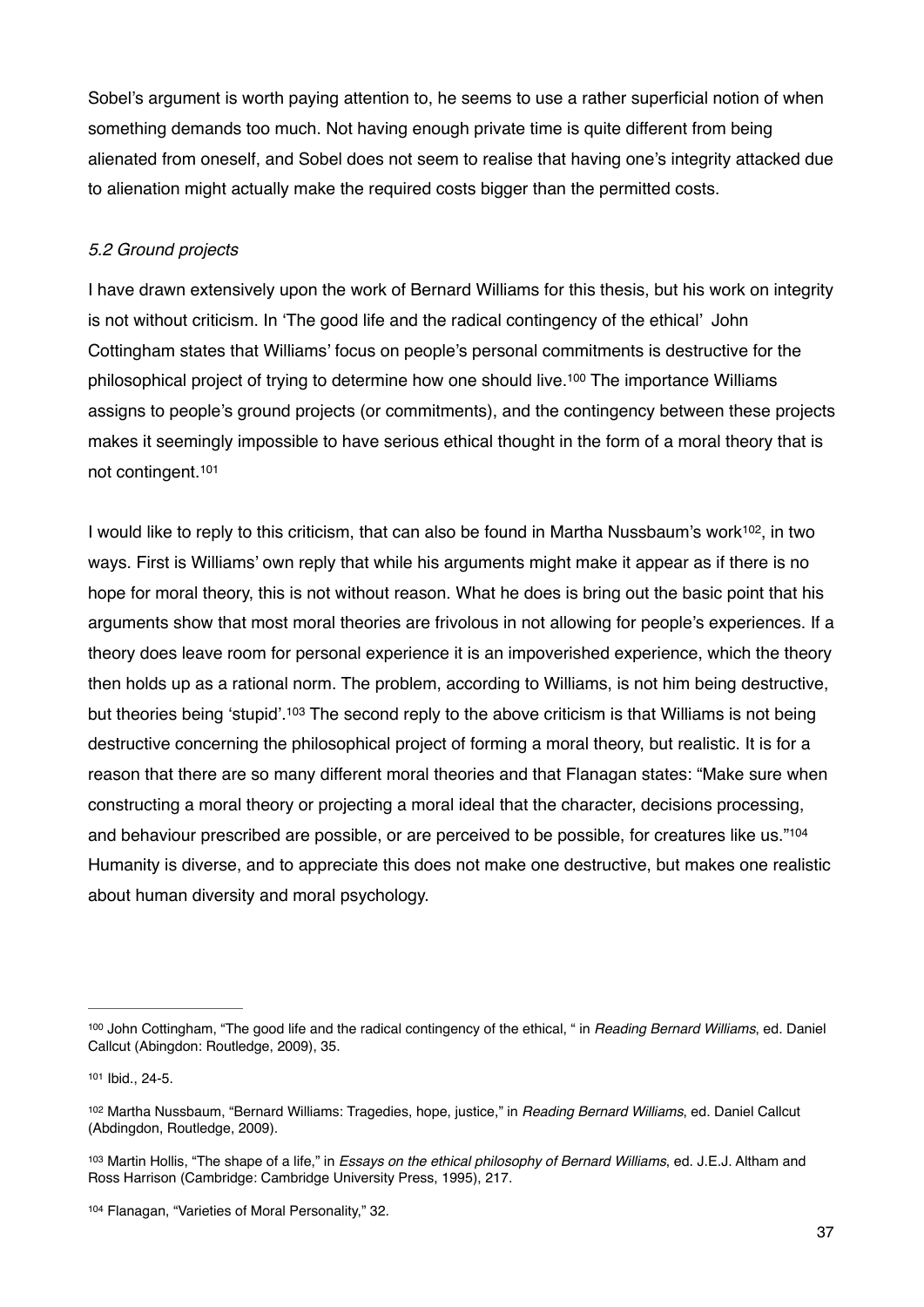#### **Conclusion**

With this thesis I hoped to show that ethics as a whole should take rejections and the indignation behind these rejections more seriously than it has done so far. To achieve this I first gave two examples of revisionist proposals in order to illustrate how people react to these proposals and to examine *why* people find changing too demanding: a proposal to redistribute our goods and two new laws concerning transgender rights. Using the work of Bernard Williams and Harold Garfinkel, I argued that the reply of 'this is too demanding' can not be rejected because it is no more than an intuition. Claims like these are often paired with feelings of indignation, and the source of this indignation is much more complex than an egoistic tendency to protect our own interests. Breaching frameworks and asking us to give up our ground projects, our commitments, can cause feelings of indignation and lead to rejections claiming that the changes demand too much. After the discussion of indignation I turned to the case of Agnes to demonstrate that not all indignation is a sign that we really demand too much. While indignation due to alienation from one's commitments is sign that we indeed demand too much, indignation due to the breaching of a framework is not. I then turned to the work of Owen Flanagan to back this claim. Flanagan states that moral theories need to conform to the Principle of Minimal Psychological Realism, which states that moral theories should be constructed in a way that what they propose is possible for human beings. If moral theories (or revisionist proposals) ask people to alienate themselves from their commitments and beliefs, they do not adhere to the PMPR, and we should not be too quick to dismiss rejections that claim the proposal demands too much. However, some proposals might only demand too much for the current circumstances. If there is room for mutual understanding and intellectual recognition in these proposals, revisionist proposals that appear to ask us to alienate ourselves from our commitments and beliefs do not always violate the PMPR. In the discussion of the case studies it became clear that it is not always easy to determine the source of indignation, and that the proposals featured in these cases did not always violate the PMPR, because there was often the possibility that the proposals demanded too much for the current circumstances instead of demanding too much per se.

We all have something we would like to see different in this world, and moral philosophy is rich with proposals for change. These proposals differ in scope and content, but they all share the idea that what they propose is *rational*, and that, as Kagan claimed, we have no adequate reasons to reject these proposals. As I have attempted to show, this attitude shows a meagre understanding of what it is to be human. We all have different commitments, opinions, beliefs, and we act based on the situation we find ourselves in, not on the basis of some universal satisfaction system. Therefore we need to observe the pragmatics of morality when we ask people to change, treating their rejections sensibly and realistically. When people reject our proposal because we demand too much, we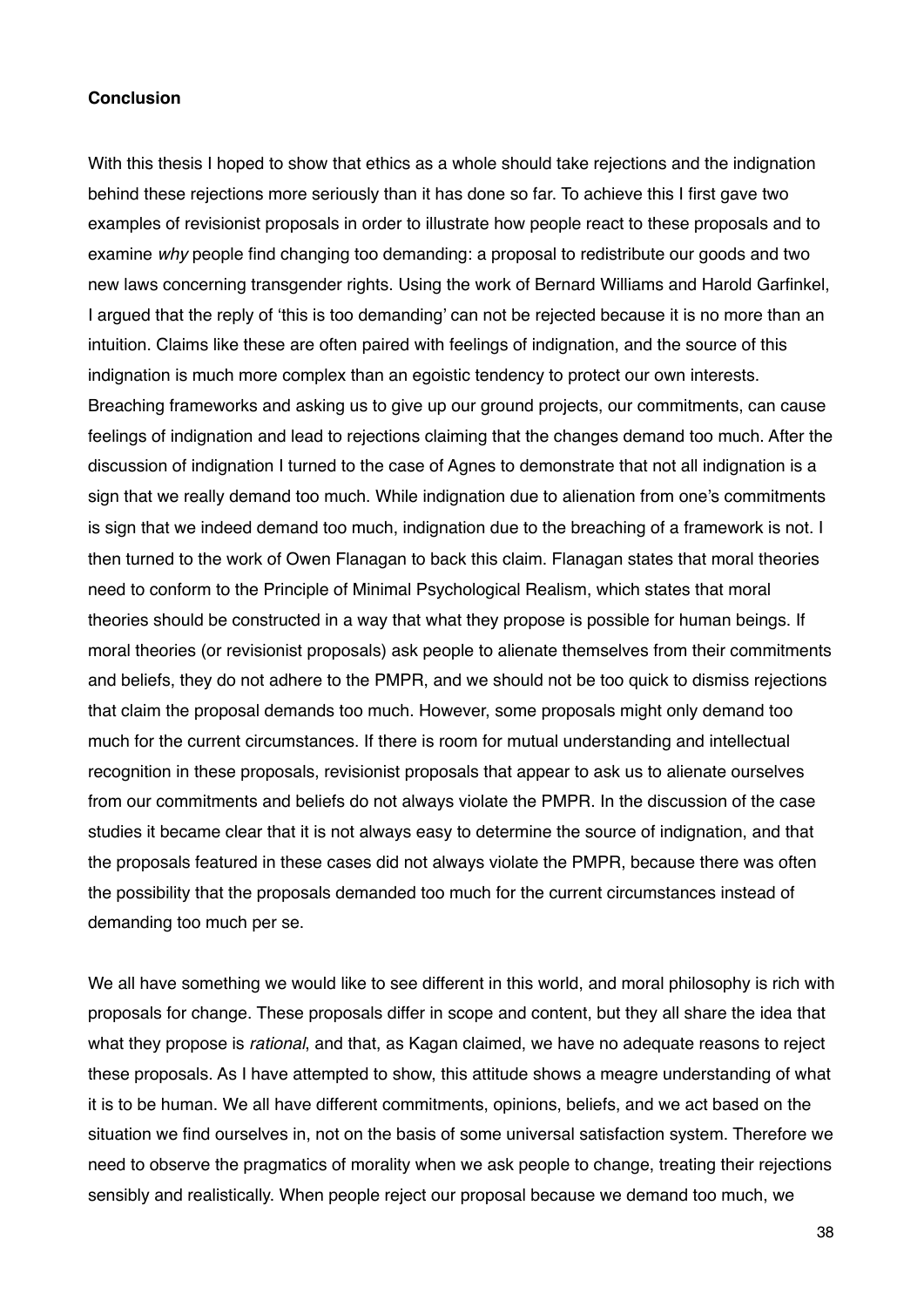should not dismiss these rejections without examining *why* people feel we demand too much. Alienation from oneself is not to be taken lightly, and there is much more at stake than a compromise of our interests.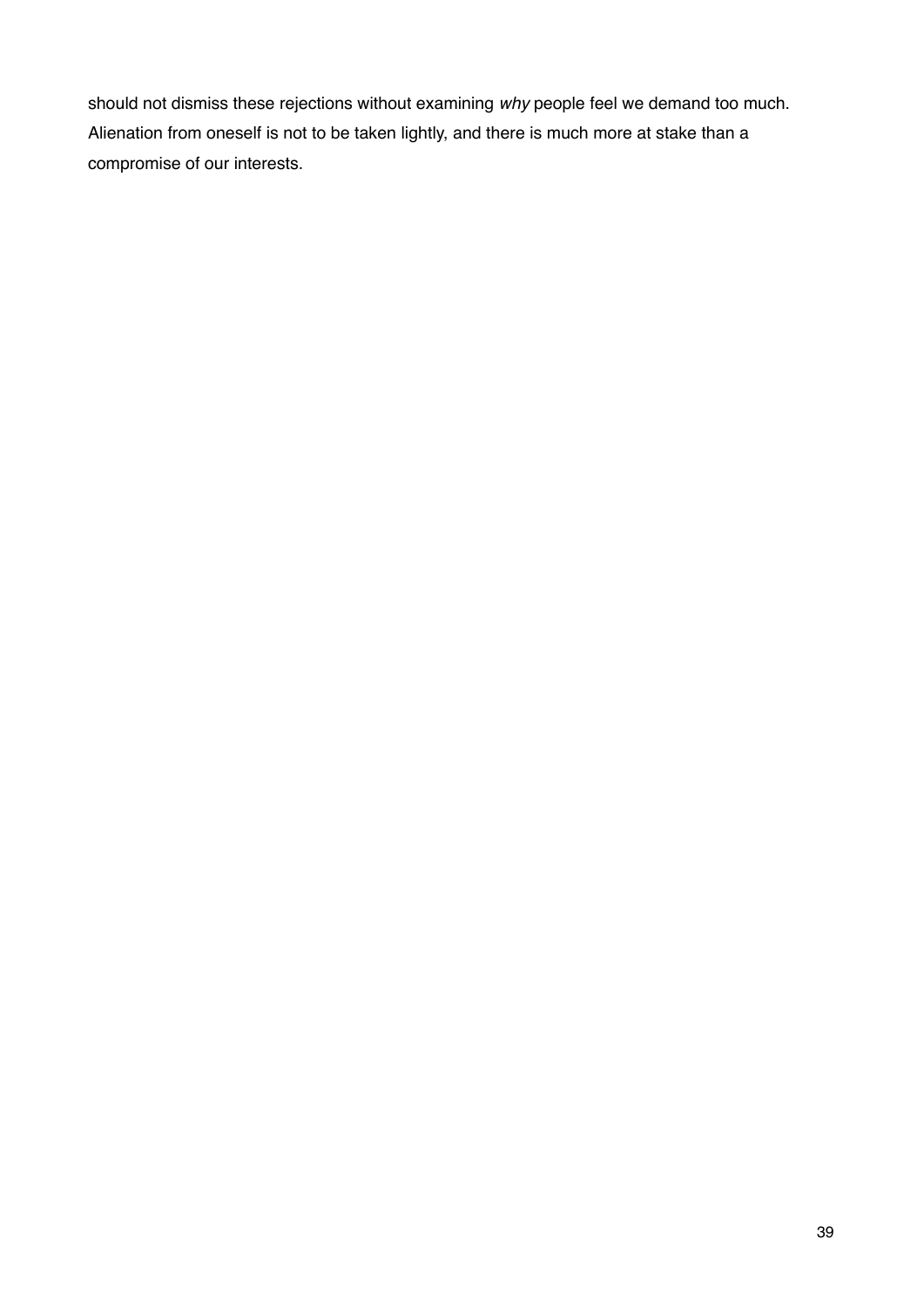#### **Bibliography**

- American Psychiatric Association. "Gender Dysphoria." *American Psychiatric Publishing* (2013). http://www.dsm5.org/Documents/Gender%20Dysphoria%20Fact%20Sheet.pdf (visited June 2014).
- Bohlin, Sue. "What is a Biblical View of Transgendered People and Hermaphrodites?" probe.org. Accessed July 2014. http://www.probe.org/site/c.fdKEIMNsEoG/b.4222623/k.8B00/ What\_is\_a\_Biblical\_View\_of\_Transgendered\_People\_and\_Hermaphrodites.htm.
- Boyne, Roy. "Citation and Subjectivity: Towards a Return of the Embodied Will." In *Body* !! *Modification.* Edited by Mike Featherstone, 209-225. London: Sage Publishing, 2000.
- Brison, Susan J. *Aftermath: Violence and the Remaking of a Self.* Princeton: Princeton University Press, 2003.
- Carlson, Neil R. and Donald Heth. *Psychology: The Science of Behaviour.* Toronto: Pearson, 2010.
- Clemens, Jeffry and Joshua D. Gottlieb. "Bargaining in the Shadow of a Giant: Medicare's Influence on Private Payment Systems." National Bureau of Economic Research (Oktober 2013). doi: 10.3386/w19503.
- Cottington, Jogn. "The good life and the radical contingency of the ethical." In *Reading Bernard Williams*, edited by Daniel Callcut, 24-42. Abingdon: Routlegde, 2009.
- Darwall, Steven. *Philosophical Ethics.* Colorado: Westview Press, 1998*.*
- Davidson v. Aetna Life Ins. Accessed July 2014. http://www.leagle.com/decision/ 1979102101Misc2d1\_1102.xml/DAVIDSON%20v.%20AETNA%20LIFE%20INS.
- Feldman Group, The. "Defining Our Beliefs, American Ideology Post 9/11." June 2005. Quoted in Chua, Kao-Ping and Flávio Casoy. "The Case for Universal Health Care." American Medical Students Association. Accessed July 2014. http://www.amsa.org/AMSA/Libraries/ Committee\_Docs/CaseForUHC.sflb.ashx.
- Flanagan, Owen. *Varieties of Moral Personality: Ethics and Psychological*. Cambridge, ! ! Massachusetts: Harvard University Press, 1991.
- Foley, Richard. *Intellectual Trust in Oneself and Others.* Cambridge: Cambridge University Press, 2001.
- Garfinkel, Harold. "A conception of, and experiments with, 'trust' as a condition of stable concerted actions." In *Motivation and Social Interaction.* Edited by O.J. Harvey, 187-238. New York: Ronald Press, 1963. Quoted in Heritage, John. *Garfinkel and Ethnomethodology.*  Cambridge: Polity Press, 1984.
- ———. Oral contributions in *Proceedings of the Purdue Symposium on Ethnomethodology.* Edited by Richard J. Hill and Kathleen Stones Crittenden. West Lafayette, Indiana: Purdue University Press, 1968).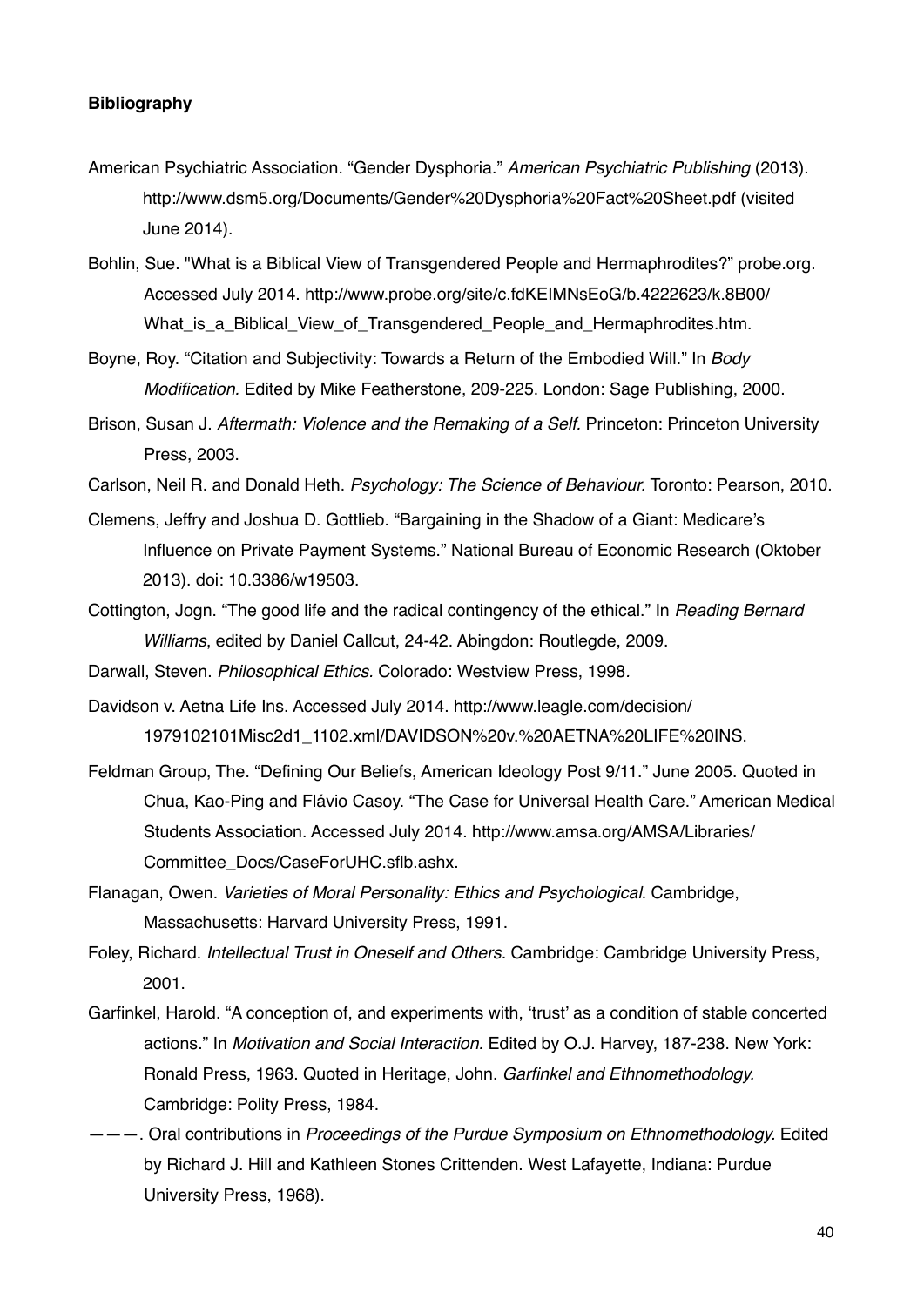———. *Studies in Ethnomethodology.* Malden, MA: Polity Press/Blackwell Publishing*,* 1984.

- Gijs, Luk and Anne Brewaeys. "Surgical Treatment of Gender Dysphoria in Adults and Adolescents: Recent Developments, Effectiveness, and Challenges." *Annual Review of Sex Research* 18 (2007): 178–224. doi: 10.1080/10532528.2007.10559851.
- Grant, Jaime M., Lisa A. Mottet, Justin Tanis, Jack Harrison, Jody L. Herman, and Mara Keisling. *Injustice at Every Turn: A Report of the National Transgender Discrimination Survey.* Washington: National Center for Transgender Equality and National Gay and Lesbian Task Force, 2011.
- Harris, John. "The Survival Lottery." In *Bioethics: An Anthology*. Edited by Helga Khuse and Peter Singer, 491-495. Oxford: Blackwell Publishing, 2006.

Heritage, John. *Garfinkel and Ethnomethodology.* Cambridge: Polity Press, 1984.

- Hochschild, Jennifer L. *Facing Up to the American Dream: Race, Class, and the Soul of the Nation*. Princeton: Princeton University Press, 1995.
- Hollis, Martin. "The shape of a life." In *Essays on the ethical philosophy of Bernard Williams*, edited by Altham, J.E.J. and Ross Harrison, 185-224. Cambridge: Cambridge University Press, 1995.
- Human Rights Campaign. "Are transgender-inclusive health insurance benefits expensive?" Accessed July 2014. http://www.hrc.org/resources/entry/are-transgender-inclusive-healthinsurance-benefits-expensive.
- ———. "Employment Non-Discrimination Act: Legislative Timeline." Accessed July 2014. http:// www.hrc.org/resources/entry/employment-non-discrimination-act-legislative-timeline.
- ———. "With Executive Order, Obama Takes His Place in History." Last modified July 20, 2014. http://www.hrc.org/press-releases/entry/with-executive-order-obama-takes-his-place-inhistory.
- Johnson, Ben. "Who was the only Senator to speak out against ENDA, the transgender 'discrimination' bill?" lifesitenews.com. Last modified November 7, 2013. http:// www.lifesitenews.com/news/who-was-the-only-senator-to-speak-out-against-enda-thetransgender-discrimi.
- Kagan, Shelly. "Does Consequentialism Demand too Much? Recent Work on the Limits of Obligation." *Philosophy & Public Affairs,* Vol. 13, No. 3 (Summer, 1984): 239-254. http:// www.jstor.org/stable/2265413.
- Lewis, David. *Convention*. Harvard: University Press, 1969.
- Mason, Paul. *Mason's Manual of Legislative Procedure.* National Conference of State, 2000.
- Mill, John Stuart. "Utilitarianism." In *Ethical Theory: An Anthology,* edited by Russ Shafer-Landau, 457-462. Malden, MA: Blackwell Publishing, 2007.
- Narveson, Jan. *The Libertarian Idea*. Peterborough: Broadview Press, 2001.